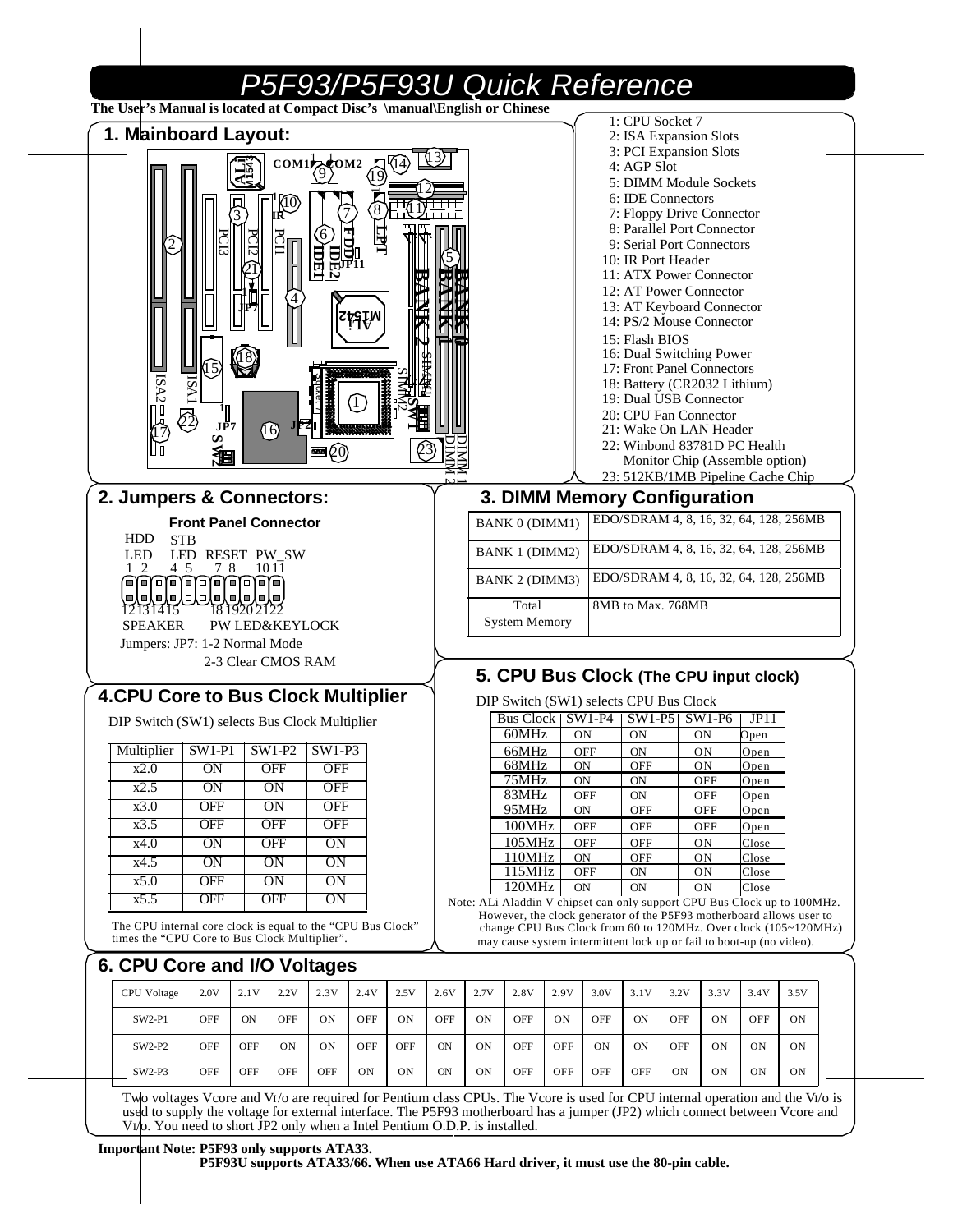# Copyright Notice

### CCopyright 2000.

The information contained in the user's manual and all accompanying documentation is copyrighted and all rights are reserved. This publication may not, in whole or in part, be reproduced, transcribed, stored in a retrieval system, translated into any language or computer language, or transmitted in any form whatsoever without the prior written consent from the manufacturer, except for copies retained by the purchasers for their personal archival purposes.

The manufacturer reserves the right to revise this user's manual and all accompanying documentation and to make changes in the content without obligation to notify any person or organization of the revision or change.

IN NO EVENT WILL THE VENDOR BE LIABLE FOR DIRECT, INDIRECT, SPECIAL, INCIDENTAL, OR CONSE-QUENTIAL DAMAGES ARISING OUT OF THE USE OR INABILITY TO USE THIS PRODUCT OR DOCUMENTA-TION, EVEN IF ADVISED OF THE POSSIBILITY OF SUCH DAMAGES. IN PARTICULAR, THE VENDOR SHALL NOT HAVE LIABILITY FOR ANY HARDWARE, SOFTWARE, OR DATA STORED OR USED WITH THE PRODUCT, INCLUDING THE COSTS OF REPAIRING, REPLACING, OR RECOVERING SUCH HARDWARE, SOFTWARE, OR DATA.

All trademarks mentioned in this document are acknowledged.

*The Specification on the manual is subject to change without notice.*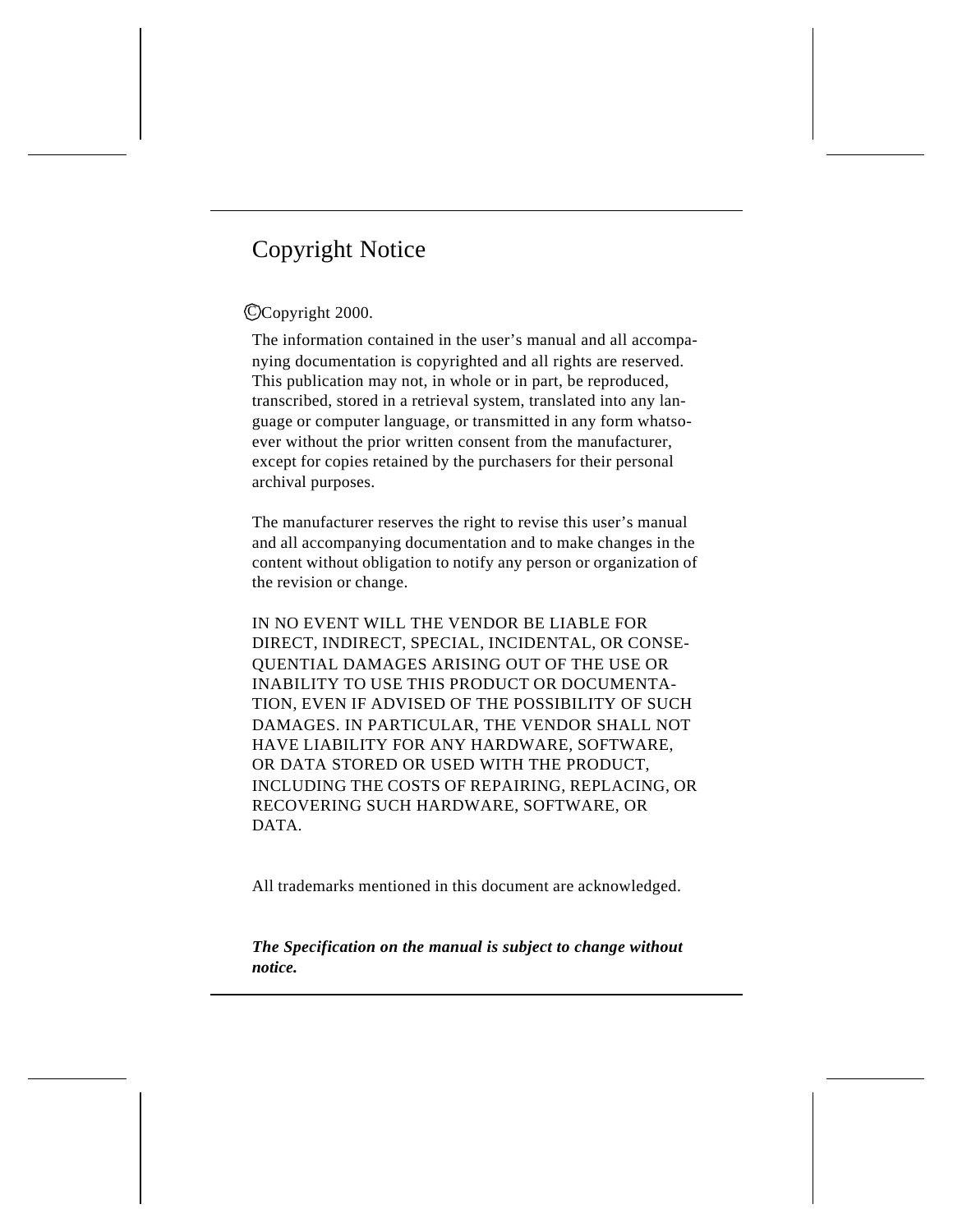# Table Of Contents

| Chapter 1                                  |    |
|--------------------------------------------|----|
| <b>Introduction</b>                        |    |
| 1.1 Overview                               | 5  |
| 1.2 P5F93/ P5F93U Specifications/Features  | 7  |
| 1.2.1 Hardware                             | 7  |
| 1.2.2 Software                             | 8  |
| 1.2.3 Environment                          | 9  |
| 1.3 P5F93/ P5F93U Mainboard Layout         | 10 |
| 1.4 Microprocessor                         | 11 |
| 1.5 Level 2 Cache                          | 11 |
| 1.6 Chipset                                | 12 |
| 1.7 Main Memory                            | 12 |
| 1.8 Accelerated Graphics Port (AGP) slot   | 13 |
| 1.9 Enhanced IDE Support                   | 14 |
| 1.10 Keyboard, Mouse and USB Interface     | 15 |
| 1.11 Real-time Clock, CMOS RAM and Battery | 16 |
| 1.12 IrDA Infrared Support                 | 16 |
| 1.13 Power Management                      | 16 |
| 1.14 System Power On/Off Control           | 17 |
| 1.15 System Sleep / Resume                 | 18 |
| 1.16 Wake On LAN (WOL)                     | 18 |

#### *Chapter 2*

| <b>Hardware Installation</b>   |     |
|--------------------------------|-----|
| 2.1 Unpacking                  | 20  |
| 2.2 Installation               | 20  |
| 2.2.1 Attaching Connectors     | 22. |
| 2.2.2 Setting DIP Switches     | 27  |
| 2.2.3 Installing System Memory | 33  |
| 2.2.4 Clear CMOS and Password  | 34  |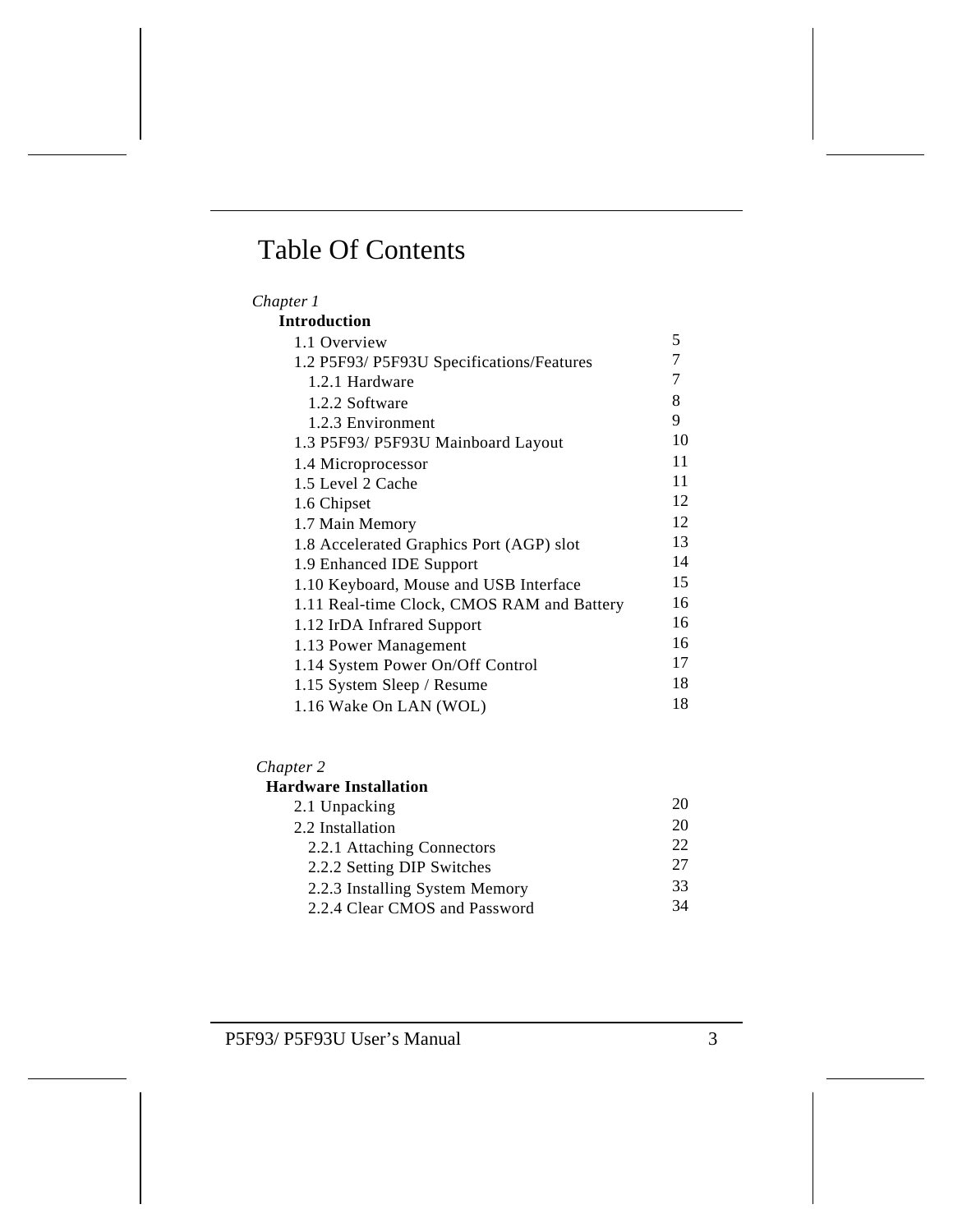| Chapter 3         |  |
|-------------------|--|
| <b>BIOS Confi</b> |  |

| <b>OS Configuration</b>         |    |
|---------------------------------|----|
| 3.1 Entering Setup              | 35 |
| 3.2 CMOS Setup Utility          | 36 |
| 3.3 Standard CMOS Setup         | 37 |
| 3.4 IDE HDD Auto Detection      | 39 |
| 3.5 Load Setup Defaults         | 39 |
| 3.6 Save & Exit Setup           | 39 |
| 3.7 Exit Without Saving         | 40 |
| 3.8 BIOS Features Setup         | 40 |
| 3.9 Chipset Features Setup      | 43 |
| 3.10 Power Management Setup     | 47 |
| 3.11 PnP/PCI Configuration      | 50 |
| 3.12 Integrated Peripherals     | 52 |
| 3.13 Supervisor / User Password | 54 |

#### *Chapter 4*

| <b>Driver and Utility</b>  |    |
|----------------------------|----|
| 4.1 Flash Utility          | 55 |
| 4.2 EIDE Bus Master Driver | 55 |
| 4.3 USB Driver             | 56 |
| 4.4 AGP Driver             | 56 |

| <i><b>APPENDIX</b></i>                       |    |
|----------------------------------------------|----|
| <b>System Environment Monitor (optional)</b> |    |
| 1.0.1 Hardware Doctor Setup                  | 57 |
| 1.0.2 Setting the Threshold                  | 59 |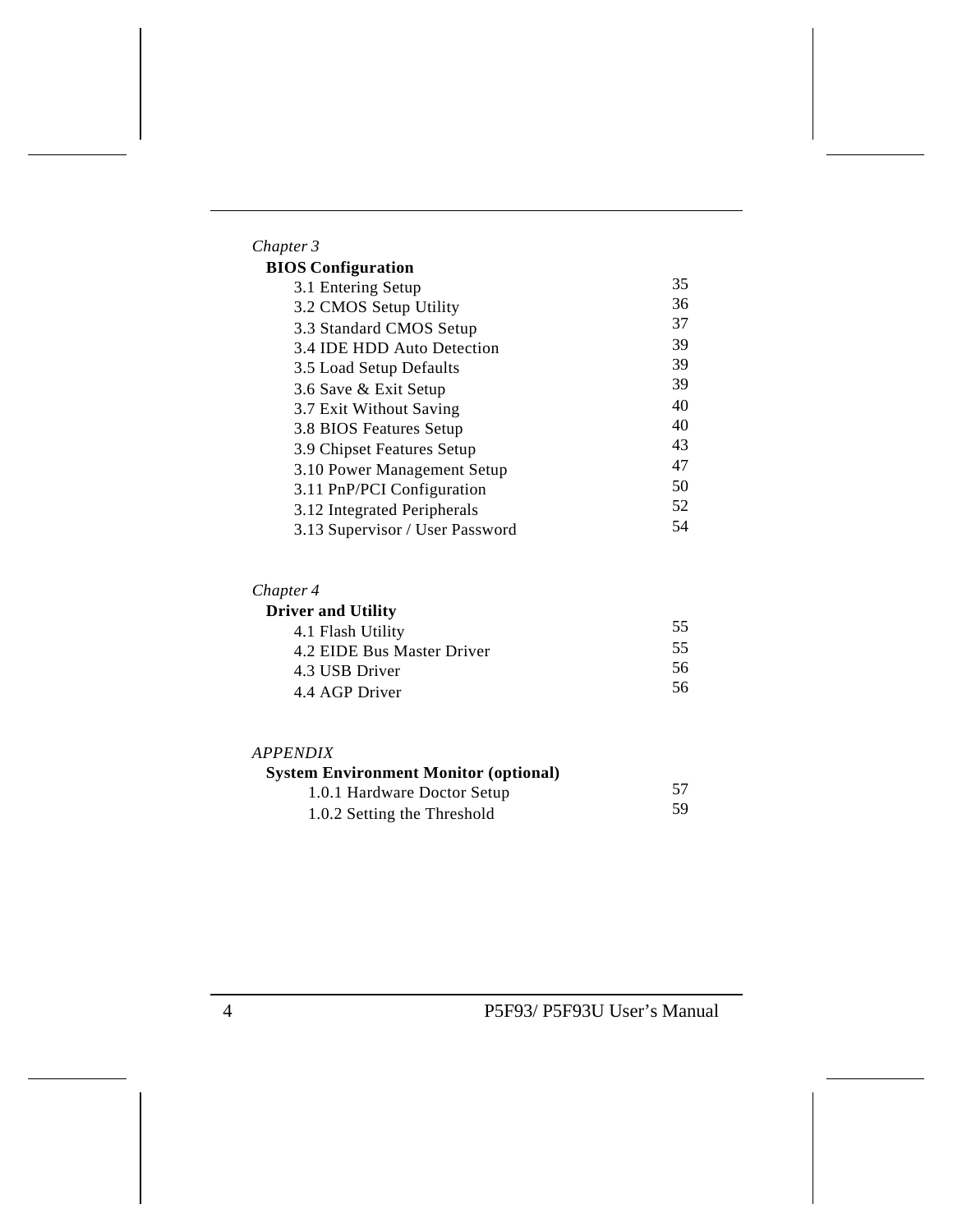# **1 Introduction**

# **1.1 Overview**

The P5F93/ P5F93U is a high quality, high performance, function enhanced mainboard, based on the powerful Intel Pentium, AMD K6/ K6-2 and Cyrix MX/MII processor. This mainboard is designed around the latest ALi (Acer Lab) Aladdin V chipset in a mini baby AT form factor.

The P5F93/ P5F93U mainboard delivers workstation level performance with its integrated AGP (Accelerated Graphics Port), Bus Mastering EIDE (Enhanced IDE) controller, concurrent PCI bus, and its ability to accommodate FPM (Fast Page Mode), EDO (Extended Data Out) and SDRAM (Synchronous DRAM) memory. When this high data stream bandwidth mainboard is equipped with powerful processor with MMX technology, your system has the power to handle future demanding communication, multi-media, multi-tasking and intensive 32-bit applications on advanced 32-bit operating systems.

When P5F93/ P5F93U mainboard equipped with ALi Aladdin V chipset, it can achieves the highest reliability by supporting the ECC (Error Checking and Correction) memory protection. This enables the P5F93/ P5F93U mainboard to achieve superior data integrity and faulttolerance, in respect to memory errors while running applications.

The P5F93/ P5F93U mainboard offers outstanding I/O capabilities. It contains a full set of PC I/O, such as dual channel PCI EIDE interfaces, a floppy controller, two FIFOed serial port connectors, an SPP/EPP/ECP capable bidirectional parallel port connector, an IrDA compatible infrared port, dual USB (Universal Serial Bus) port, and a AT keyboard connector and a PS/2 mouse header. One AGP slot, Three PCI local bus slots and two ISA bus slots provide expandability for add on peripheral cards.

The P5F93/ P5F93U mainboard is OnNow PC, Managed PC and PC98 compliant. It also offers optimized system performance, integrated power management, and system manageability (optional).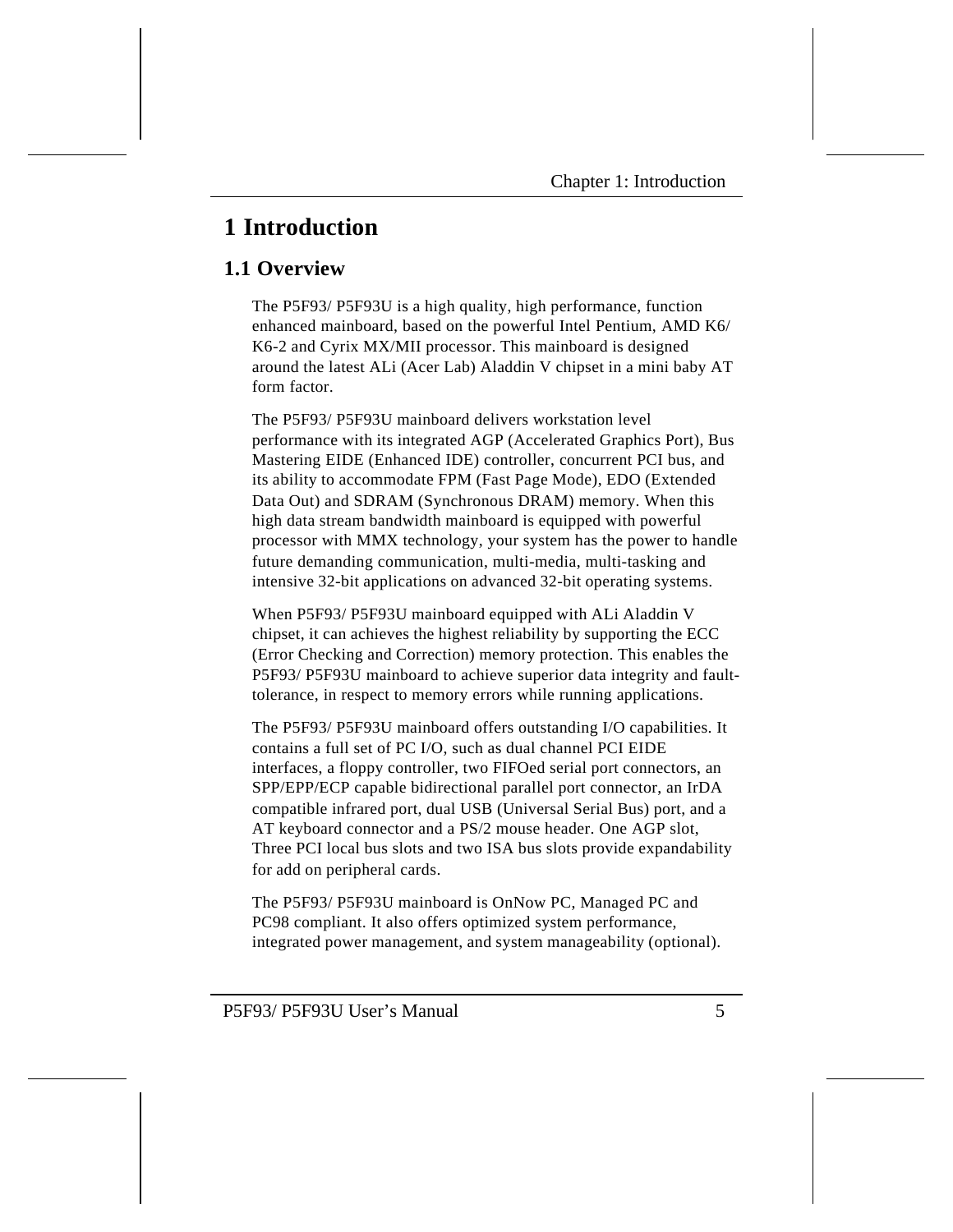**Optimized System Performance:** AGP improves the Graphics performance dramatically, Ultra DMA/33 speeds up disk drive access, Enhanced SDRAM support for fastest access to memory, and Concurrent PCI enables simultaneous data transfer.

**Integrated Power Management:** ACPI (Advanced Configuration and Power Interface) support enables O/S and application programs to direct the system power management.

**System Manageability:** Winbond W83781D Hardware Environment Monitoring chip (optional) enables the ability for system voltage, temperature and fan speed monitoring detection.

In addition to superior hardware capabilities, features like bus mastering EIDE driver, Plug and Play, Soft-off, APM (Advanced Power Management), External Modem Ring On, Wake On LAN (WOL), Watchdog timer wake up, Sleeping state indicator, fan off in sleeping state (requires Fan with tachometer output) and BIOS upgradability are provided on the P5F93/ P5F93U platform.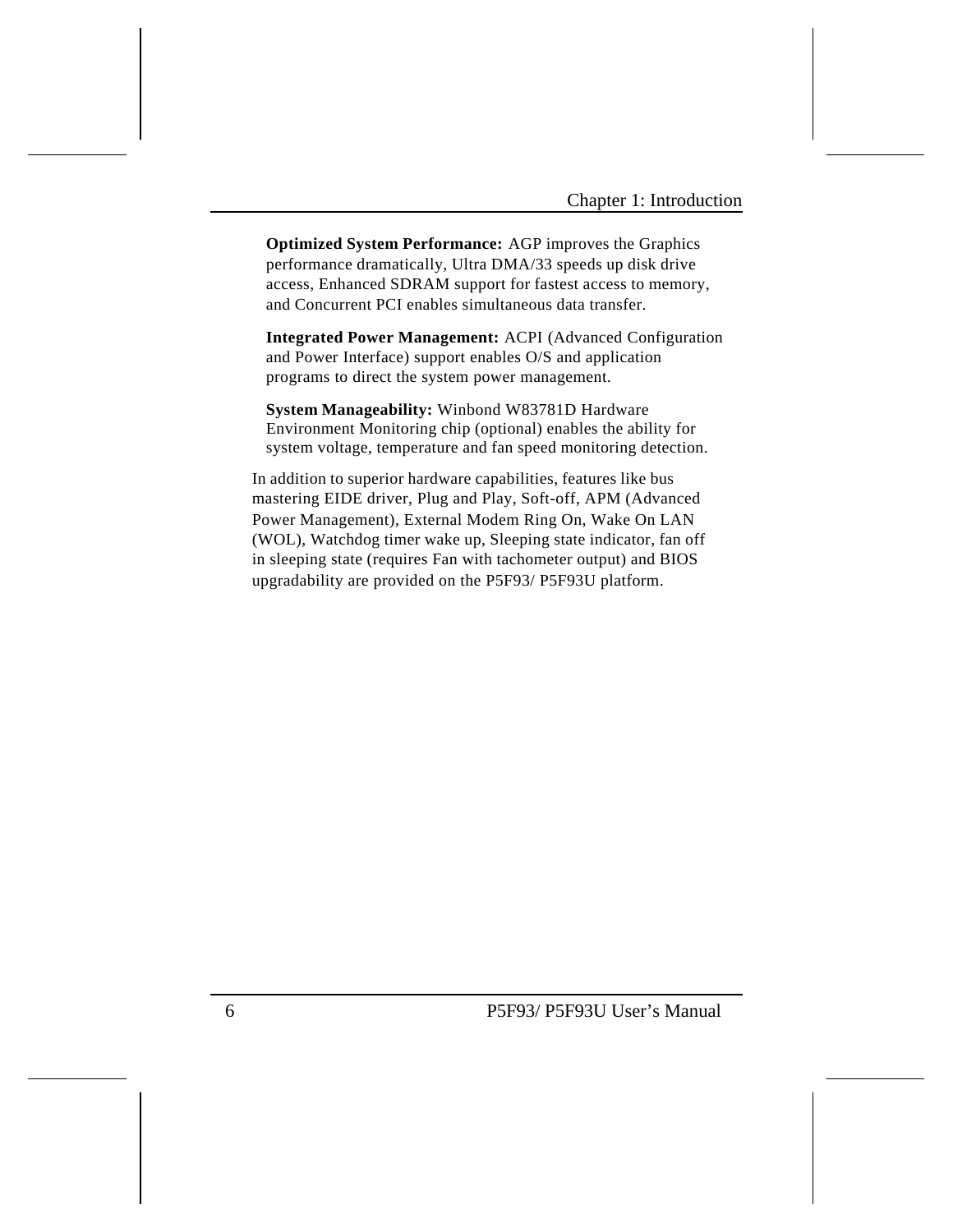# **1.2 P5F93/ P5F93U Specifications/Features**

# **1.2.1 Hardware**

| <b>CPU</b>             | Supports the following CPUs in a ZIF Socket 7<br>Intel MMX Pentium/ $166 \approx 233$ MHz.<br>Cyrix/IBM 6x86MX/ PR166 ~ PR233MHz<br>Cyrix/IBM M II/ PR233 ~ PR333MHz<br>AMD K6/233 ~ 300MHz<br>AMD K6-2/266 ~ 550MHz<br>AMD K6-2+/400 ~ 550MHz<br>AMD K6-III/ 400 ~ 550MHz |
|------------------------|----------------------------------------------------------------------------------------------------------------------------------------------------------------------------------------------------------------------------------------------------------------------------|
| <b>VRM</b>             | Dual Switching Voltage Regulator on board<br>Provides 2.0V to 3.5V operating voltage for CPU core.<br>Provides 3.3V operating voltage for I/O.                                                                                                                             |
| Coprocessor            | CPU built-in FPU (floating point unit)                                                                                                                                                                                                                                     |
| Speed                  | CPU bus clock 60/66/75/83/95/100 MHz<br>AGP clock 60/66 MHz<br>PCI bus clock 30/33 MHz<br>ISA bus clock 8.33/10 MHz                                                                                                                                                        |
| Chipset                | ALi Aladdin V (M1543/M1542) Chipset<br>ALi's Aladdin V (M1543) chipset built in I/O<br>Winbond's W83781D chip (assembly option)                                                                                                                                            |
| L <sub>2</sub> Cache   | Synchronous Pipelined Burst SRAM 512KB                                                                                                                                                                                                                                     |
| <b>DRAM</b>            | 2 x 72-pin SIMM and 2 x 168-pin DIMM sockets<br>Supports 4MB to 768MB memory<br>Supports FPM, EDO and SDRAM memory                                                                                                                                                         |
| <b>EIDE</b> Controller | Supports four IDE devices in two channels<br>Supports PIO mode 0 through mode 4 drives<br>Supports Bus Mastering DMA mode 2 drives<br>Supports Bus Mastering UDMA/33 mode 2 drivers                                                                                        |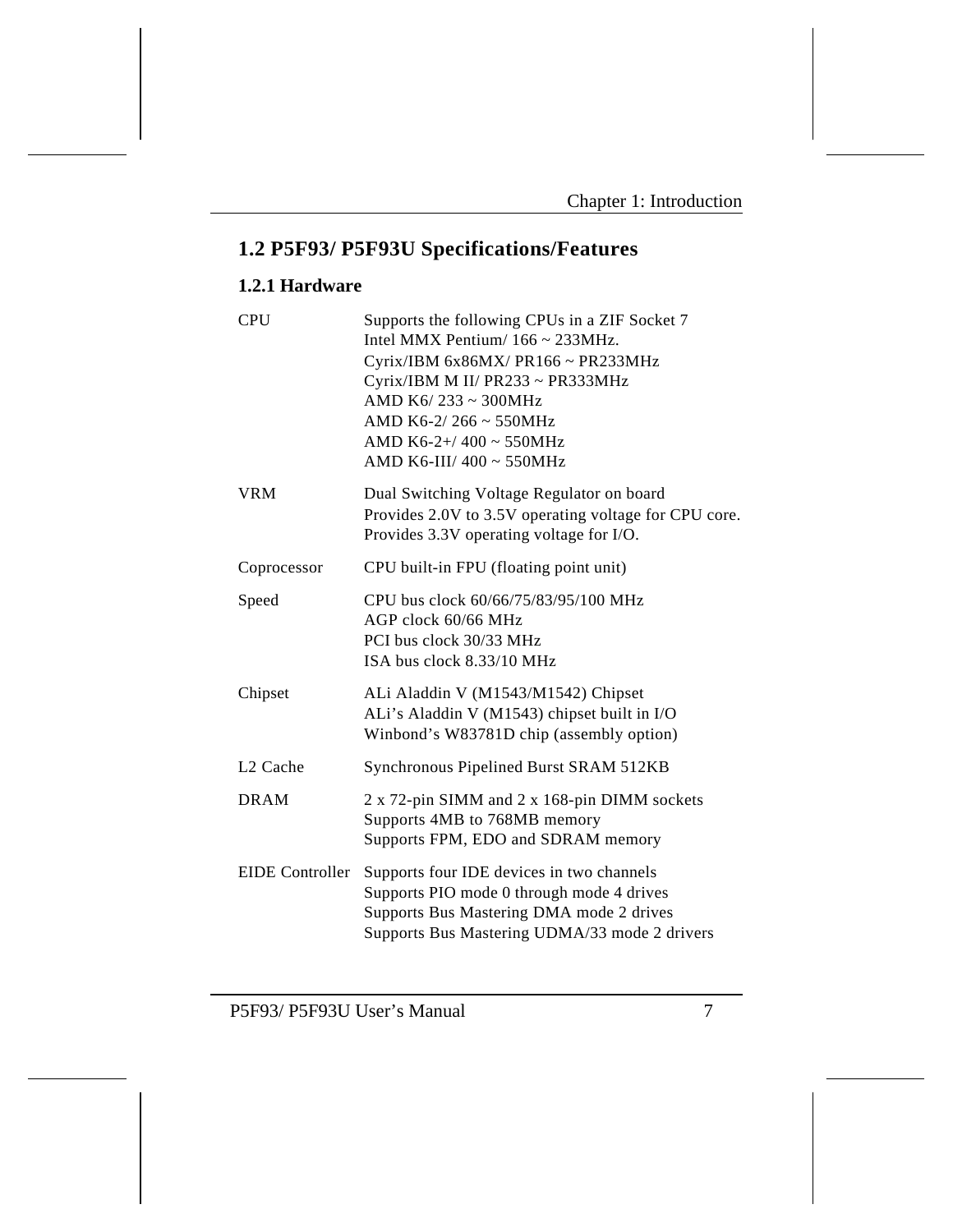| One floppy disk controller<br>One Standard/EPP/ECP parallel port connector<br>Two 16550 compatible serial port connectors<br>One IrDA compatible Infrared port<br>Two USB (Universal Serial Bus) ports              |
|---------------------------------------------------------------------------------------------------------------------------------------------------------------------------------------------------------------------|
| PS/2 mouse connector<br>AT keyboard connector                                                                                                                                                                       |
| One AGP Slot<br>Three 32-bit PCI slots<br>Two 16-bit ISA slots (one PCI/ISA shared slot)                                                                                                                            |
| Compliant with EPA, APM 1.2 and ACPI<br>ATX soft-off power control<br>Power - On by External Modem Ring<br>Power - On by Alarm<br>Power - On by Wake On LAN (WOL)<br>Sleep state indicator<br>Fan off in sleep mode |
| Winbond W83781D PC Environment Monitor<br><b>System Management</b><br>(Assembly option)                                                                                                                             |
| Dual Switching regulator                                                                                                                                                                                            |
| AT Form Factor, 22cm x 21.1cm (8.66"x 8.30")                                                                                                                                                                        |
|                                                                                                                                                                                                                     |
| Flash BIOS with ESCD (Extended System<br>Configuration Data) block<br>Supports APM, PnP, Multi-Boot, DMI and<br><b>EIDE</b> devices<br>Supports High-Capacity LS-120 and ZIP<br>Removable Media Drive               |
| IDE Bus mastering Ultra DMA driver                                                                                                                                                                                  |
| Flash utility for BIOS upgrade                                                                                                                                                                                      |
|                                                                                                                                                                                                                     |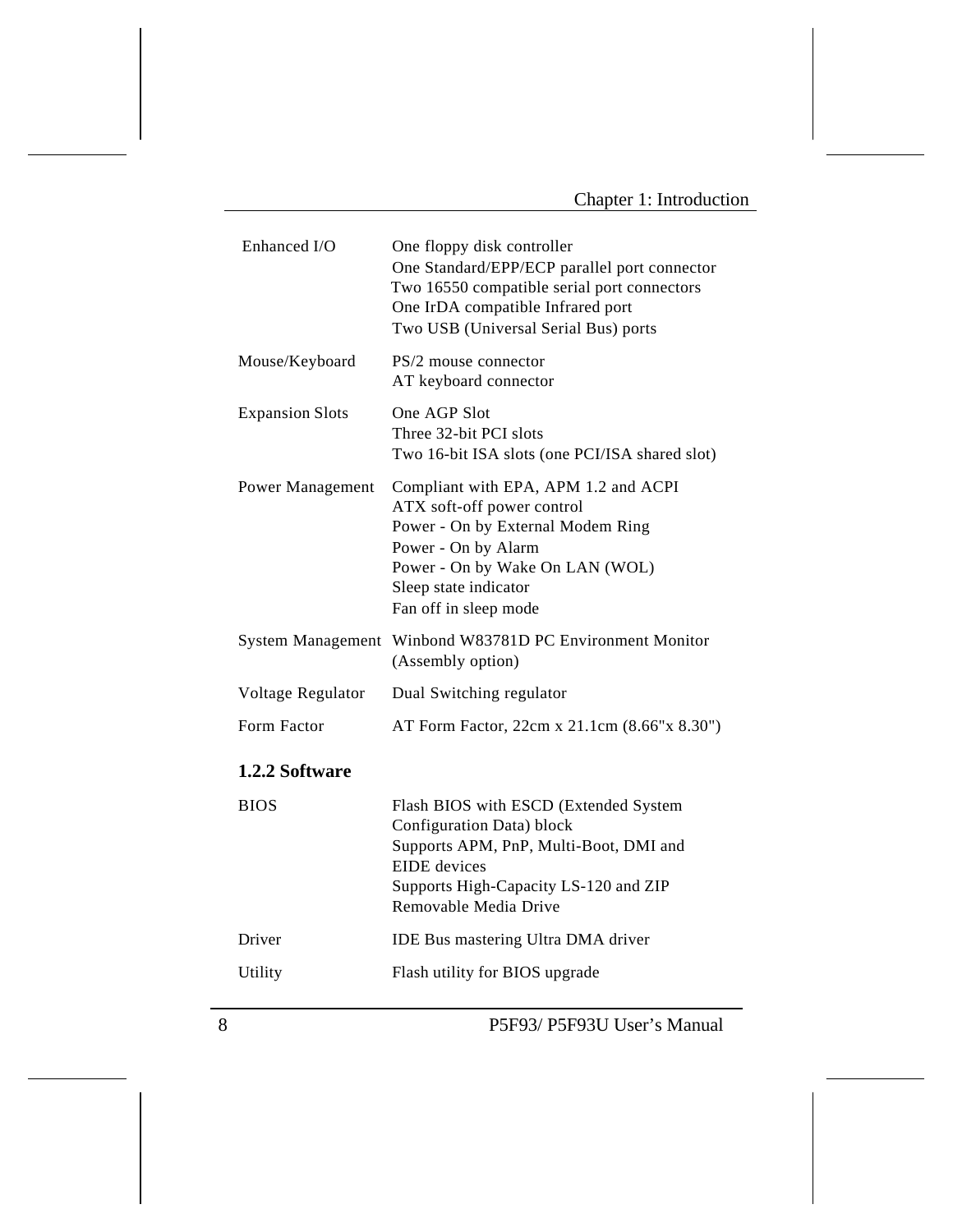O.S. Operates with MS\_DOS, Windows 3.x, Windows for Work Groups 3.x, Windows98, Windows 95, Windows NT, OS/2, Novell Netware, Novell UnixWare 1.1 and SCO Unix 5.x

# **1.2.3 Environment**

| <b>Ambient Temperature</b> | $0^0$ C to 50 <sup>o</sup> C (Operating)          |
|----------------------------|---------------------------------------------------|
| <b>Relative Humidity</b>   | 0 to 85% (Operating)                              |
| Vibration                  | 0 to 500 $Hz$                                     |
| DC Voltage                 | 4.9V to 5.2V                                      |
| DC Voltage                 | 2.00V to 3.50V                                    |
| DC Voltage                 | $-5V$ , $+12V$ , $-12V$ , $+5V$ s $5%$ tolerance. |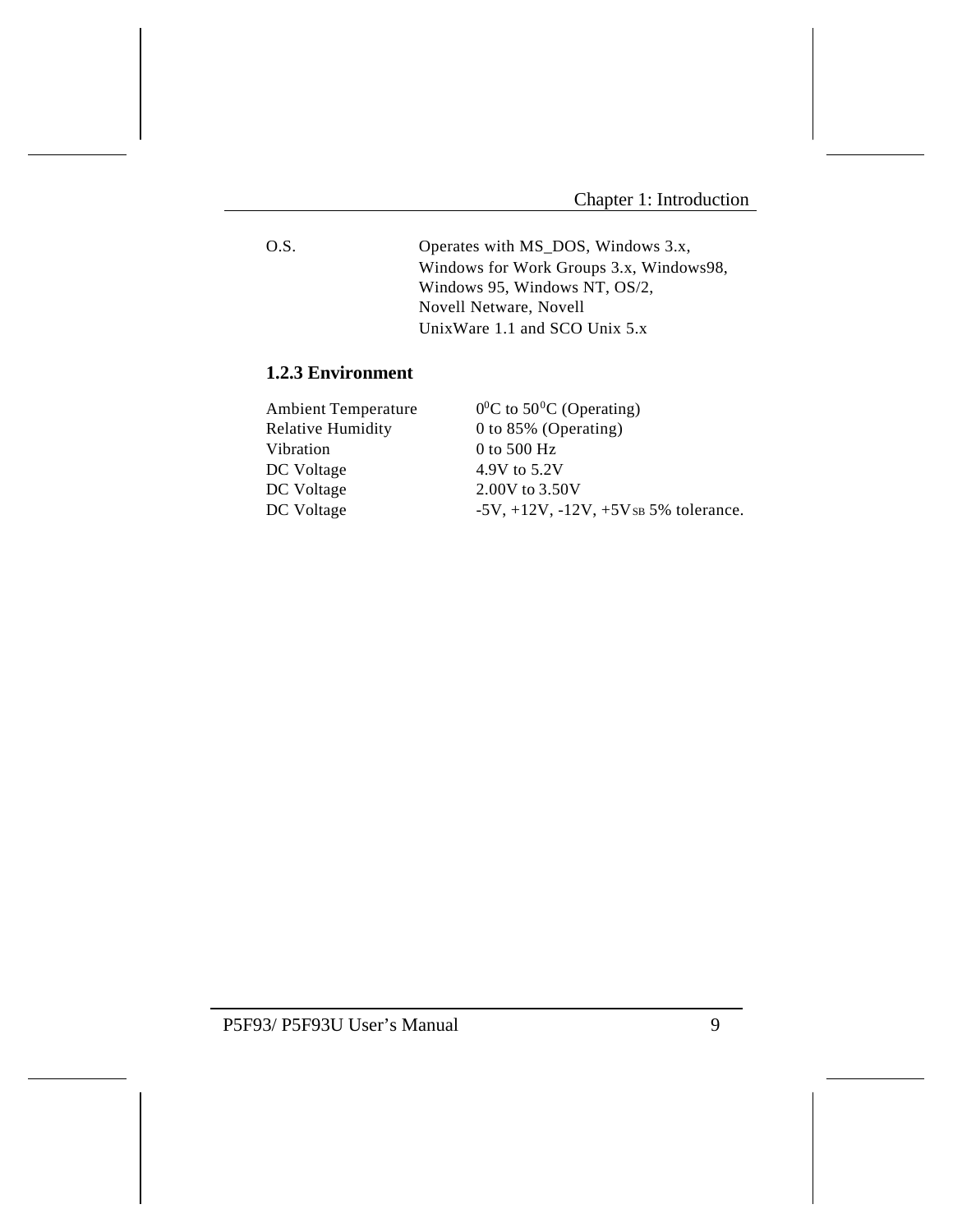Chapter 1: Introduction

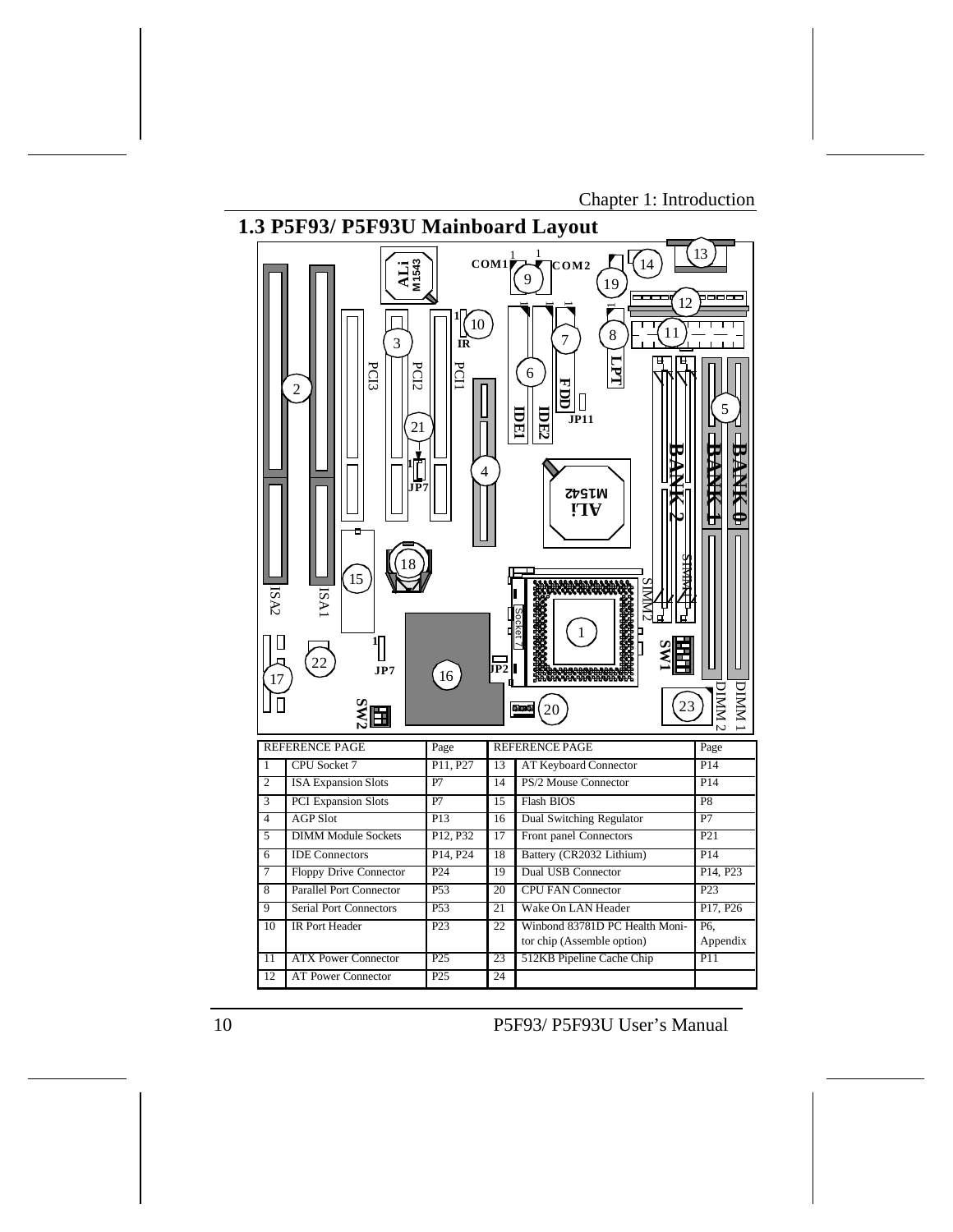# **1.4 Microprocessor**

The P5F93/ P5F93U meets all requirements of a Pentium flexible mainboard which is defined as a mainboard capable of supporting all members of the Pentium class of processors.

The requirements for a Pentium flexible mainboard are:

- 1. CPU ZIF socket is Socket 7.
- 2. BIOS can support various Pentium class processors with different CPU core frequency.
- 3. On-board switching regulators and heat sinks meet CPU's core and I/O voltage/current/thermal specifications.

The P5F93/ P5F93U mainboard can support the following CPUs

Intel MMX Pentium/  $166 \sim 233 MHz$ .

Cyrix/IBM 6x86MX/ PR166 ~ PR233MHz Cyrix/IBM M II/ PR233 ~ PR333MHz AMD K6/ 233 ~ 300MHz AMD K6-2/ 266 ~ 550MHz AMD K6-2+/ 400 ~ 550MHz AMD K6-III/ 400 ~ 550MHz

### **A cooling fan and heat sink assembly are required to protect the CPU from being damaged due to overheating.**

**P-rating:** The "P-rating" is a performance rating scale. It expresses the performance of AMD or Cyrix/IBM Pentium class CPU relative to Intel Pentium CPU. For example, the Cyrix/IBM 6x86L P166+ can reach the same or better performance than Intel Pentium 166 MHz. But the actual Cyrix/IBM 6x86L P166+ internal core clock is only 133MHz.

# **1.5 Level 2 Cache**

The P5F93/ P5F93U mainboard provides standard 512KB synchronous pipelined burst SRAM cache on board.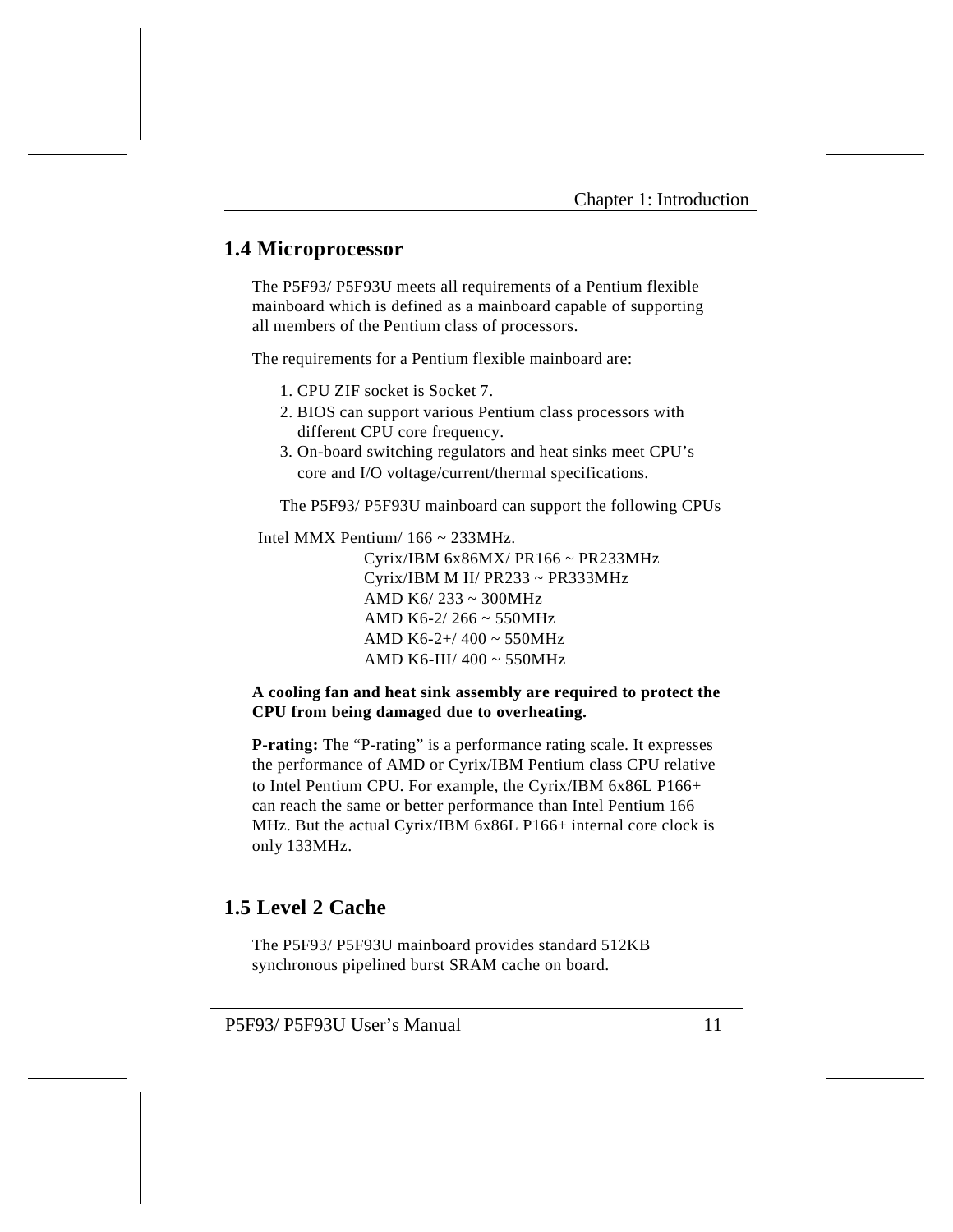# **1.6 Chipset**

The ALi Aladdin V chipset consists of a M1542 System Controller, and a M1543 PCI ISA/IDE Accelerator.

| M <sub>1542</sub> : | - CPU interface controller<br>- AGP Interface controller<br>- Integrated DRAM/Cache controller<br>- Extensive CPU-to-AGP, CPU-to-DRAM,<br>CPU-to-PCI, AGP-to-DRAM, AGP-to-<br>PCI, PCI-to-AGP and PCI-to-DRAM data<br>buffering                                                                                                                                                                        |
|---------------------|--------------------------------------------------------------------------------------------------------------------------------------------------------------------------------------------------------------------------------------------------------------------------------------------------------------------------------------------------------------------------------------------------------|
| M <sub>1543</sub> : | - Interface between the PCI and ISA buses<br>- Fully synchronous PCI 2.1 bus interface<br>- Power Management Logic<br>- USB controller<br>- EIDE controller<br>- Seven DMA channels, one timer/counter,<br>two eight-channel interrupt controllers,<br>NMI logic, SMI interrupt logic, and PCI/<br>ISA bus arbitrator<br>- SMBus interface<br>- Real-Time clock<br>- Super I/O and Keyboard controller |

# **1.7 Main Memory**

The P5F93/ P5F93U mainboard provides two 168-pin DIMM sockets and two 72-pin SIMM to support 4MB to 768MB of system memory. The sockets support 1M x 32 (4MB), 2M x 32 (8MB), 4M x 32 (16MB), 8M x 32 (32MB), 16Mx32(64MB) and 32Mx32(128MB) SIMM and 1M x 64 (8MB), 2M x 64 (16MB), 4M x 64 (32MB), 8M x 64 (64MB), 16Mx64(128MB) and 32Mx64(256MB) DIMM in single- or double-sided modules.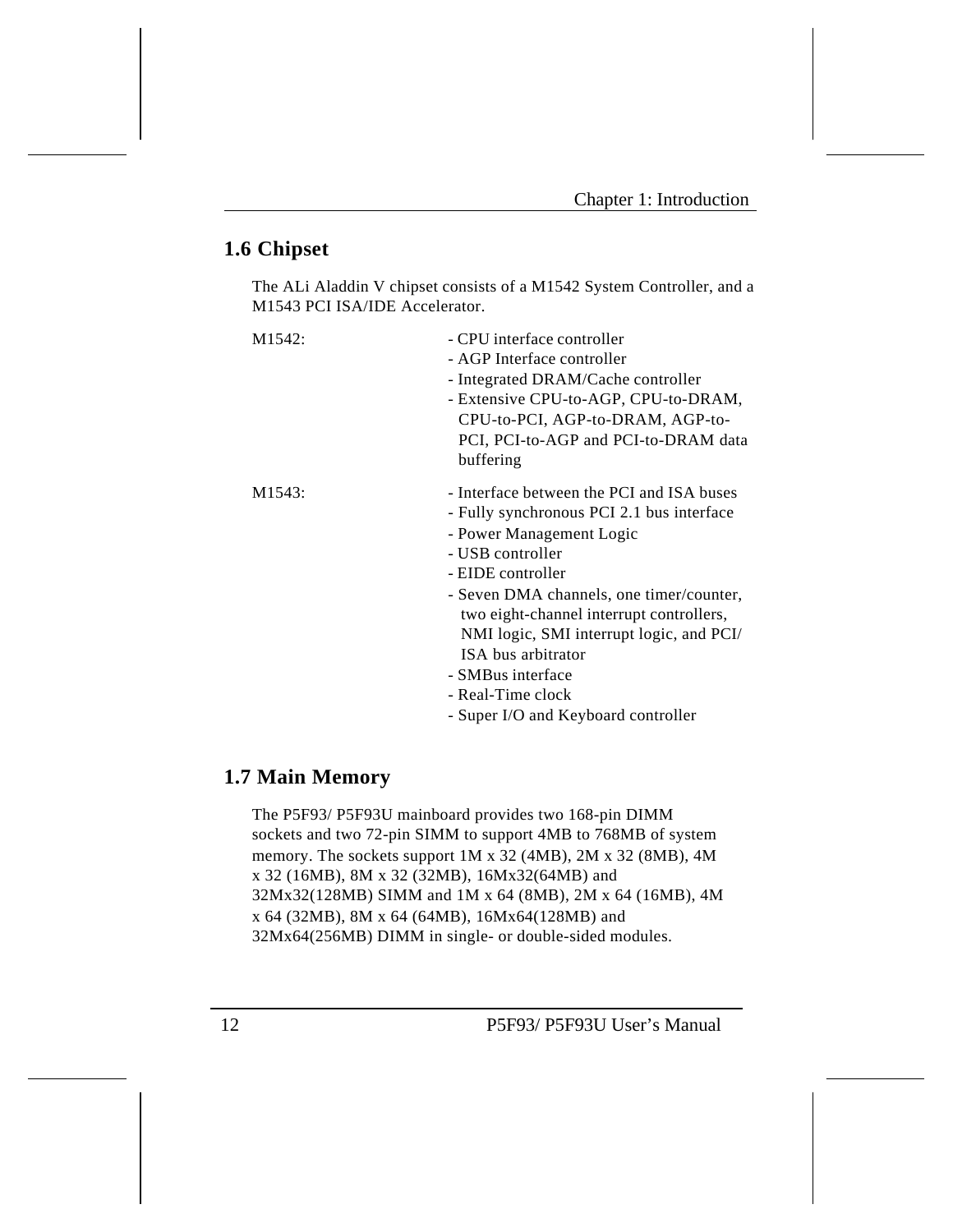The P5F93/ P5F93U supports three types of DRAMs, Fast Page Mode (FPM), Extended Data Out (EDO), and Synchronous DRAM (SDRAM). Memory Timing requires 70ns or faster for FPM and EDO, and the same or a faster than the CPU clock for SDRAMs. The P5F93/ P5F93U mainboard achieves the highest reliability by supporting the ECC (Error Checking and Correction) memory protections. The ECC is a hardware scheme which detects all single and dual-bit errors, and corrects all single-bit error during main memory access. The ECC can be supported only if all the DIMM/SIMM memory modules come with parity bits and the option "Memory Parity/ECC Check" in the BIOS Features Setup has to be set to "Enabled".

**Both SIMMs in a bank must be of the same memory size, type and speed.** There are no jumper settings required for the memory size and type, which are automatically detected by the BIOS.

EDO DRAM is designed to improve the DRAM read performance. It holds the memory data valid until the next memory access cycle, unlike FPM DRAM that tri-states the memory data when the precharge cycle occur, prior to the next memory access cycle. SDRAM uses the system clock to synchronize the flow of addresses, data, control and the pipelining of operation. This yields a significant memory performance improvement.

# **1.8 Accelerated Graphics Port (AGP) Slot**

The P5F93/ P5F93U mainboard is equipped with an Accelerated Graphic Port slot which is compliant to the AGP specification. Normally, AGP runs at 66.6MHz clock and supports both 1x and 2x mode for 66.6MHz and 133MHz 3.3V devices. The data transfer rate on the AGP bus can be 4 times faster than PCI bus.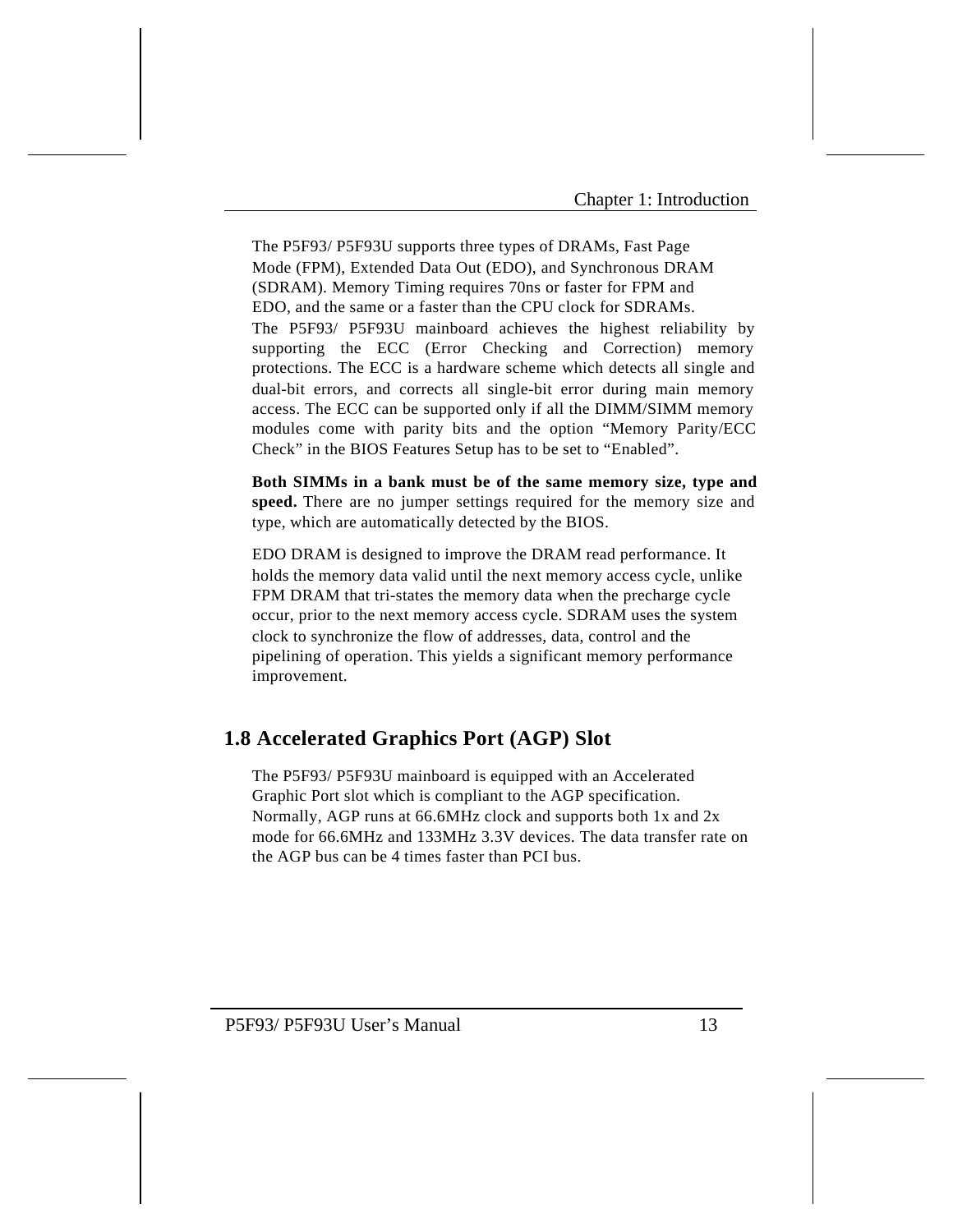| <b>System</b><br><b>Clock</b> | AGP<br><b>Clock</b> | <b>PCI</b><br><b>Clock</b> | <b>System</b><br><b>Clock</b> | AGP<br><b>Clock</b> | <b>PCI</b><br><b>Clock</b> |
|-------------------------------|---------------------|----------------------------|-------------------------------|---------------------|----------------------------|
| 60MHz                         | 60MHz               | 30MHz                      | 100MHz                        | 66MHz               | 33MHz                      |
| 66MHz                         | 66MHz               | 33MHz                      | 105MHz                        | 70MHz               | 35MHz                      |
| 68MHz                         | 68MHz               | 34MHz                      | 110MHz                        | 73MHz               | 36MHz                      |
| 75MHz                         | 60MHz               | 30MHz                      | 115MHz                        | 76MHz               | 38MHz                      |
| 83MHz                         | 66MHz               | 33MHz                      | 120MHz                        | 80MHz               | 40MHz                      |
| 95MHz                         | 63MHz               | 31MHz                      |                               |                     |                            |

| <b>System</b><br><b>Clock</b> | AGP<br><b>Clock</b> | <b>PCI</b><br><b>Clock</b> |
|-------------------------------|---------------------|----------------------------|
| 100MHz                        | 66MHz               | 33MHz                      |
| 105MHz                        | 70MHz               | 35MHz                      |
| <b>110MHz</b>                 | 73MHz               | 36MHz                      |
| <b>115MHz</b>                 | 76MHz               | 38MHz                      |
| <b>120MHz</b>                 | 80MHz               | 40MHz                      |

The following is a AGP clock for different system clock operating modes:

### **1.9 Enhanced IDE Support**

The P5F93/ P5F93U mainboard provides two enhanced high performance PCI IDE interfaces capable of supporting four devices with PIO mode 0 through mode 4, bus-mastering DMA mode 2, and busmastering Ultra DMA/33 ATAPI devices. Detection of IDE device type and transfer rate is automatically performed by the BIOS. The traditional PIO IDE device requires a substantial amount of CPU bandwidth to handle all the activities of IDE access including waiting for mechanical activities. The Bus Master logic designed in the ALi Aladdin V chipset is intended to reduce the workload of the CPU, hence increasing CPU efficiency. The Bus Master takes care of the data transfer between IDE and memory, and lets the CPU handle other tasks. In true multi-tasking operating systems such as Windows 95, Windows98, Windows NT, and OS/2, by using bus-mastering IDE, the CPU workload can be reduced to complete other tasks while disk data transfers are occurring. The driver must be loaded in order to make the EIDE drive operate in busmastering DMA mode.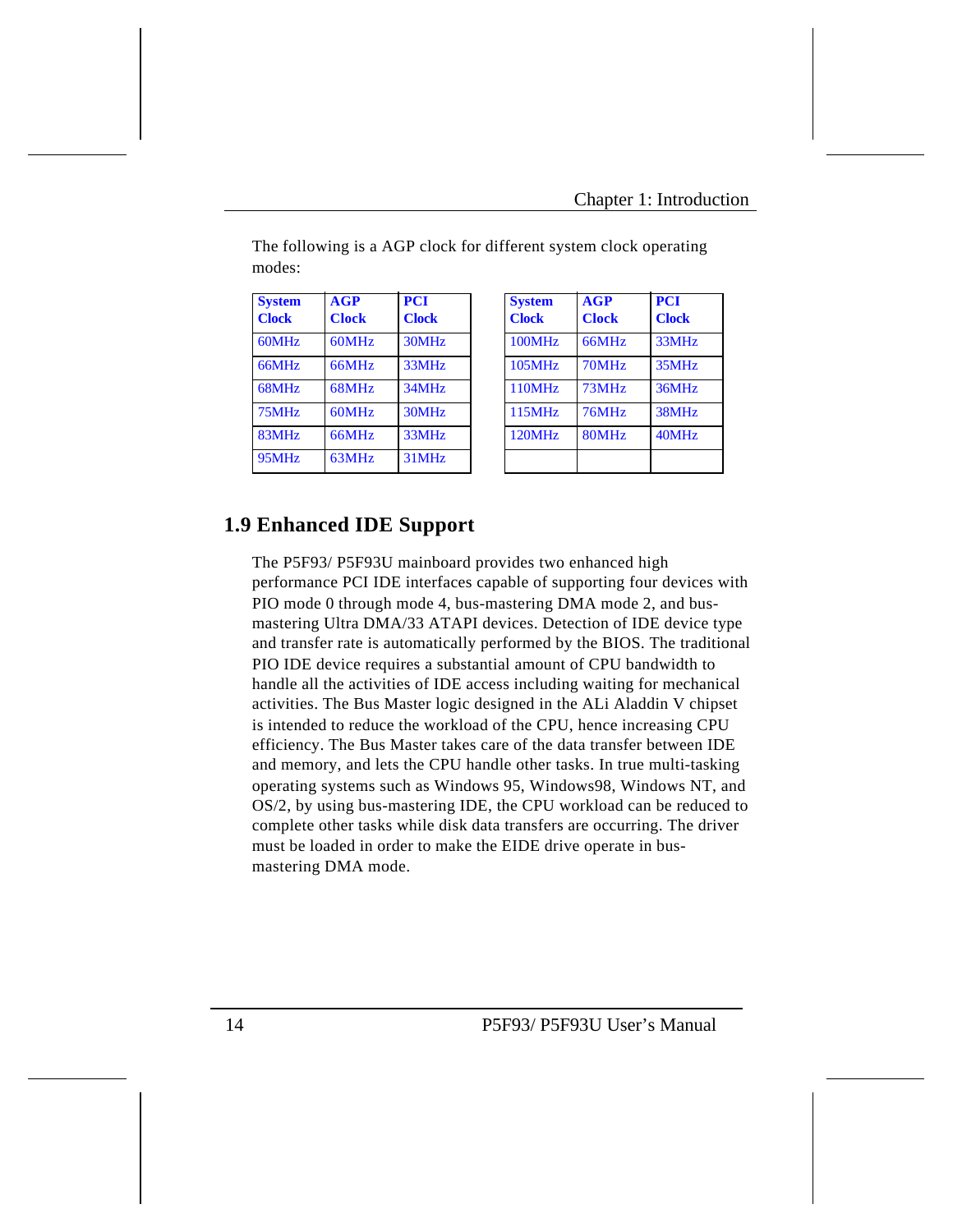| <b>Operating Mode</b> | Maximum Data Transfer Rate |
|-----------------------|----------------------------|
| PIO Mode 3            | 11.1 MB/Second             |
| PIO Mode 4            | 16.6 MB/Second             |
| DMA Mode 1            | 13.3 MB/Second             |
| DMA Mode 2            | 16.6 MB/Second             |
| Ultra DMA/33          | 33.3MB/Second              |
| Ultra DMA/66          | 66.6MB/Second              |

The following is a data transfer rate comparison table for different IDE operating modes

Note: Only P5F93U could support the Ultra DMA/66.

# **1.10 Keyboard, Mouse and USB Interface**

:

The 5V line to the AT keyboard connector, PS/2 mouse port and USB header, are protected with 3Amp/125V fuse.

The P5F93/ P5F93U mainboard has a dual-row 10-pin connector to support two USB ports. The USB is a serial bus interface standard that is designed to bring the "Plug and Play" concept to the outside of the computer system chassis. The bus allows devices to be attached, configured, used and detached while the host system is in operation.

The USB will allow as many as 63 devices to be daisy chained in any combination per port. With up to 12Mbits/sec transfer rate, the USB is suitable for devices such as keyboard, mouse, digital joystick, game pad, fax/modem, scanner, printer, ISDN and telephony device.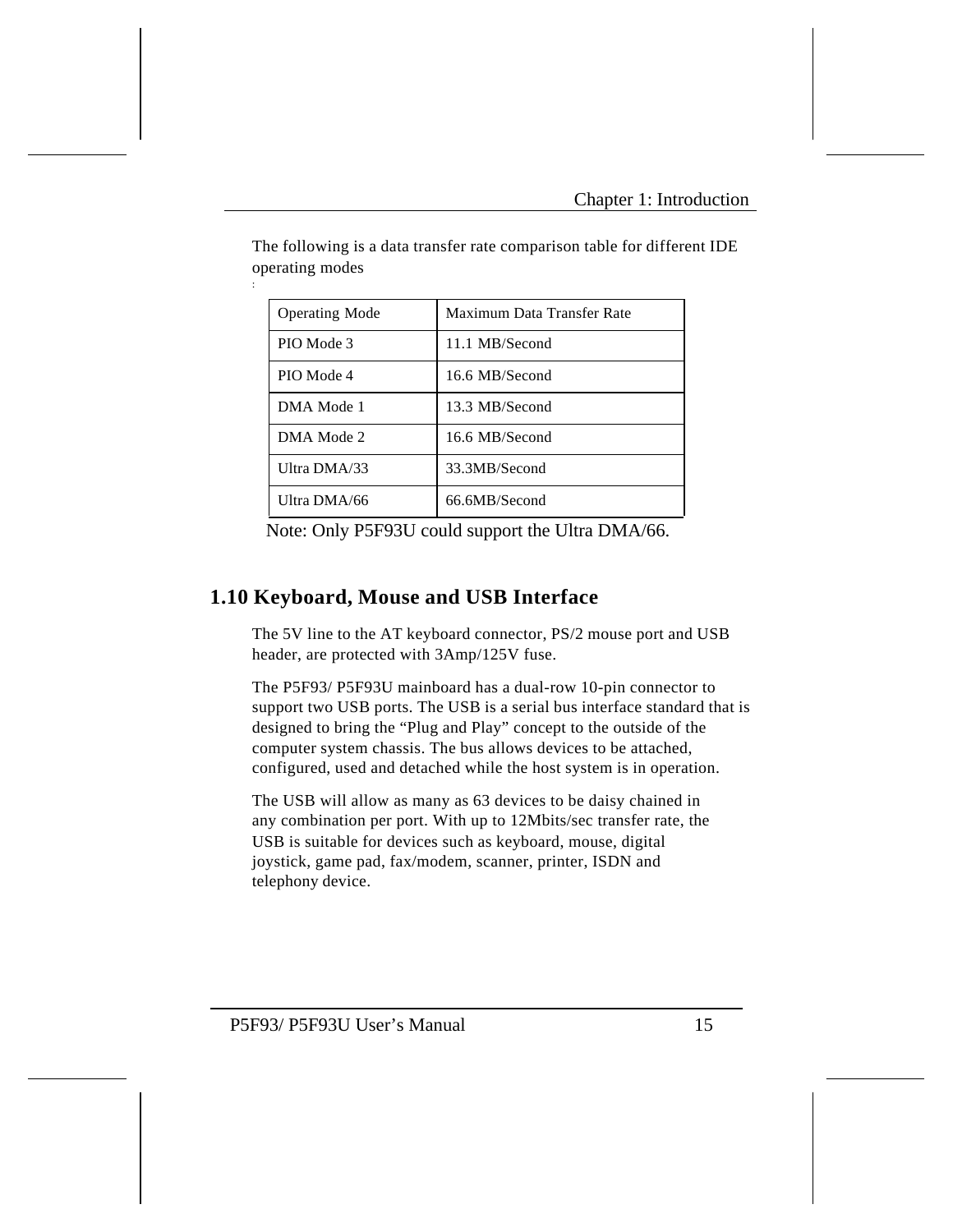# **1.11 Real-time Clock, CMOS RAM and Battery**

The integrated real-time clock (RTC) provides a time of day clock, and an 85-year calendar with alarm features. P5F93/ P5F93U also has 242 bytes battery backed CMOS RAM which stores the system setup information and password. The RTC and CMOS RAM can be set via the BIOS SETUP program. The contents of the CMOS RAM can be cleared by placing a shunt to short pin2 and pin3 of JP7 for 5 seconds when the system power is off. A coin-cell style Lithium CR2032 battery is used to provide power to the RTC and CMOS memory. The battery has a three year life if the system is not powered up. When the system powers up, the power for the RTC and CMOS RAM is supplied from the 5 V power supply to extend the life of the battery.

### **1.12 IrDA Infrared Support**

A 5-pin header connector is used to connect a Hewlett Packard HSDSL-1000 compatible IrDA or Sharp ASKIR Infrared module. Once the module is installed, the user can use application software such as Microsoft Infrared (MSIR) to transfer files between the computer system and portable devices such as laptops and printers.

### **1.13 Power Management**

The integrated DPMA (Dynamic Power Management Architecture) features in the ALi Aladdin V chipset go far beyond the original vision of the "Green PC" to create exciting new application models for the "OnNow" PC platform. The "OnNow" PC is a PC which is always on and ready for use but appears to be off when not in use. The P5F93/ P5F93U not

only complies with EPA, APM1.2 and ACPI (Advanced Configuration and Power Interface), but also provides the following power management features.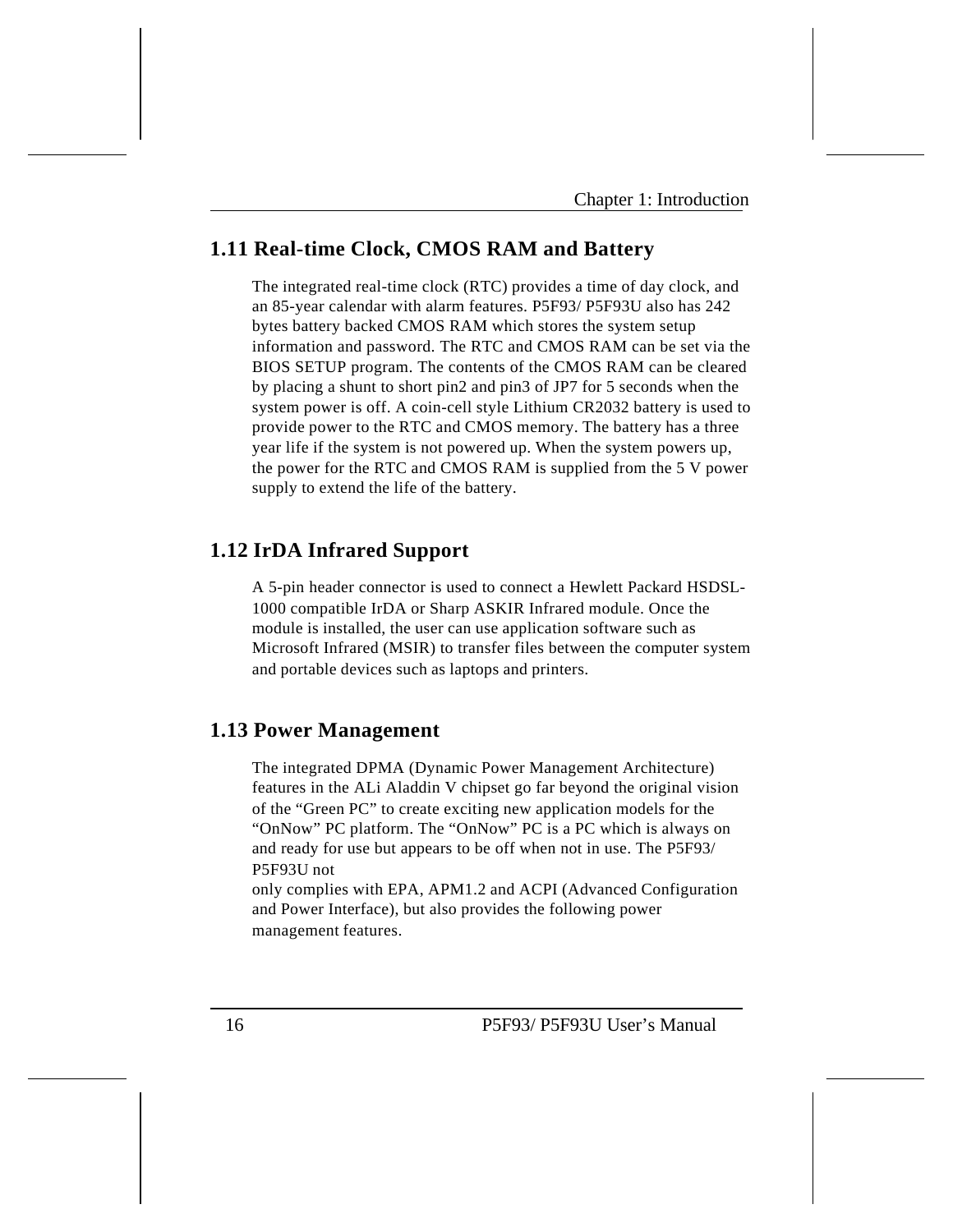- *Power-on by an external modem ring in or a watchdog timer (Alarm)* System could be powered on by phone ring, or by software that has requested the PC to wake up at a preset time.(required ATX power supply)
- *Power Management mode indicator*
	- The standby LED will blink once a second when system entering DOZE Mode and blink twice a second when system entering STANDBY Mode. When system entering SUSPEND Mode, standby LED will stop blinking and stay on.
- *Fan off in suspend mode*

The CPU cooling fan will be turned off when the system is in suspend mode. (required cooling FAN cable connect to motherboard FAN connector).

# **1.14 System Power On/Off Control**

If ATX power supply is used, you may enjoy a lot of special features as mentioned in the following. System power can be turned on by network card (WOL), power button, an external modem ring, an alarm. To enable the "Wake On LAN" feature, the option "Wake On LAN Use" in the BIOS Power Management Setup has to be set to "Enabled".To enable the "modem ring on" feature, the option "Ring/Wake On LAN Control" in the BIOS Integrated Peripherals Setup has to be set to "Enabled". To enable the "alarm on" feature, the option "RTC Alarm Controller" in the BIOS Integrated Peripherals Setup has to be set to "Enabled".

System power can be turned off in one of two ways: a front panel power button or soft-off control. When the option "PWR-BTTN" in the BIOS Power Management Setup is set to "Power Off", pressing the power button will immediately turn off the system power. But if the "PWR-BTTN" option is set to "Disabled", you have to press the power button and hold it for more than 4 seconds to turn off the system power. The system power can also be turned off via software control. The system BIOS will turn the system power off when it receives the proper APM command from the Operating System. For example, Windows 95 will issue Soft Off APM command when the user selects "Shutdown" in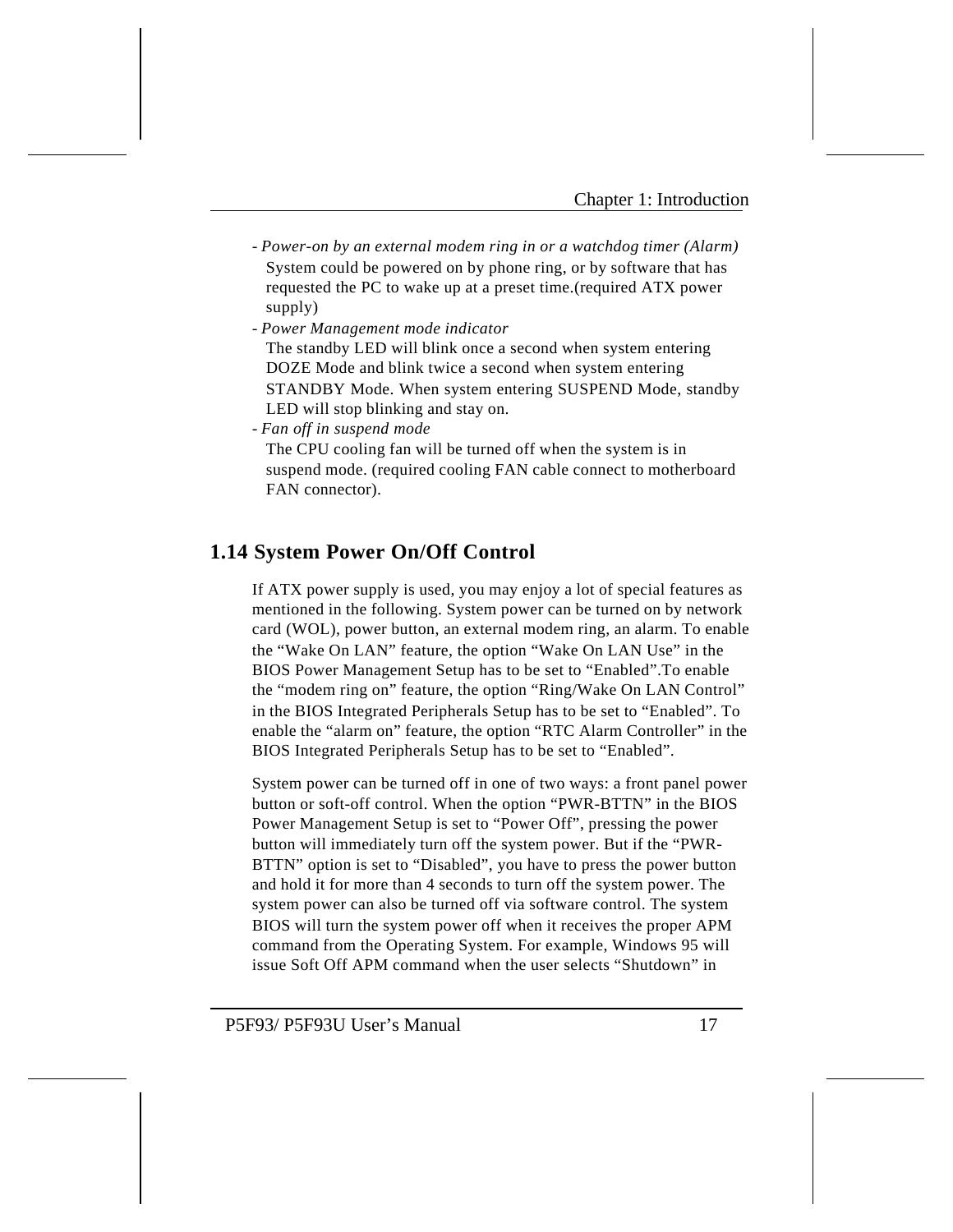Start Menu. In order to make Soft Off feature work properly, Power Management/APM must be enabled in the system BIOS and Operating System.

# **1.15 System Sleep / Resume**

When Advanced Power Management (APM) is activated in the system BIOS and the Operating System's APM/ACPI driver is loaded, Sleep mode (Suspend) can be entered in one of three ways: press the front panel power button, select "Suspend" in Windows 95 Start Menu or no system activity for a pre-defined length of time. To use the power button to control system sleep/resume, the option "PWR-BTTN" in the BIOS Power Management Setup has to be set to "Green Mode"

When the system enters the sleep mode, the CPU stops running, the Ali Aladdin V chipset and related circuits stay in the lowest power state, the HDD stops spinning, the monitor screen becomes blank, the STB LED (STANDBY LED) indicator on the front panel turn on, and the CPU cooling fan is turned off (Note: in order to turn off the fan in sleep mode, you need to connect the CPU cooling fan to the on-board fan power connectors).

### **1.16 Wake On LAN (WOL)**

Wake on LAN (WOL) is a 1x3 pin header for remote wake up of the computer through a network. Wake on LAN requires an ATX power supply installed and PCI add-in network interface card (NIC) with remote wake up capabilities. The remote wake up header on the NIC must be connected to the onboard Wake on LAN header. The NIC monitors network traffic at the MII interface and when it detects a Magic Packet (MP Wake-up) it asserts a wake up signal that powers up the computer.

#### *Note:*

*For WOL (Wake on LAN), the 5Vsb (5V standby) line of the ATX power supply must be capable of delivering 5V with 5% tolerance at 720mA or higher.*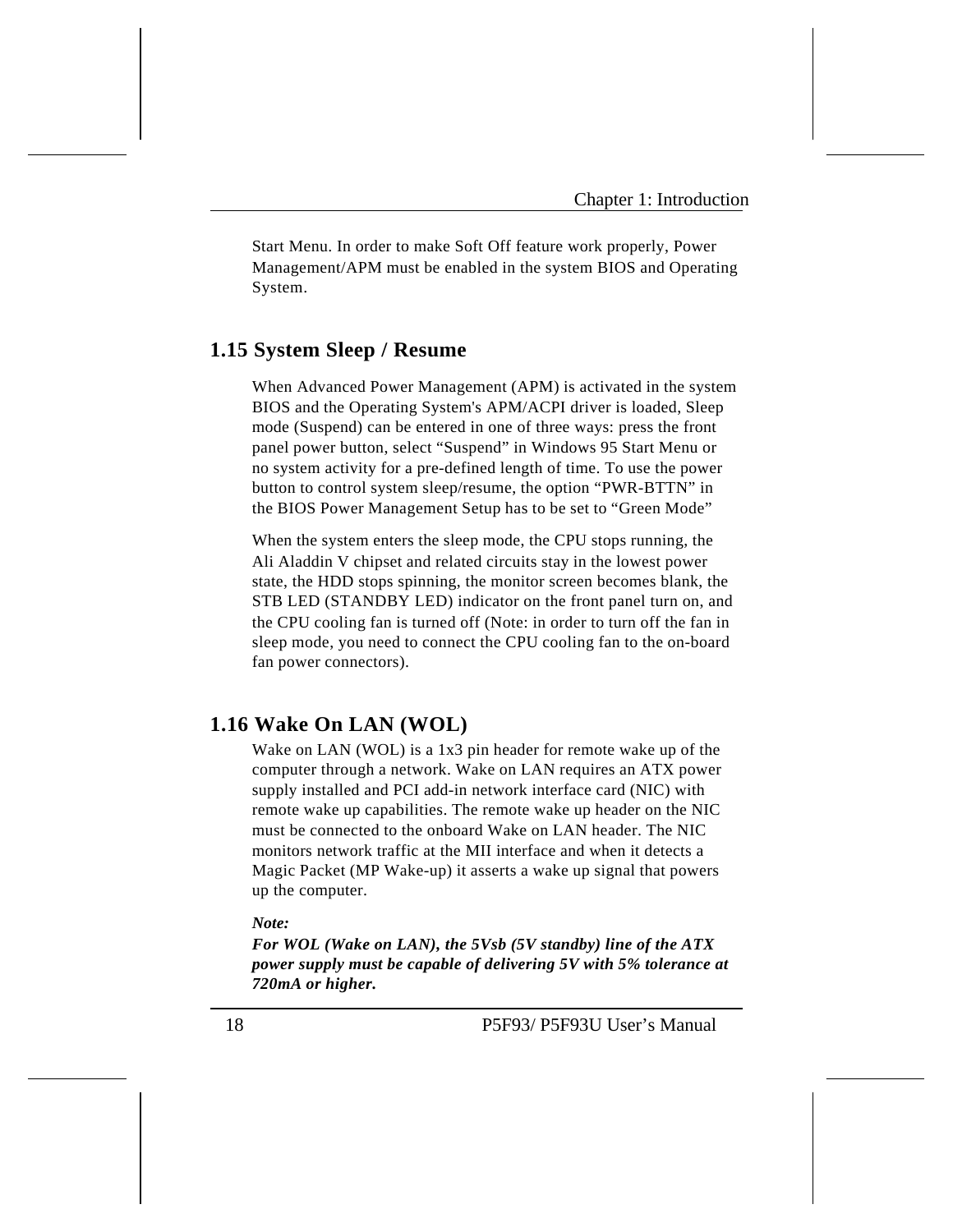# **2 Hardware Installation**

### M **Static Electricity Precautions**

Before removing the Mainboard from its anti-static bag, you need to eliminate any static electricity that may be accumulated on your body. The charge that can build up in your body may be more than enough to damage integrated circuits on the system board. Therefore, it is important to observe basic precautions whenever you handle or use computer components. Although areas with humid climate are much less prone to static build-up, it is best to always safeguard against accidental damage that may lead to costly repairs. The following measures should be sufficient to protect your equipment from static discharge:

- l After removing the system cover, discharge any static electricity that might have accumulated in your body by touching a grounded or anti-static surface (e.g. anti-static pads or using a grounding wrist strap). If nothing is available, touch the power supply housing. This assumes the system unit is plugged into the AC outlet. Be certain to do this before removing components from their anti-static coverings.
- l When handling separate cards, boards or modules, be cautious to avoid contacting with the components on them, and also with the "gold finger" connectors that plug into the expansion slot. It is best to handle them either by their edges or by mounting brackets that attach to the slot opening in the system cases. However, the above recommendation are just intended to avoid the static discharge problem.
- l Make certain that everything connects to the system case, including the power supply, is unplugged before doing the installation work.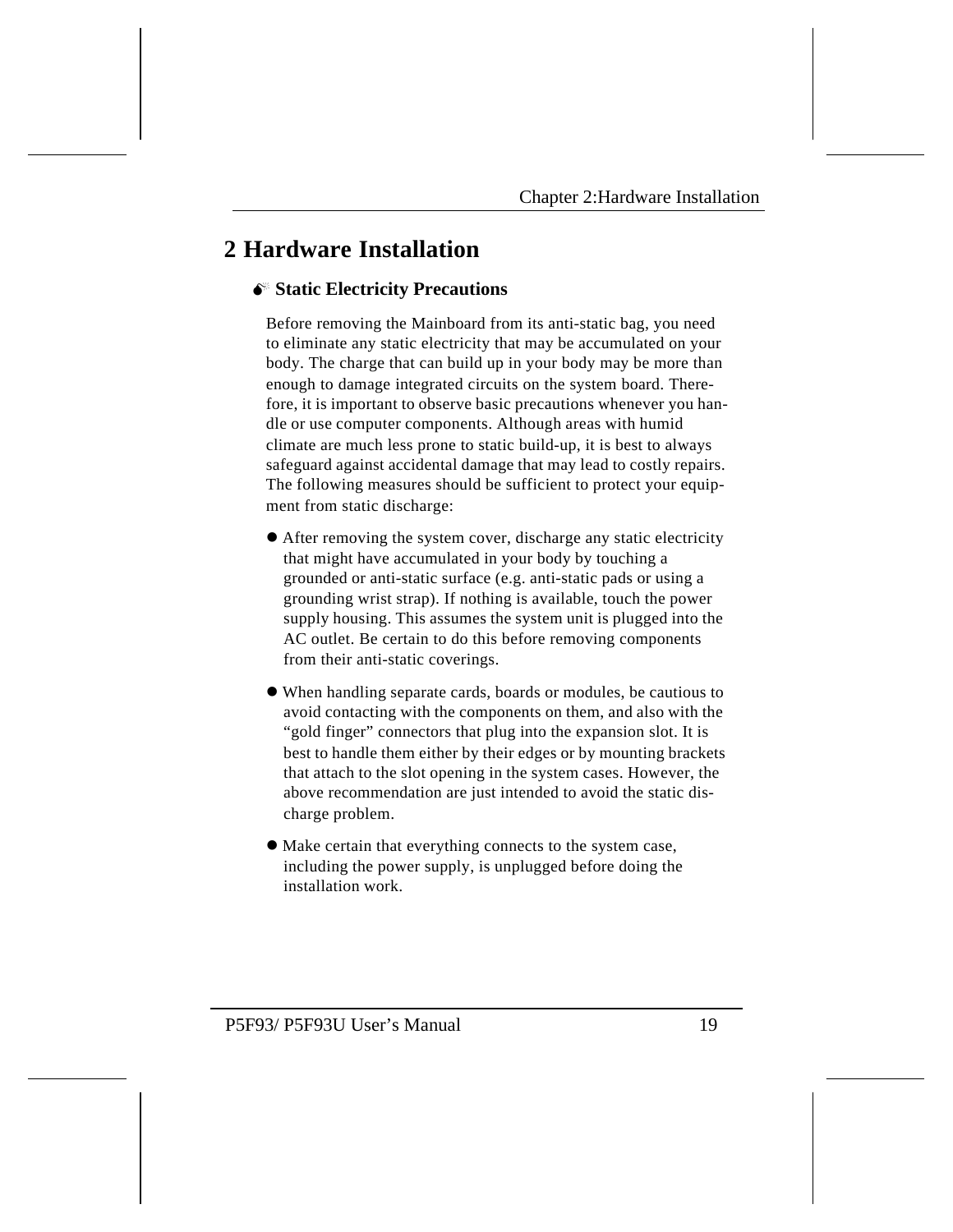# **2.1 Unpacking**

The P5F93/ P5F93U mainboard package contains the following:

- r P5F93/ P5F93U mainboard
- $\overline{\mathbf{z}}$  One IDE 40-pin ribbon cable (includes in P5F93 Model), OR One IDE 80-pin ribbon cable (includes in P5F93U Model)
- $\Box$  One floppy 34-pin ribbon cable
- $\overline{\mathbf{a}}$  Two serial ports cable with a mounting bracket
- $\overline{\mathbf{z}}$  One parallel port cable and one PS/2 mouse port cable with a mounting bracket
- $\overline{\mathbf{D}}$  Driver and Utility diskettes
- $\overline{a}$  User's manual

# **2.2 Installation**

The P5F93/ P5F93U is designed to fit into a standard AT form factor chassis. The pattern of the mounting holes and the position of the back panel connectors meet the AT system board specification. The chassis may come with various mounting fasteners which are made of metal or plastic. It is highly recommended to use as many metal fasteners as possible to mount the mainboard in the chassis for better grounding.

To install the mainboard you need to install CPU, DIMM memory modules and attach the connectors.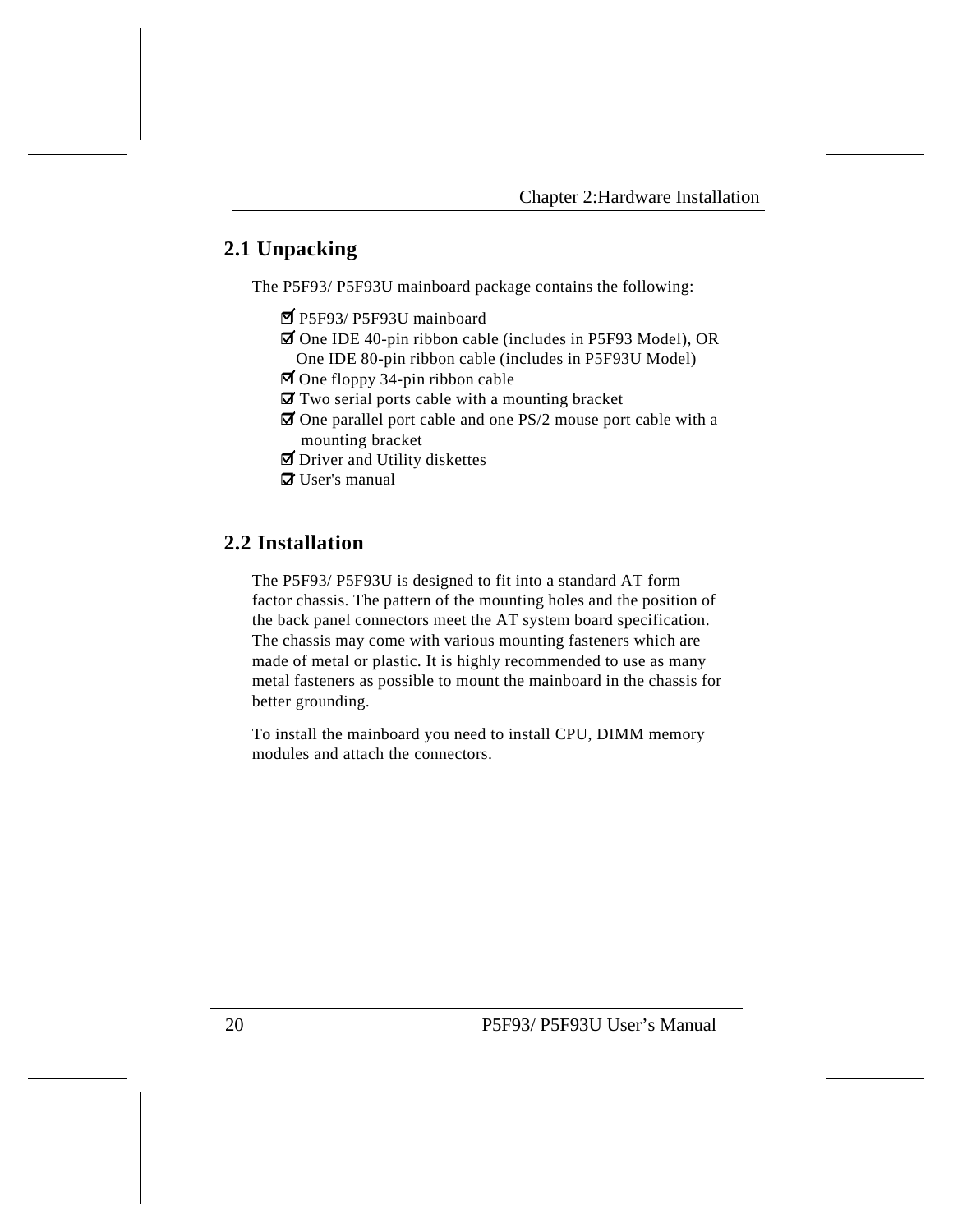## Chapter 2: Hardware Installation



# **P5F93/ P5F93U Mainboard Connector/Jumper Location**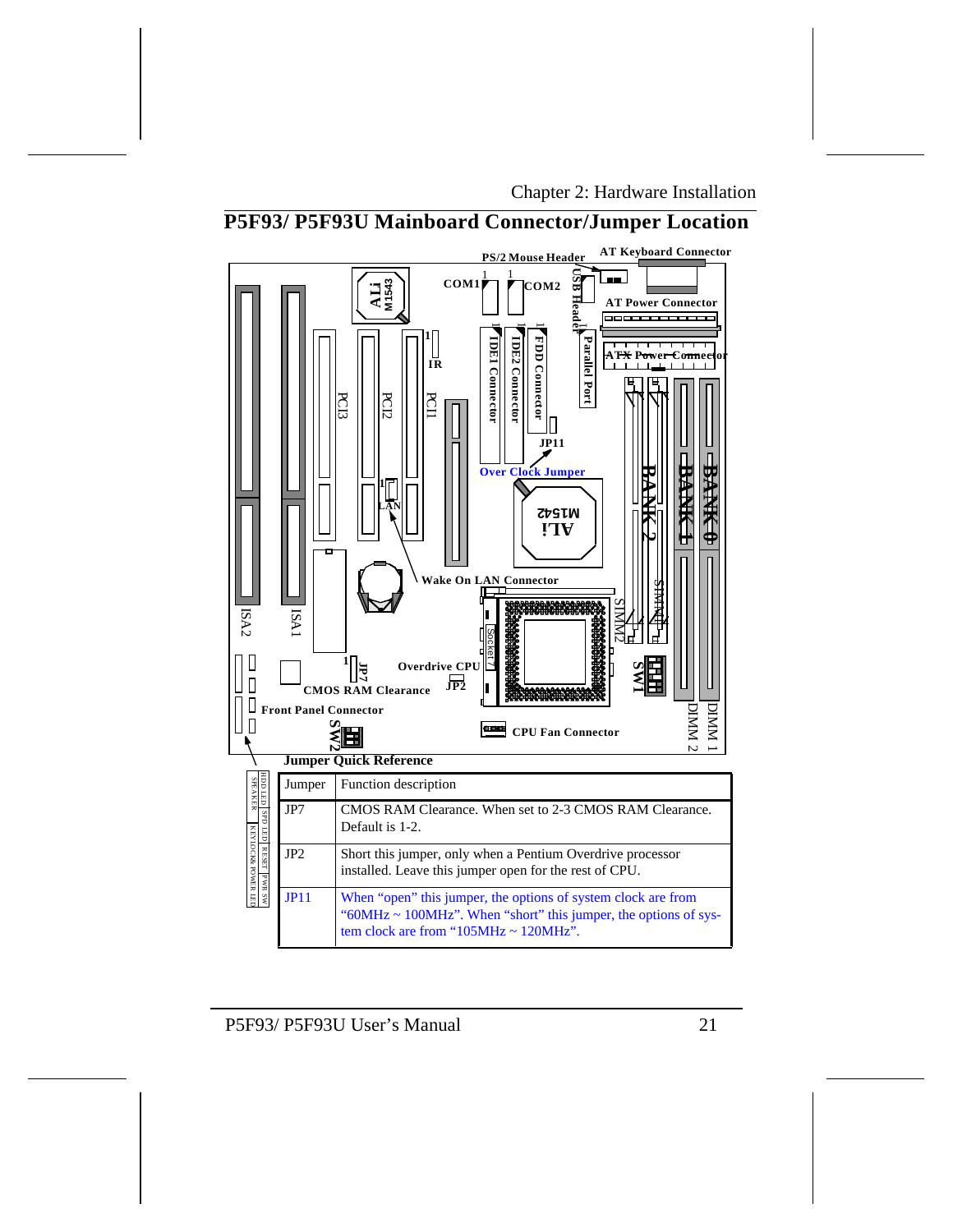### **2.2.1 Attaching Connectors**

### **1. Front Panel Connectors**

There are 6 connectors on the mainboard for speaker, switches and indicator lights on the system's front panel.



This 4-pin connector connects to the case-mounted speaker.



This 5-pin connector connects to the case-mounted keylock switch and the power LED. The keylock switch is used to lock the keyboard for security purposes.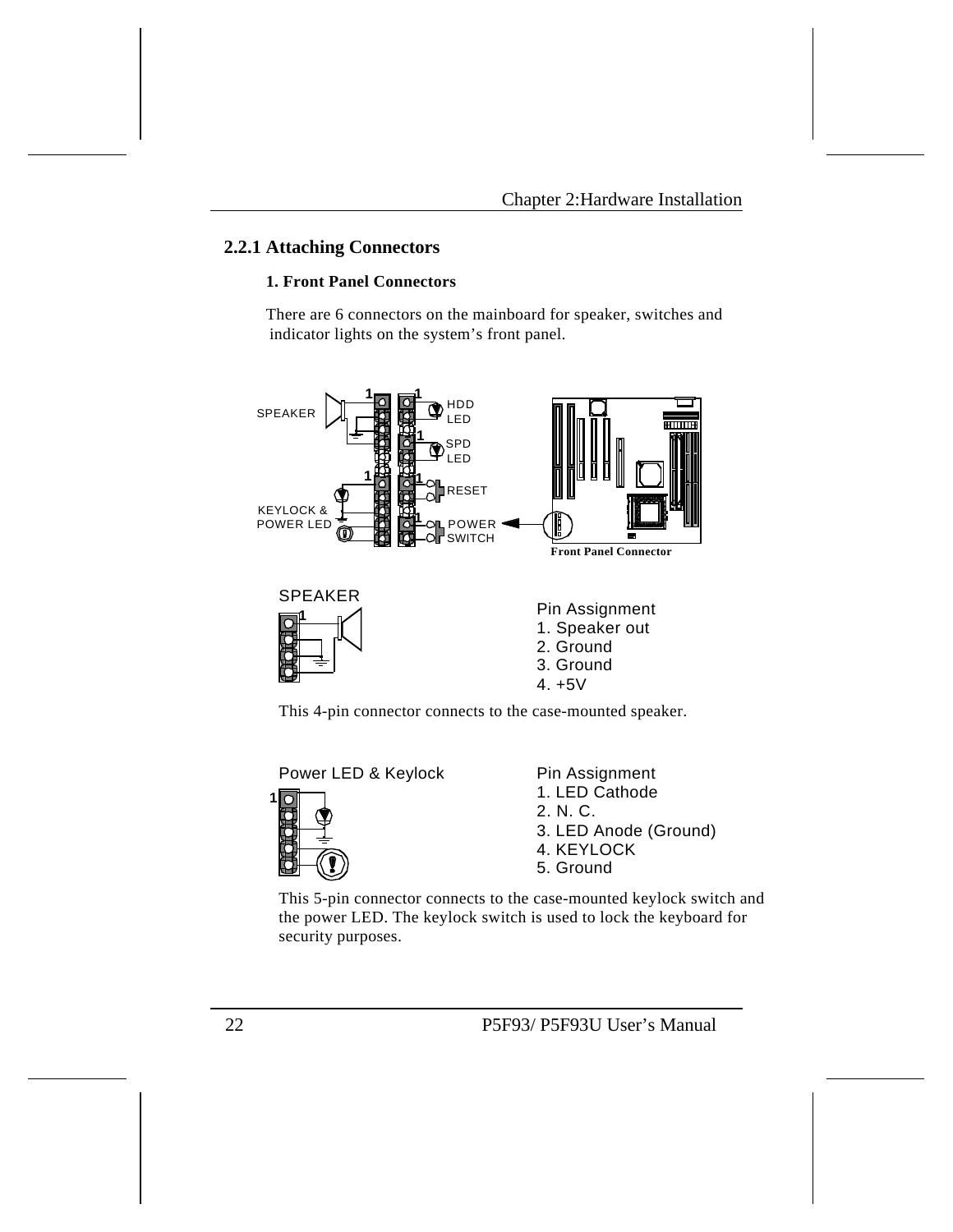HDD LED Connector



Pin Assignment 1. LED Anode 2. LED Cathode

This 2-pin connector connects to the case-mounted HDD LED to indicate hard disk activity.

SPD LED Connector **Pin Assignment** 



1. LED Cathode 2. LED Anode (Ground)

This 2-pin connector connects to the case-mounted SPD LED to indicate a standby status. When system entering DOZE mode the standby LED will blink once a second. When system entering STANDBY mode the standby LED will blink twice a second. when system entering SUSPEND Mode, standby LED will stop blinking and keep on.

Reset Connector **Pin Assignment** 



1. Power Good 2. Ground

This 2-pin connector connects to the case-mounted reset switch and is used to reboot the system.

Power Switch Connector<br>
Pin Assignment



1. Power On/Off 2. Ground

This 2-pin connector connects to the case-mounted Power button.

The front panel on your case may have a turbo switch to deactivate the Turbo mode when a slower speed is required for a specific application. The ALi Aladdin V chipset does not support the hardware deturbo function. An alternative method of using <CTRL><ALT><+/-> keys to change the speed may be used if necessary.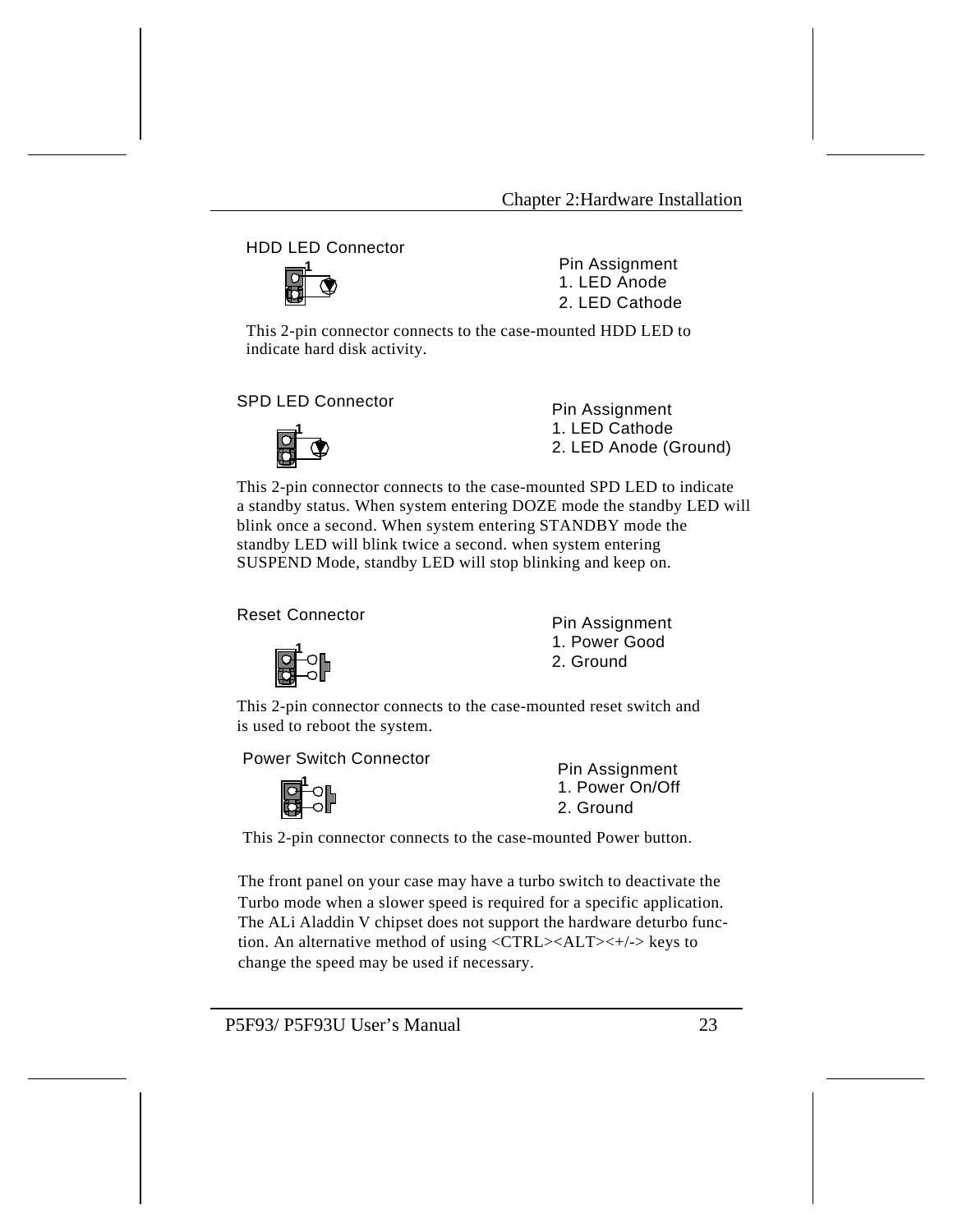### **2. Fan Connectors**



There is a fan connectors on the P5F93/ P5F93U mainboard for the CPU cooling fans. The connectors support fans of 12V DC/500mAMP (6 WATT) or less. When the system goes into sleep state, fan should

be shut down to eliminate audible noise and reduce power consumption. You can monitor the fan speed by way of W83781D chip (optional) and the fan must come with a tachometer output.

### **3. IrDA-compliant IR (Infrared) Connector**

This 5-pin connector connects to an optional wireless transmitting and receiving infrared module via a cable and a bracket.



### **4. USB Connector**



This dual-row 10 pin connector connects to an optional dual USB ports cable with a mounting bracket.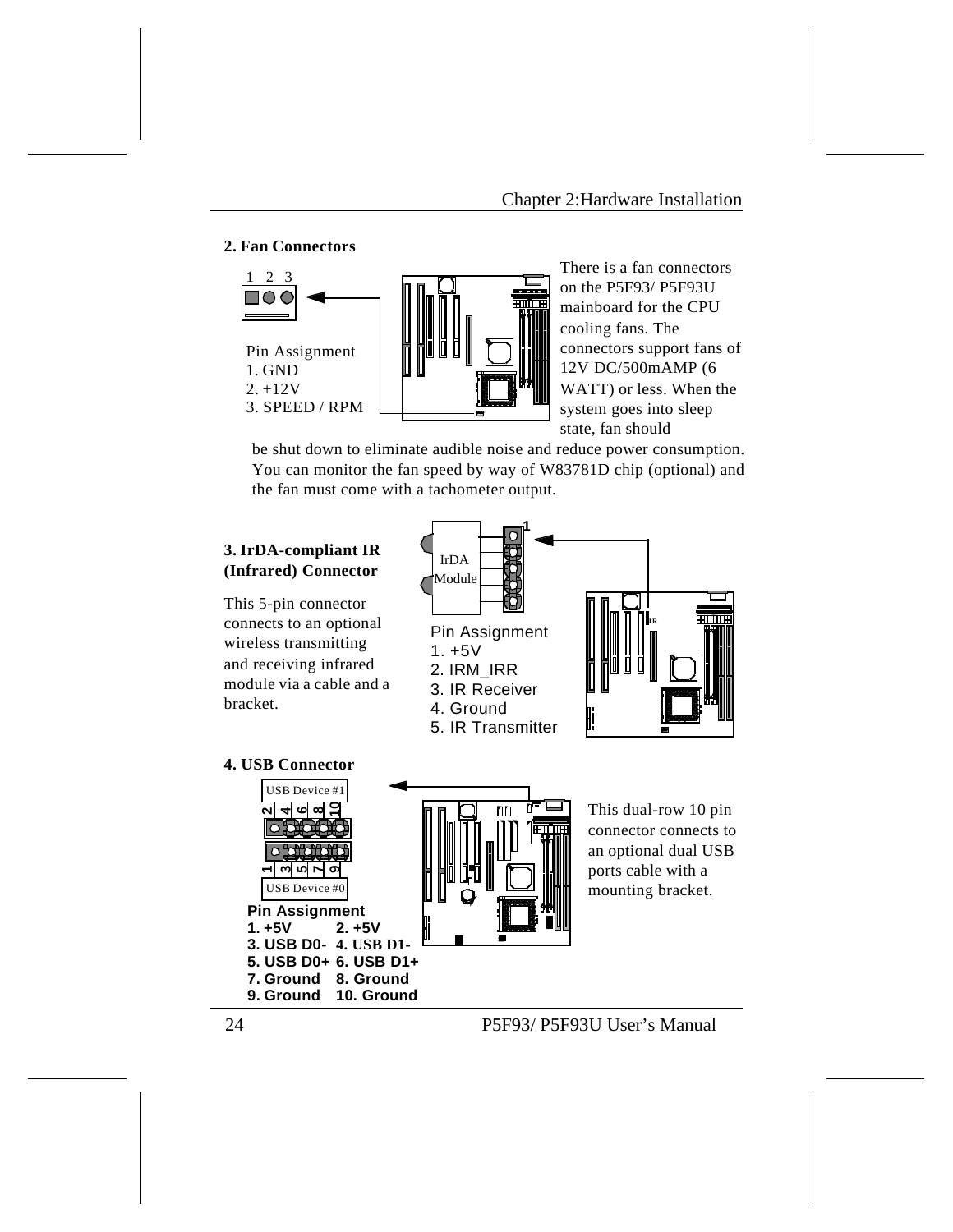

This dual-row 8 pin connector connects to the PS/2 port cable with a mounting bracket.

### **6. Floppy Drive Connector (One 34-pin Block)**

A floppy disk drive ribbon cable has 34 wires and 2 connectors to support 2 floppy disk drives. The connector with twisted wires always connects to drive A, and the connector with untwisted wires connects to drive B. You must orient the cable connector so that the pin 1(color) edge of the cable is at the pin 1 of the I/O port connector.



### **7. IDE Connectors (Two 40-pin Block)**

An IDE drive ribbon cable has 40 wires and 2 connectors to support two IDE drives. If a ribbon cable connects to two IDE drives at the same time, one of them has to be configured as Master and the other has to be configured as Slave by setting the drive select jumpers on the drive. Consult the documentation that came with your IDE drive for details on jumper locations and settings. You must orient the cable connector so that the pin 1(color) edge of the cable is at the pin 1 of the I/O port connector.

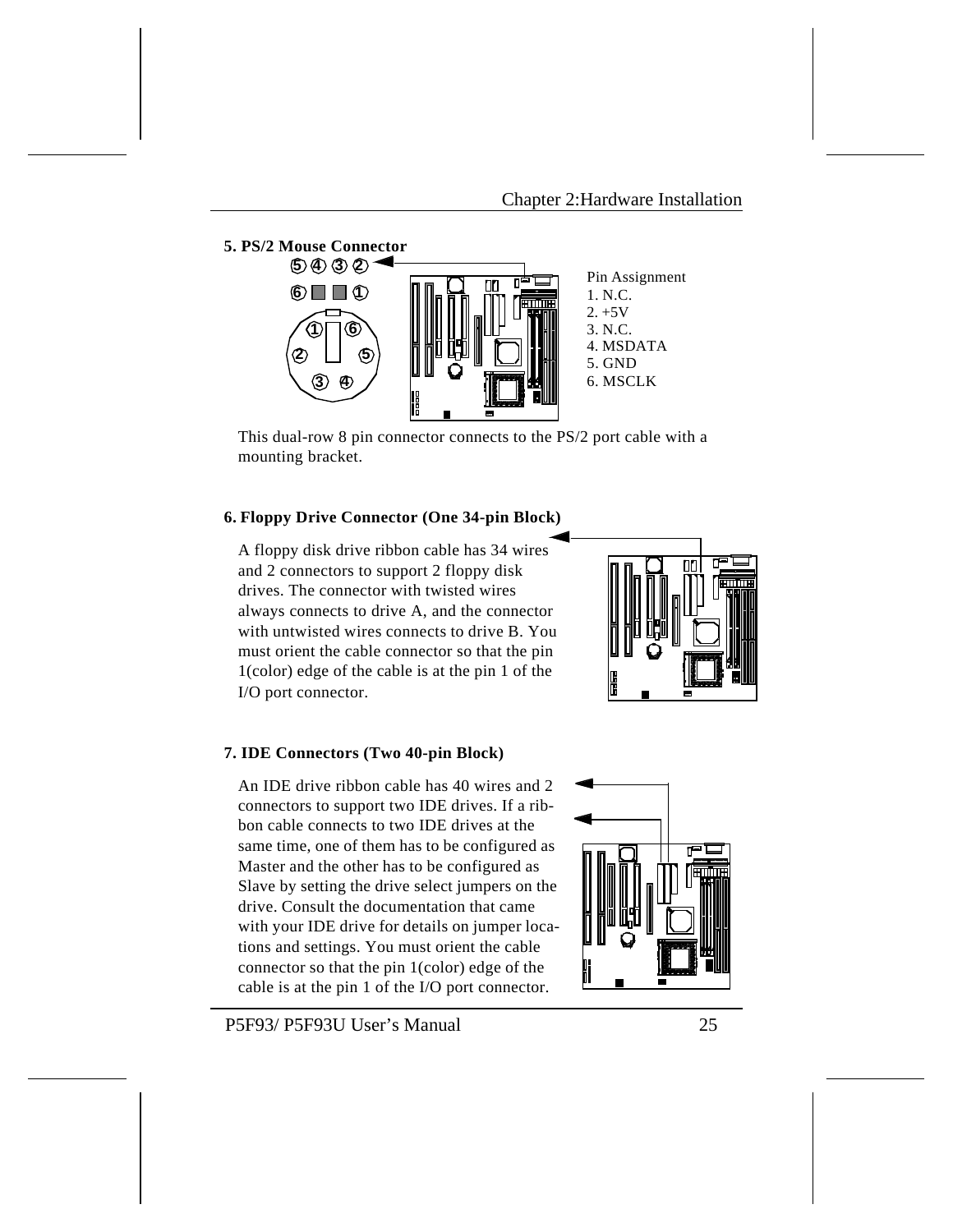### **8. Power Supply Connector**

The P5F93/ P5F93U mainboard provides two power connectors to support either AT or ATX power supplies connectors. This gives you the flexibility to use either an AT power supply or an ATX power supply in your system.

There are no jumper settings required for the AT or ATX power supply, which is automatically take care by the Mainboard BIOS.

#### **AT Power Connector**

Most AT power supplies have two connectors. Each connector has six wires, two of which are black. Orient the two connectors so the black wires are along side each other, making the black wires plug in the middle of the connector. Align the plastic guide pins on the lead cables with the connector on the mainboard. Press the lead connector so that its plastic clips snap into place and secure the leads in the connector.



### **ATX Power Connector**

The ATX power supply has a single lead connector with a clip on one side of the plastic housing. There is only one way to plug the lead into the ATX power connector. Press the lead connector down until the clip snaps into place and secures the lead onto the connector. Power ON/OFF



 $\bullet^*$  Incorrect installation of the power supply could result in serious damage to *the mainboard and connected peripherals. Make sure the power supply is unplugged from the AC outlet before connecting the leads from the power supply.* 26 P5F93/ P5F93U User's Manual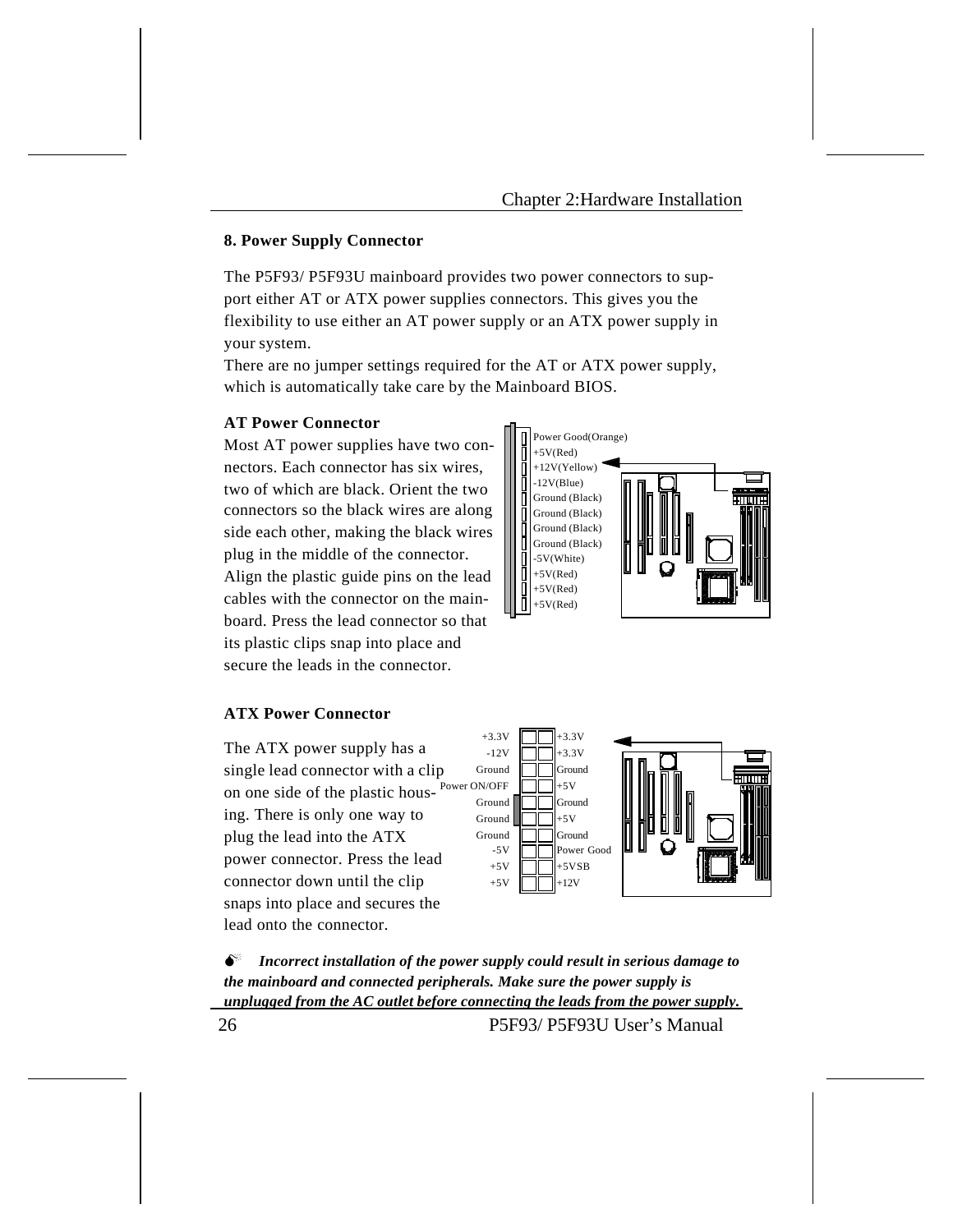## **9. Wake on LAN Connector:**

This 3-pin header is used for remote wake up of the computer through a network.



### **2.2.2 Setting DIP Switches**

This section provides the DIP Switches settings for the P5F93/ P5F93U mainboard.

You need to configure DIP Switch to set the 1) CPU core to bus clock multiplier 2) CPU bus clock

3) CPU Core and I/O Voltage

**CPU Core to Bus Clock Multiplier:** The CPU internal core clock is equal to the "CPU Bus Clock" times the "CPU Core to Bus Clock Multiplier". For example, if the CPU Bus Clock is 100MHz and the CPU Core to Bus Multiplier is 3, the actual CPU core clock will be 300MHz.



|  |  |  |  |  | DIP Switch (SW1) selects Bus Clock Multiplier |
|--|--|--|--|--|-----------------------------------------------|
|--|--|--|--|--|-----------------------------------------------|

| Multiplier  | $SW1-P1$   | SW1-P2     | $SW1-P3$   |
|-------------|------------|------------|------------|
| x 2.0       | ON         | <b>OFF</b> | <b>OFF</b> |
| x2.5        | ON         | ON         | <b>OFF</b> |
| $\rm x 3.0$ | <b>OFF</b> | ON         | <b>OFF</b> |
| x 3.5       | <b>OFF</b> | <b>OFF</b> | <b>OFF</b> |
| $x$ 4.0     | ON         | <b>OFF</b> | ON         |
| $x$ 4.5     | ON         | ON         | <b>ON</b>  |
| x 5.0       | <b>OFF</b> | ON         | ON         |
| x 5.5       | <b>OFF</b> | <b>OFF</b> | <b>ON</b>  |

P5F93/ P5F93U User's Manual 27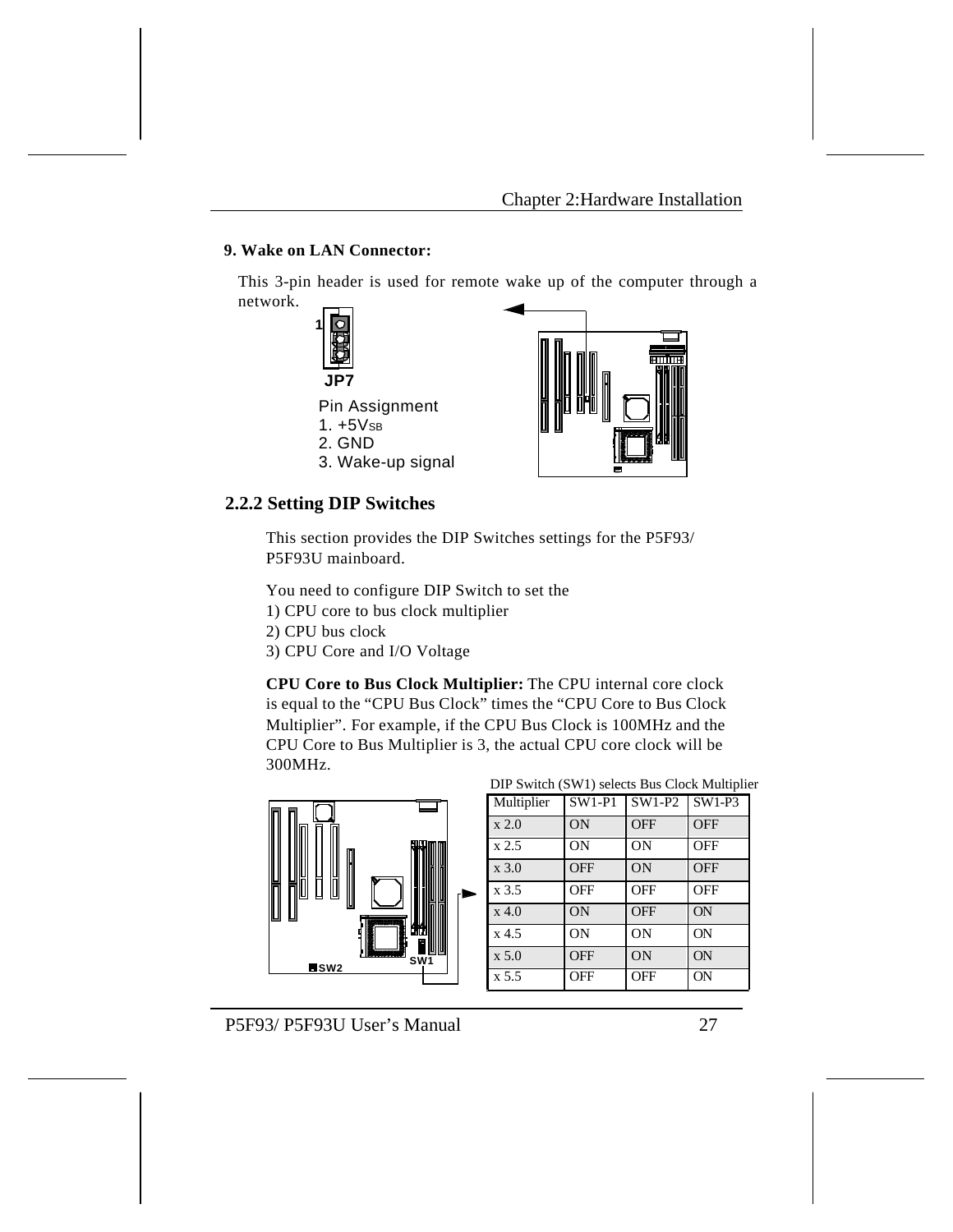**CPU Bus Clock:** The CPU Bus Clock is defined as the CPU input clock. For example: the CPU Bus Clock for AMD K6, 266 and 300 MHz are 66 MHz and 100MHz for K6-2, 250 and 300MHz and 95MHz for K6-2 333MHz CPU.

| DIP Switch (SW1) selects CPU Bus Clock |            |            |               |              |                           |                |     |
|----------------------------------------|------------|------------|---------------|--------------|---------------------------|----------------|-----|
| <b>Bus Clock</b>                       | $SW1-P4$   | $SW1-P5$   | $SW1-P6$ JP11 |              |                           |                |     |
| 60MHz                                  | ON         | ON         | <b>ON</b>     | Open         |                           |                |     |
| 66MHz                                  | <b>OFF</b> | <b>ON</b>  | ON            | Open         |                           |                |     |
| 68MHz                                  | ON         | <b>OFF</b> | ON            | Open         |                           | 間              |     |
| 75MHz                                  | ON         | ON         | <b>OFF</b>    | Open         | <b>IDE2</b><br><b>TRI</b> | $\overline{H}$ |     |
| 83MHz                                  | <b>OFF</b> | ON         | <b>OFF</b>    | Open         |                           |                |     |
| 95MHz                                  | ON         | <b>OFF</b> | <b>OFF</b>    | Open         |                           |                |     |
| 100MHz                                 | OFF        | <b>OFF</b> | <b>OFF</b>    | Open         |                           |                | нни |
| <b>105MHz</b>                          | <b>OFF</b> | <b>OFF</b> | ON            | Close        |                           |                |     |
| <b>110MHz</b>                          | ON         | <b>OFF</b> | ON            | Close        |                           |                |     |
| <b>115MHz</b>                          | <b>OFF</b> | ON         | ON            | <b>Close</b> |                           |                |     |
| 120MHz                                 | <b>ON</b>  | ON         | ON            | Close        |                           |                | 旨   |

### **Note:**

ALi Aladdin V chipset can only support CPU Bus Clock up to 100MHz. However, the clock generator of the P5F93/ P5F93U motherboard allows user to change CPU Bus Clock from 60MHz to 120MHz. Over clock (105MHz ~ 120MHz) may cause system intermittent lock up or fail to boot-up (no video).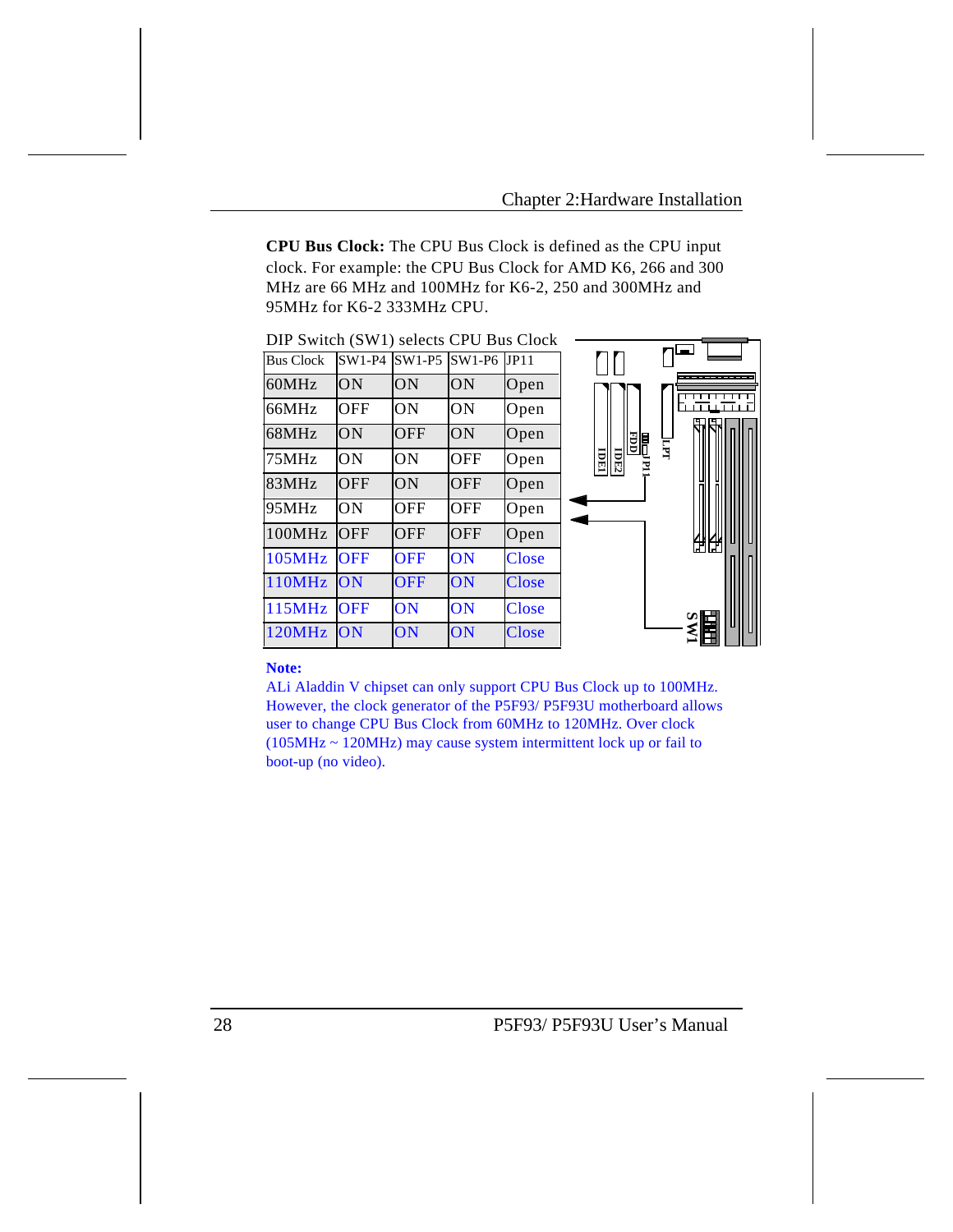**CPU Core and I/O Voltages:** Two voltages V CORE and V<sub>I/O</sub> are required for Pentium class CPUs. The VCORE is used for CPU internal operation and the V<sub>I/O</sub> is used to supply the voltage for external interface. The P5F93/ P5F93U mainboard has a jumper (JP2) which connect between Vcore and Vi/o. You need to short JP2 only when a Intel Pentium O.D.P. (Overdrive processor) is installed.



| CPU Volt-<br>age | $SW2-P1$   | $SW2-P2$   | $SW2-P3$   |
|------------------|------------|------------|------------|
| 2.0V             | <b>OFF</b> | <b>OFF</b> | <b>OFF</b> |
| 2.1V             | 0N         | OFF        | <b>OFF</b> |
| 2.2V             | <b>OFF</b> | <b>ON</b>  | <b>OFF</b> |
| 2.3V             | ON         | ON         | OFF        |
| 2.4V             | <b>OFF</b> | <b>OFF</b> | <b>ON</b>  |
| 2.5V             | ON.        | OFF        | ON         |
| 2.6V             | <b>OFF</b> | <b>ON</b>  | <b>ON</b>  |
| 2.7V             | 0N         | ON         | 0N         |
| 2.8V             | <b>OFF</b> | <b>OFF</b> | <b>OFF</b> |
| 2.9V             | 0N         | OFF        | OFF        |
| 3.0V             | <b>OFF</b> | <b>ON</b>  | <b>OFF</b> |
| 3.1V             | 0N         | 0N         | OFF        |
| 3.2V             | <b>OFF</b> | <b>OFF</b> | <b>ON</b>  |
| 3.3V             | 0N         | ON         | 0N         |
| 3.4V             | <b>OFF</b> | <b>ON</b>  | 0N         |
| 3.5V             | ON         | ON         | 0N         |

#### DIP Switch (SW2) selects CPU voltage

#### **Note:**

Different voltage may have the same DIP switch setting. For example the DIP switch for 2.2V and 2.9V are identical same. The "SMART" switching regulator design can auto-detect the CPU type and generate the proper operating voltage for the CPU. For example, with the same DIP switch setting, when a AMD K6-266 or 300MHz CPU plug-in, switching regulator will set to 2.2V and if an AMD K6-200MHz CPU plug-in, switching regulator will set to 2.9V.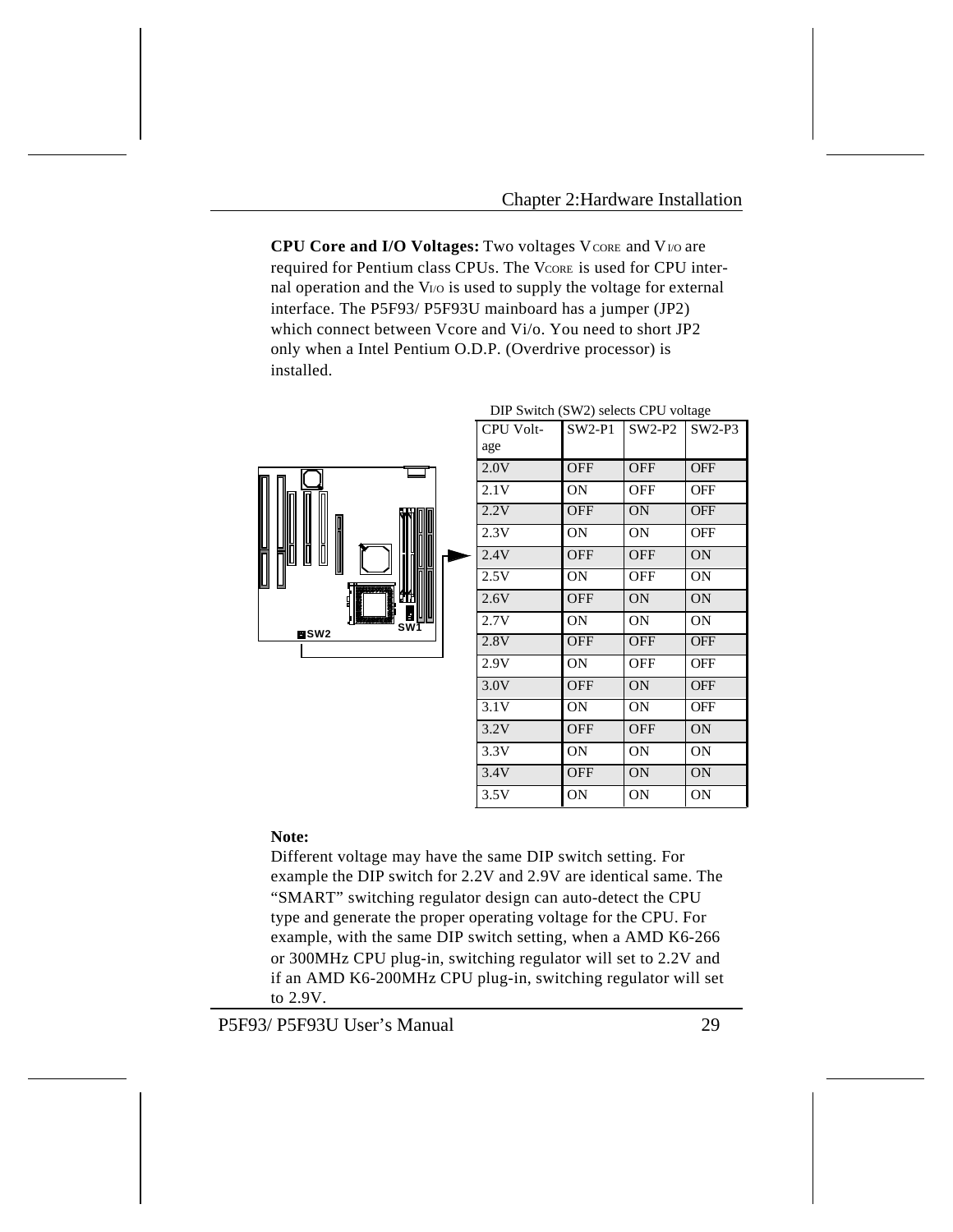| CPU Speed                                      | SW1            |            |                |            |                |                | SW <sub>2</sub> |                |                | JP2   |
|------------------------------------------------|----------------|------------|----------------|------------|----------------|----------------|-----------------|----------------|----------------|-------|
|                                                | P <sub>1</sub> | P2         | P <sub>3</sub> | <b>P4</b>  | P <sub>5</sub> | P <sub>6</sub> | P1              | P <sub>2</sub> | P <sub>3</sub> |       |
| Pentium -90<br>$60MHz \times 1.5$              | <b>OFF</b>     | <b>OFF</b> | OFF            | ON         | ON             | ON             | ON              | ON             | ON             | Open  |
| Pentium -100<br>66MHz x 1.5                    | <b>OFF</b>     | <b>OFF</b> | <b>OFF</b>     | <b>OFF</b> | ON             | ON             | <b>ON</b>       | <b>ON</b>      | <b>ON</b>      | Open  |
| Pentium -120<br>$60MHz \times 2$               | <b>ON</b>      | <b>OFF</b> | <b>OFF</b>     | <b>ON</b>  | <b>ON</b>      | <b>ON</b>      | <b>ON</b>       | ON             | <b>ON</b>      | Open  |
| Pentium -133<br>66MHz x 2                      | ON             | <b>OFF</b> | <b>OFF</b>     | <b>OFF</b> | ON             | ON             | ON              | ON             | ON             | Open  |
| Pentium -150<br>60MHx x 2.5                    | <b>ON</b>      | <b>ON</b>  | <b>OFF</b>     | <b>ON</b>  | ON             | <b>ON</b>      | <b>ON</b>       | <b>ON</b>      | <b>ON</b>      | Open  |
| Pentium Overdrive -150<br>60MHx x 2.5 (P54CTB) | ON             | <b>OFF</b> | <b>OFF</b>     | ON         | ON             | ON             | ON              | ON             | <b>ON</b>      | Close |
| Pentium -166<br>66MHz x 2.5                    | <b>ON</b>      | ON         | <b>OFF</b>     | <b>OFF</b> | ON             | ON             | ON              | <b>ON</b>      | ON             | Open  |
| Pentium Overdrive-166<br>66MHz x 2.5 (P54CTB)  | ON             | <b>OFF</b> | <b>OFF</b>     | <b>OFF</b> | ON             | ON             | ON              | ON             | ON             | Close |
| Pentium - 200<br>$66MHz \times 3$              | <b>OFF</b>     | <b>ON</b>  | <b>OFF</b>     | <b>OFF</b> | ON             | ON             | ON              | <b>ON</b>      | <b>ON</b>      | Open  |
| Pentium Overdrive-200<br>66MHz x 3 (P54CTB)    | <b>ON</b>      | ON         | <b>OFF</b>     | <b>OFF</b> | ON             | ON             | ON              | ON             | ON             | Close |
| MMX Pentium - 166<br>66MHz x 2.5               | ON             | ON         | OFF            | <b>OFF</b> | ON             | ON             | <b>OFF</b>      | OFF            | <b>OFF</b>     | Open  |
| MMX Pentium - 200<br>$66MHz \times 3$          | <b>OFF</b>     | ON         | <b>OFF</b>     | <b>OFF</b> | ON             | ON             | <b>OFF</b>      | <b>OFF</b>     | <b>OFF</b>     | Open  |
| MMX Pentium - 233<br>66MHz x 3.5               | <b>OFF</b>     | <b>OFF</b> | <b>OFF</b>     | <b>OFF</b> | ON             | ON             | <b>OFF</b>      | <b>OFF</b>     | <b>OFF</b>     | Open  |

# **Intel Pentium CPU Clock DIP Switch Setting**

Note:

You need to shunt JP2 only when a Intel Pentium Overdrive processor installed. For AMD/Cyrix/IBM CPU, this jumper should leave it open (default).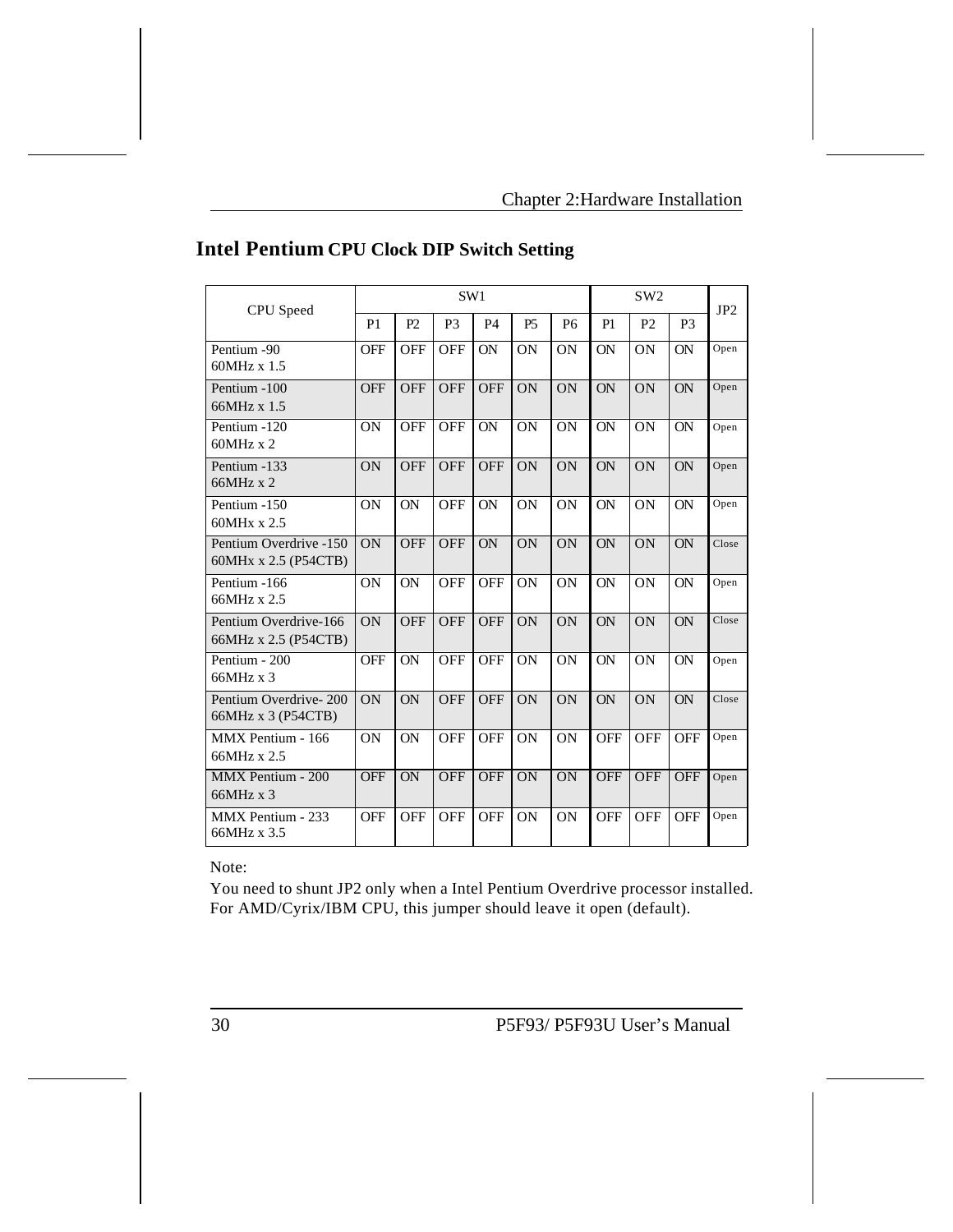| CPU Speed                         | SW1        |                |                |            |            |                | SW <sub>2</sub> |                |                |  |
|-----------------------------------|------------|----------------|----------------|------------|------------|----------------|-----------------|----------------|----------------|--|
|                                   | P1         | P <sub>2</sub> | P <sub>3</sub> | <b>P4</b>  | <b>P5</b>  | P <sub>6</sub> | P <sub>1</sub>  | P <sub>2</sub> | P <sub>3</sub> |  |
| AMD-K6/233<br>66MHz x 3.5         | <b>OFF</b> | <b>OFF</b>     | <b>OFF</b>     | OFF        | ON         | ON             | <b>OFF</b>      | <b>OFF</b>     | ON             |  |
| AMD-K6/266<br>$66MHz \times 4$    | ON         | <b>OFF</b>     | ON             | <b>OFF</b> | ON         | ON             | <b>OFF</b>      | ON             | OFF            |  |
| AMD-K6/300<br>66MHz x 4.5         | <b>ON</b>  | ON             | <b>ON</b>      | <b>OFF</b> | <b>ON</b>  | ON             | <b>OFF</b>      | <b>ON</b>      | <b>OFF</b>     |  |
| AMD-K6-2/250<br>100MHz x 2.5      | ON         | <b>ON</b>      | <b>OFF</b>     | <b>OFF</b> | <b>OFF</b> | <b>OFF</b>     | <b>OFF</b>      | ON             | <b>OFF</b>     |  |
| AMD-K6-2/266<br>$66MHz \times 4$  | <b>ON</b>  | <b>OFF</b>     | <b>ON</b>      | <b>OFF</b> | <b>ON</b>  | <b>ON</b>      | <b>OFF</b>      | <b>ON</b>      | <b>OFF</b>     |  |
| AMD-K6-2/300<br>100MHz x 3        | <b>OFF</b> | <b>ON</b>      | <b>OFF</b>     | <b>OFF</b> | <b>OFF</b> | <b>OFF</b>     | <b>OFF</b>      | ON             | <b>OFF</b>     |  |
| AMD-K6-2/333<br>95MHz x 3.5       | <b>OFF</b> | <b>OFF</b>     | <b>OFF</b>     | <b>ON</b>  | <b>OFF</b> | <b>OFF</b>     | <b>OFF</b>      | <b>ON</b>      | <b>OFF</b>     |  |
| AMD-K6-2/350<br>100MHz x 3.5      | <b>OFF</b> | <b>OFF</b>     | <b>OFF</b>     | <b>OFF</b> | <b>OFF</b> | <b>OFF</b>     | <b>OFF</b>      | ON             | <b>OFF</b>     |  |
| AMD-K6-2/400<br>100MHz x 4        | <b>ON</b>  | <b>OFF</b>     | <b>ON</b>      | <b>OFF</b> | <b>OFF</b> | <b>OFF</b>     | <b>OFF</b>      | <b>ON</b>      | <b>OFF</b>     |  |
| AMD-K6-2/450<br>100MHz x 4.5      | <b>ON</b>  | <b>ON</b>      | <b>ON</b>      | <b>OFF</b> | <b>OFF</b> | <b>OFF</b>     | <b>OFF</b>      | <b>OFF</b>     | ON             |  |
| AMD-K6-2/475<br>95MHz x 5         | <b>OFF</b> | <b>ON</b>      | <b>ON</b>      | <b>ON</b>  | <b>OFF</b> | <b>OFF</b>     | <b>OFF</b>      | <b>OFF</b>     | ON             |  |
| AMD-K6-2/500<br>$100MHz \times 5$ | <b>OFF</b> | <b>ON</b>      | <b>ON</b>      | <b>OFF</b> | <b>OFF</b> | <b>OFF</b>     | <b>OFF</b>      | <b>ON</b>      | <b>OFF</b>     |  |
| AMD-K6-2/550<br>100MHz x 5.5      | <b>OFF</b> | <b>OFF</b>     | <b>ON</b>      | <b>OFF</b> | <b>OFF</b> | <b>OFF</b>     | <b>ON</b>       | <b>ON</b>      | <b>OFF</b>     |  |
| AMD-K6-3/400<br>100MHz x 4        | ON         | <b>OFF</b>     | ON             | <b>OFF</b> | <b>OFF</b> | <b>OFF</b>     | <b>OFF</b>      | <b>OFF</b>     | ON             |  |
| AMD-K6-3/450<br>100MHz x 4.5      | <b>ON</b>  | ON             | 0N             | <b>OFF</b> | <b>OFF</b> | <b>OFF</b>     | <b>OFF</b>      | <b>OFF</b>     | <b>ON</b>      |  |

# **AMD CPU Clock DIP Switch Setting**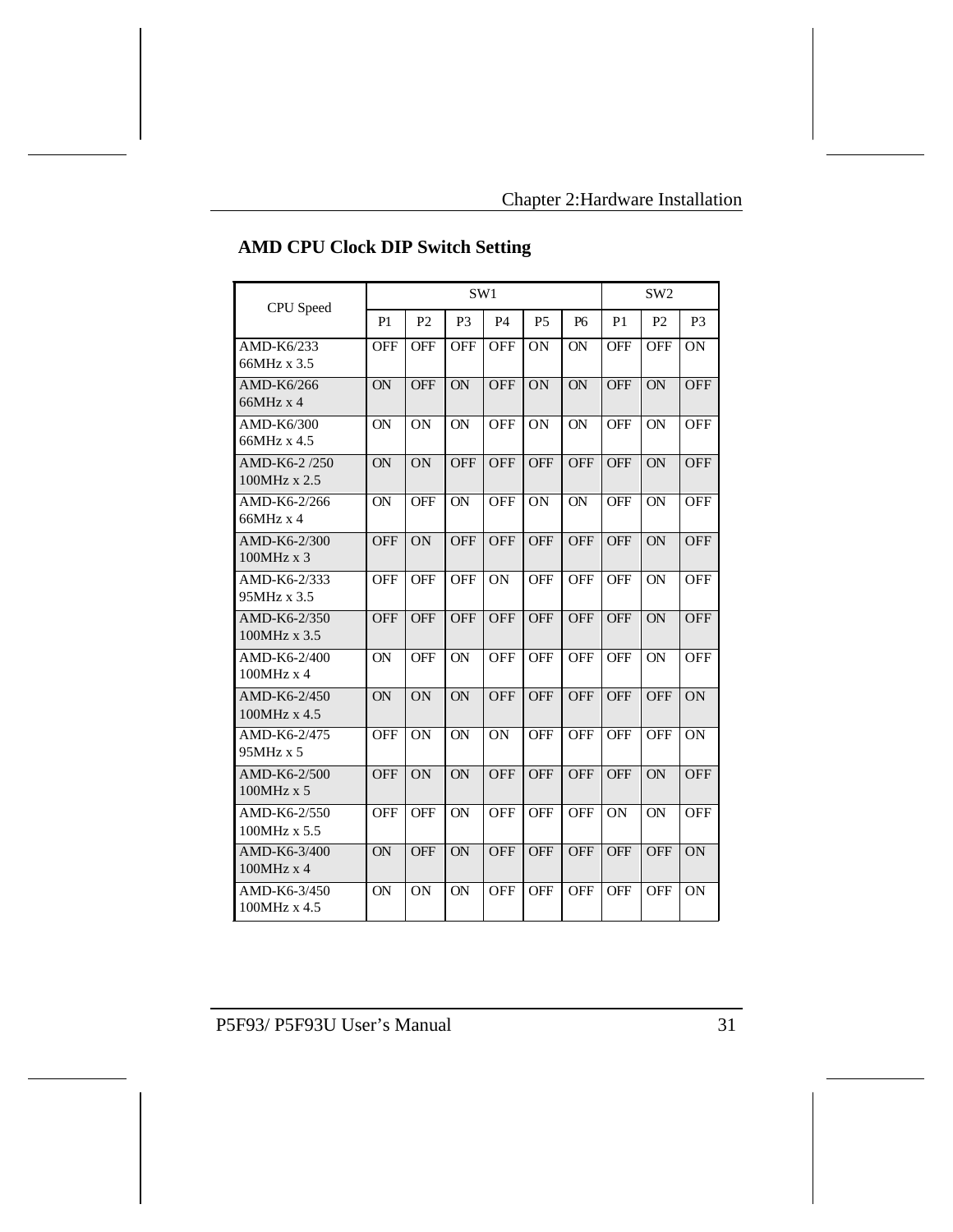| <b>CPU</b> Speed                            | SW1        |                |                |            |                 |                 | SW <sub>2</sub> |                |                |
|---------------------------------------------|------------|----------------|----------------|------------|-----------------|-----------------|-----------------|----------------|----------------|
|                                             | P1         | P <sub>2</sub> | P <sub>3</sub> | <b>P4</b>  | P <sub>5</sub>  | <b>P6</b>       | P <sub>1</sub>  | P <sub>2</sub> | P <sub>3</sub> |
| Cyrix/IBM 6x86L -PR150+<br>$60MHz \times 2$ | <b>ON</b>  | <b>OFF</b>     | <b>OFF</b>     | <b>ON</b>  | <b>ON</b>       | <b>ON</b>       | <b>OFF</b>      | <b>OFF</b>     | <b>OFF</b>     |
| Cyrix/IBM 6x86L -PR166+<br>$66MHz \times 2$ | ON         | <b>OFF</b>     | OFF            | OFF        | $\overline{ON}$ | $\overline{ON}$ | OFF             | <b>OFF</b>     | OFF            |
| Cyrix/IBM 6x86L -PR200+<br>75MHz x 2        | ON         | <b>OFF</b>     | <b>OFF</b>     | <b>ON</b>  | <b>ON</b>       | <b>OFF</b>      | <b>OFF</b>      | <b>OFF</b>     | <b>OFF</b>     |
| Cyrix/IBM 6x86MX-PR166<br>60MHz x 2.5       | ON         | ON             | <b>OFF</b>     | <b>ON</b>  | ON              | ON              | ON              | <b>OFF</b>     | <b>OFF</b>     |
| Cyrix/IBM 6x86MX-PR166<br>66MHz x 2         | <b>ON</b>  | OFF            | <b>OFF</b>     | OFF        | ON              | ON              | ON              | <b>OFF</b>     | <b>OFF</b>     |
| Cyrix/IBM 6x86MX -PR200<br>66MHz x 2.5      | <b>ON</b>  | ON             | <b>OFF</b>     | <b>OFF</b> | ON              | ON              | ON              | <b>OFF</b>     | <b>OFF</b>     |
| Cyrix/IBM 6x86MX -PR233<br>75MHz x 2.5      | <b>ON</b>  | ON             | <b>OFF</b>     | <b>ON</b>  | <b>ON</b>       | <b>OFF</b>      | <b>ON</b>       | <b>OFF</b>     | <b>OFF</b>     |
| Cyrix/IBM 6x86MX -PR233<br>66MHz x 3        | <b>OFF</b> | ON             | <b>OFF</b>     | <b>OFF</b> | ON              | $\overline{ON}$ | ON              | <b>OFF</b>     | <b>OFF</b>     |
| Cyrix/IBM MII-PR233<br>75MHz x 2.5          | ON         | ON             | <b>OFF</b>     | ON         | ON              | <b>OFF</b>      | <b>ON</b>       | <b>OFF</b>     | <b>OFF</b>     |
| Cyrix/IBM MII -PR233<br>66MHz x 3           | <b>OFF</b> | <b>ON</b>      | <b>OFF</b>     | <b>OFF</b> | ON              | <b>ON</b>       | ON              | <b>OFF</b>     | <b>OFF</b>     |
| Cyrix/IBM MII-PR266<br>83MHz x 2.5          | <b>ON</b>  | <b>ON</b>      | <b>OFF</b>     | <b>OFF</b> | <b>ON</b>       | <b>OFF</b>      | ON              | <b>OFF</b>     | <b>OFF</b>     |
| Cyrix/IBM MII-PR300<br>75MHz x 3            | <b>OFF</b> | ON             | <b>OFF</b>     | ON         | ON              | <b>OFF</b>      | ON              | <b>OFF</b>     | <b>OFF</b>     |
| Cyrix/IBM MII -PR333<br>83MHz x 3           | <b>OFF</b> | <b>ON</b>      | <b>OFF</b>     | <b>OFF</b> | ON              | <b>OFF</b>      | ON              | <b>OFF</b>     | <b>OFF</b>     |

# **Cyrix/ IBM CPU Clock DIP Switch Setting**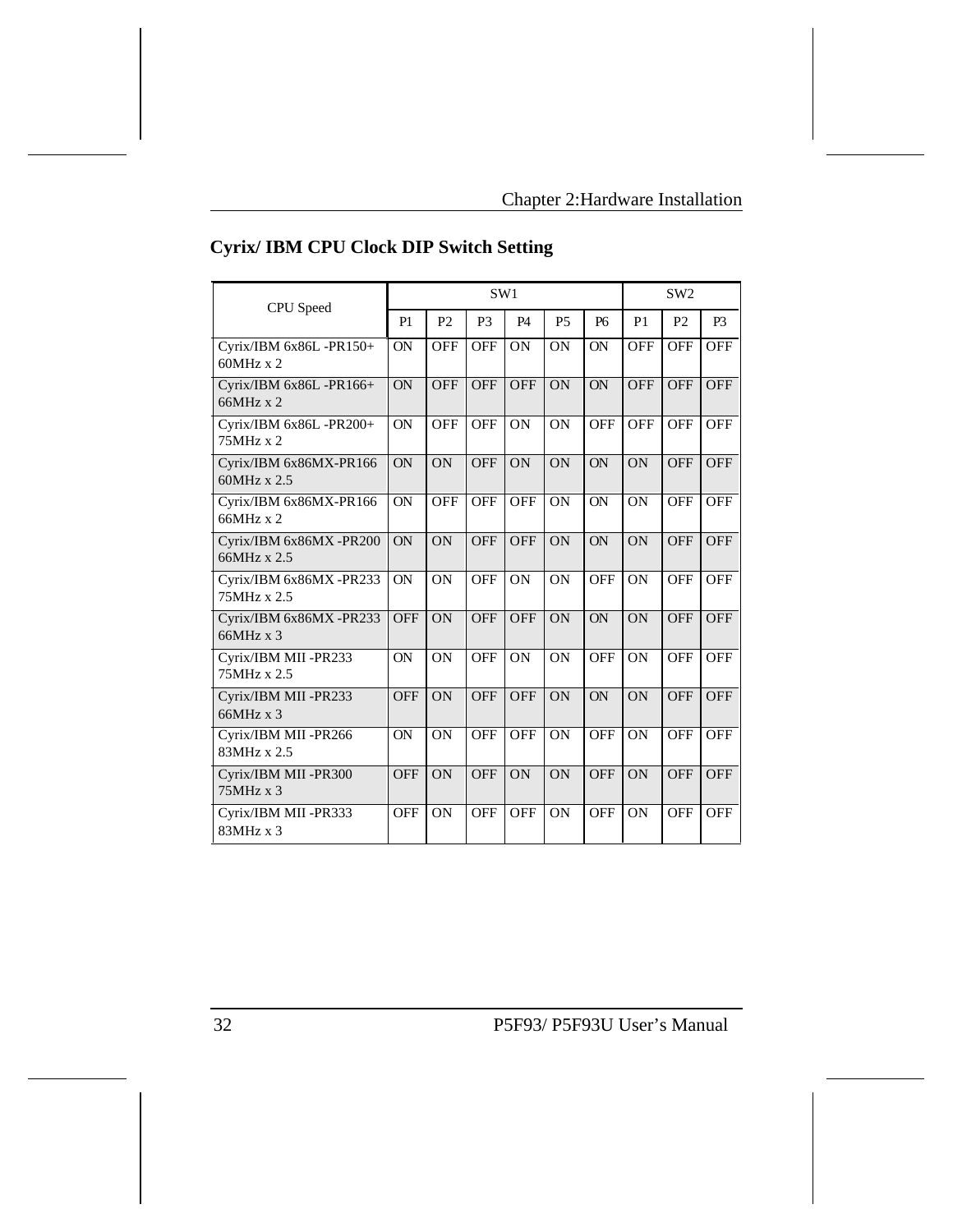### **2.2.3 Installing System Memory**

The maximum system memory supported by the P5F93/ P5F93U is 768MB. If more than 768MB memory are populated on the mainboard, the portion of the memory which exceed the 768MB boundary will be invalidated.

The P5F93/ P5F93U Mainboard has two SIMM Sockets and two DIMM Sockets to support up to 768MB of system memory. The two SIMM sockets (SIMM1, SIMM2)



is Bank2. Two SIMM modules must be installed at a time, and each pair of modules must be of the same size, type and speed.

Memory can be installed by using 72-pin EDO/FPM SIMM and/or 168-pin SDRAM/EDO DIMM memory modules. There are no jumper settings required for the memory size or type, which is automatically detected by the BIOS. Due to the P5F93/ P5F93U Mainboard high speed design, the memory modules for the P5F93/ P5F93U must meet all of the following requirement:

| <b>DRAM TYPE</b> | EDO (Extended Data Output)<br>FPM (Fast Page Mode) | SDRAM (Synchronous DRAM)         |
|------------------|----------------------------------------------------|----------------------------------|
|                  | Single-Sided                                       | Single-sided                     |
|                  | Symmetric: 1Mx32, 4Mx32, 16Mx32                    | Asymmetric: 1Mx64, 2Mx64,        |
|                  | Asymmetric: 512Kx32, 1Mx32,                        | 4Mx64, 8Mx64,                    |
| Module Size      | 2Mx32, 4Mx32, 8Mx32                                | 16Mx64,                          |
|                  | Double-Sided                                       | Double-Sided                     |
|                  | Symmetric: 2Mx32, 8Mx32, 32Mx32                    | Asymmetric: 2Mx64, 4Mx64,        |
|                  | Asymmetric: 1Mx32, 2Mx32, 4Mx32,                   | 8Mx64, 16Mx64,                   |
|                  | 8Mx32, 16Mx32                                      | 32Mx64                           |
|                  | DRAM Speed: 60ns or 70ns                           | 3.3V unbuffered DIMM module      |
|                  | RAS Access Time: 60ns ~70ns                        | Speed grade: Faster than the CPU |
| Requirements     | CAS Access Time: $10ns \sim 20ns$                  | clock                            |
|                  | Two SIMM modules must be installed at              | CAS latency: 3 or faster         |
|                  | a time, and each pair of modules must be           |                                  |
|                  | the same size, type and speed.                     |                                  |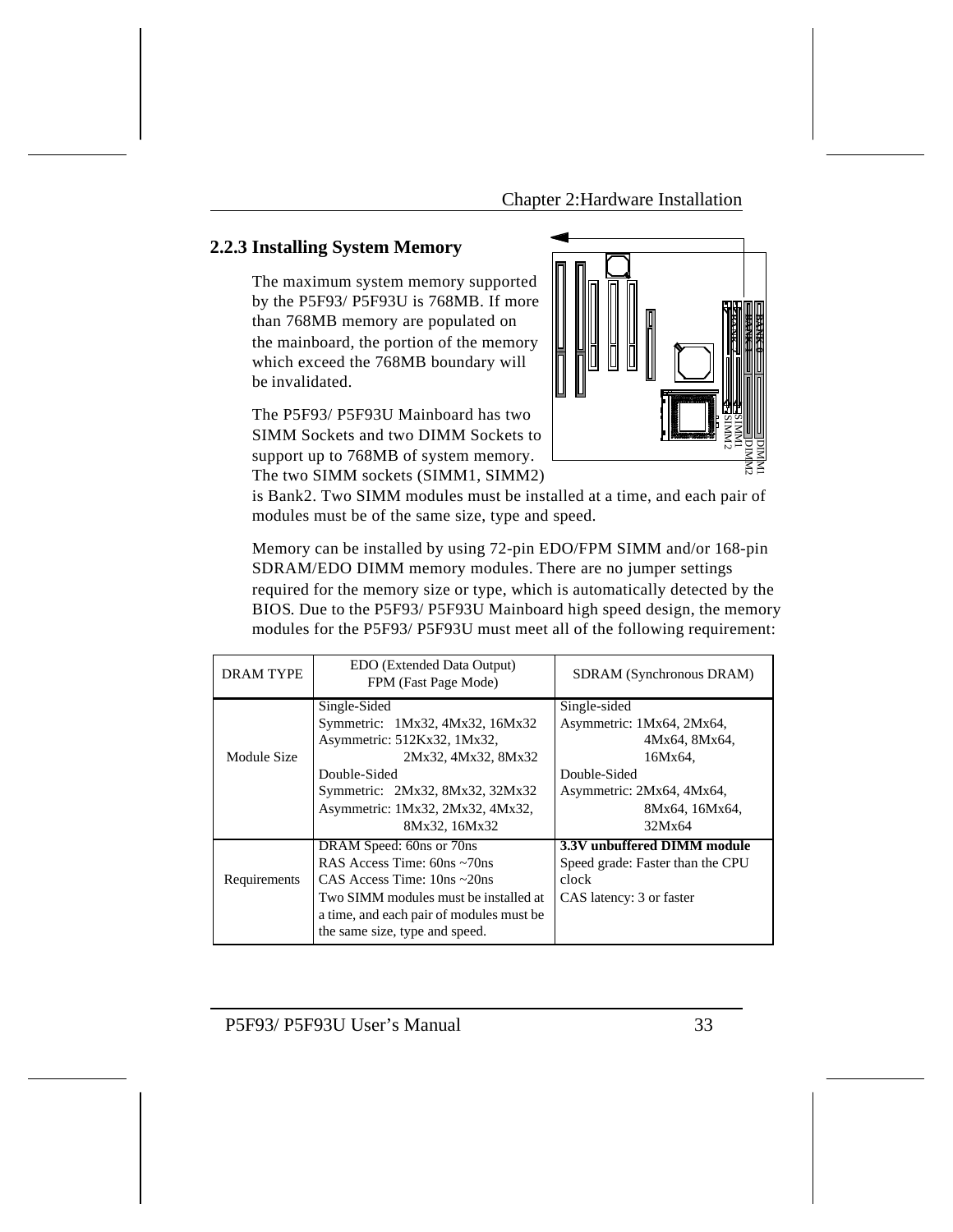| <b>BANK 0</b>                 | EDO/SDRAM 4MB, 8MB, 16MB, 32MB,     |
|-------------------------------|-------------------------------------|
| (DIMM1)                       | 64MB, 128MB, 256MB                  |
| <b>BANK1</b>                  | EDO/SDRAM 4MB, 8MB, 16MB, 32MB,     |
| (DIMM2)                       | 64MB, 128MB, 256MB                  |
| BANK <sub>2</sub>             | EDO/FPM 4MB, 8MB, 16MB, 32MB, 64MB, |
| (SIMM1 & SNM2)                | 128MB                               |
| Total<br><b>System Memory</b> | 8MB to Max. 768MB                   |

#### **Memory Configuration**.

# **2.2.4 Clear CMOS and Password**

If your system can not boot up because you forget your password, or the CMOS settings need to be reset to default values after the system BIOS has been updated, the following instructions can be performed to clear the CMOS and password.

- 1. Power off the system
- 2. Place a shunt to short pin2 and pin3 of JP7 for 5 seconds
- 3. Put the shunt back to pin1 and pin2 of JP7
- 4. Power on the system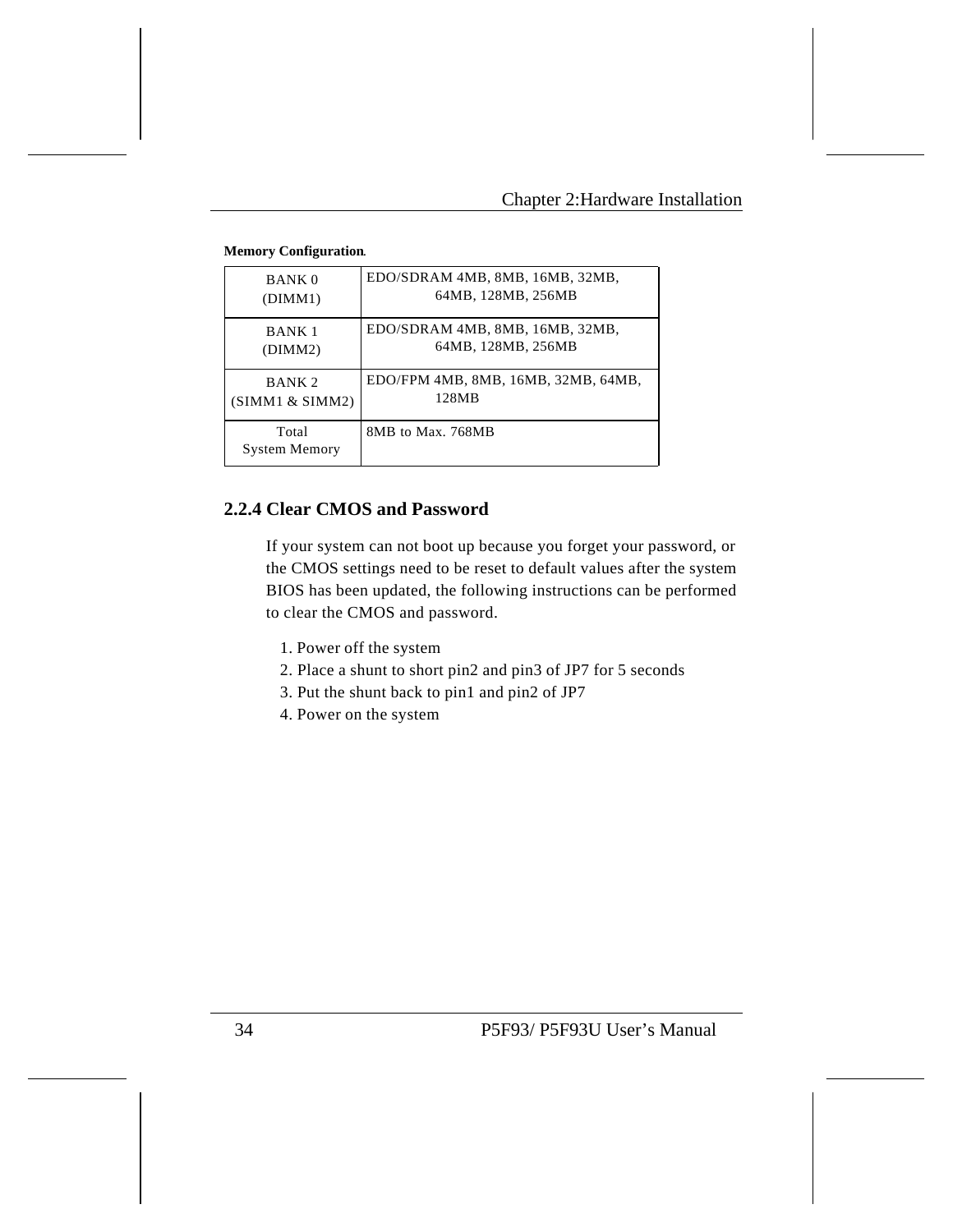# 3 BIOS Configuration

After hardware configuration of P5F93/ P5F93U Mainboard is completed, and system hardware has been assembled, the completed system may be powered up. At this point, CMOS setup should be run to ensure that system information is correct.

Normally, CMOS setup is needed when the system hardware is not consistent with the information contained in the CMOS RAM, whenever the CMOS RAM has lost power, or the system features need to be changed.

# **3.1 ENTERING SETUP**

When the system is powered on, the BIOS will enter the Power-On Self Test (POST) routines. These routines perform various diagnostic checks; if an error is encountered, the error will be reported in one of two different ways. If the error occurs before the display device is initialized, a series of beeps will be transmitted. If the error occurs after the display device is initialized, the screen will display the error message.

After the POST routines are completed, the following message appears:

"Press DEL to enter SETUP"

To access the AWARD BIOS SETUP program, press the <DEL> key. The "CMOS SETUP UTILITY" screen will be displayed at this time.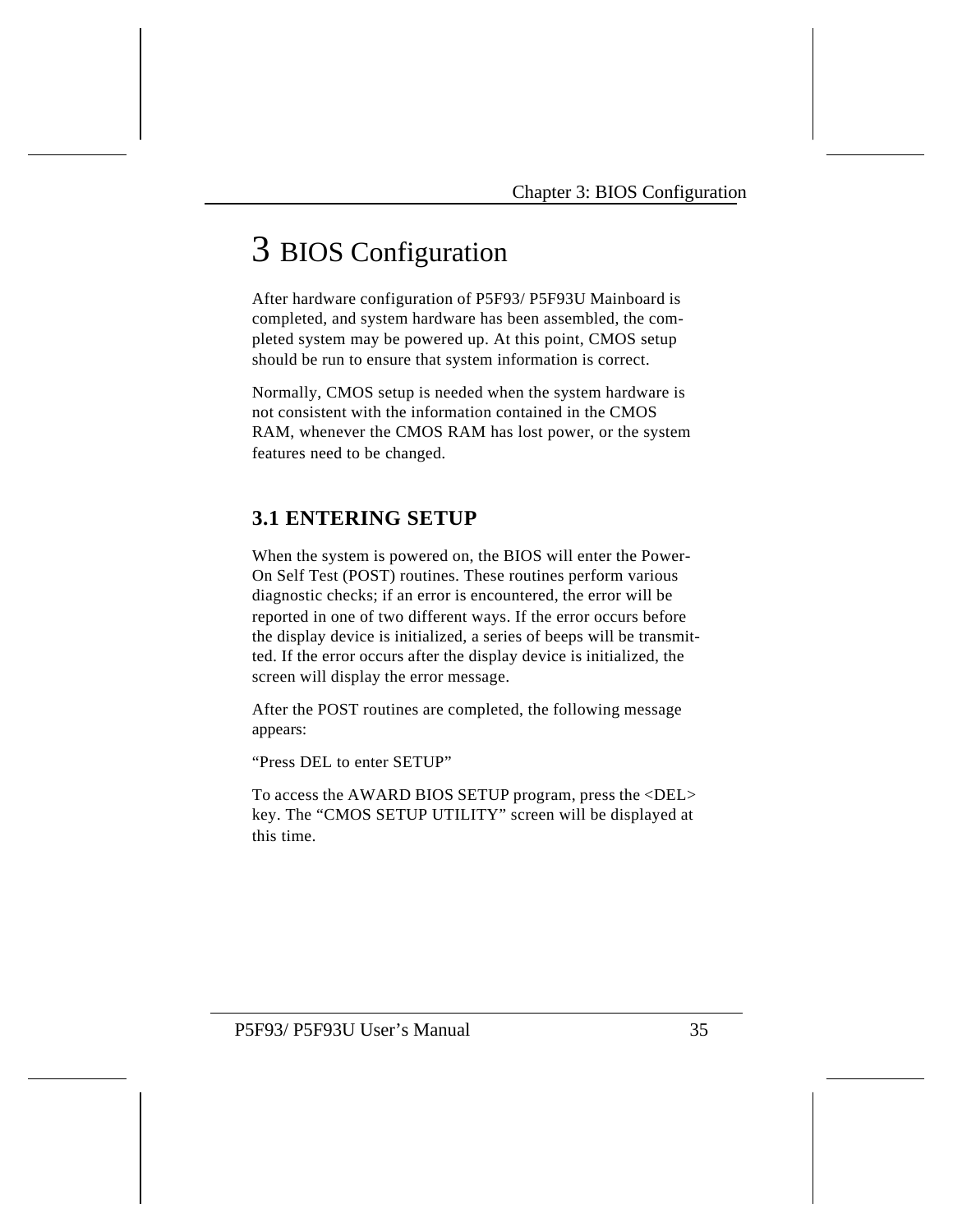# **3.2 CMOS SETUP UTILITY**

### **Main Program Screen**

| ROM PCI/ISA BIOS (2A5KKF29)<br><b>CMOS SETUP UTILITY</b><br>AWARD SOFTWARE, INC.                                                          |                                                                                                                                                                                                |  |  |  |
|-------------------------------------------------------------------------------------------------------------------------------------------|------------------------------------------------------------------------------------------------------------------------------------------------------------------------------------------------|--|--|--|
| <b>STANDARD CMOS SETUP</b><br><b>IDE HDD AUTO DETECTION</b><br>LOAD SETUP DEFAULTS<br><b>SAVE &amp; EXIT SETUP</b><br>EXIT WITHOUT SAVING | <b>BIOS FEATURES SETUP</b><br><b>CHIPSET FEATURES SETUP</b><br>POWER MANAGEMENT SETUP<br>PNP/PCI CONFIGURATION<br><b>INTEGRATED PERIPHERALS</b><br>SUPERVISOR PASSWORD<br><b>USER PASSWORD</b> |  |  |  |
| Esc: Quit<br>F10: Save & Exit Setup                                                                                                       | : Select Item<br><shift>F2_<br/>: Change Color</shift>                                                                                                                                         |  |  |  |

This screen provides access to the utility's various functions.

Listed below are explanations of the keys displayed at the bottom of the screen:

**<ESC>:** Exit the utility.

**ARROW KEYS:** Use arrow keys to move cursor to the desired selection.

**<F10>:** Saves all changes made to Setup and exits program.

**<Shift> <F2>:** Changes background and foreground colors.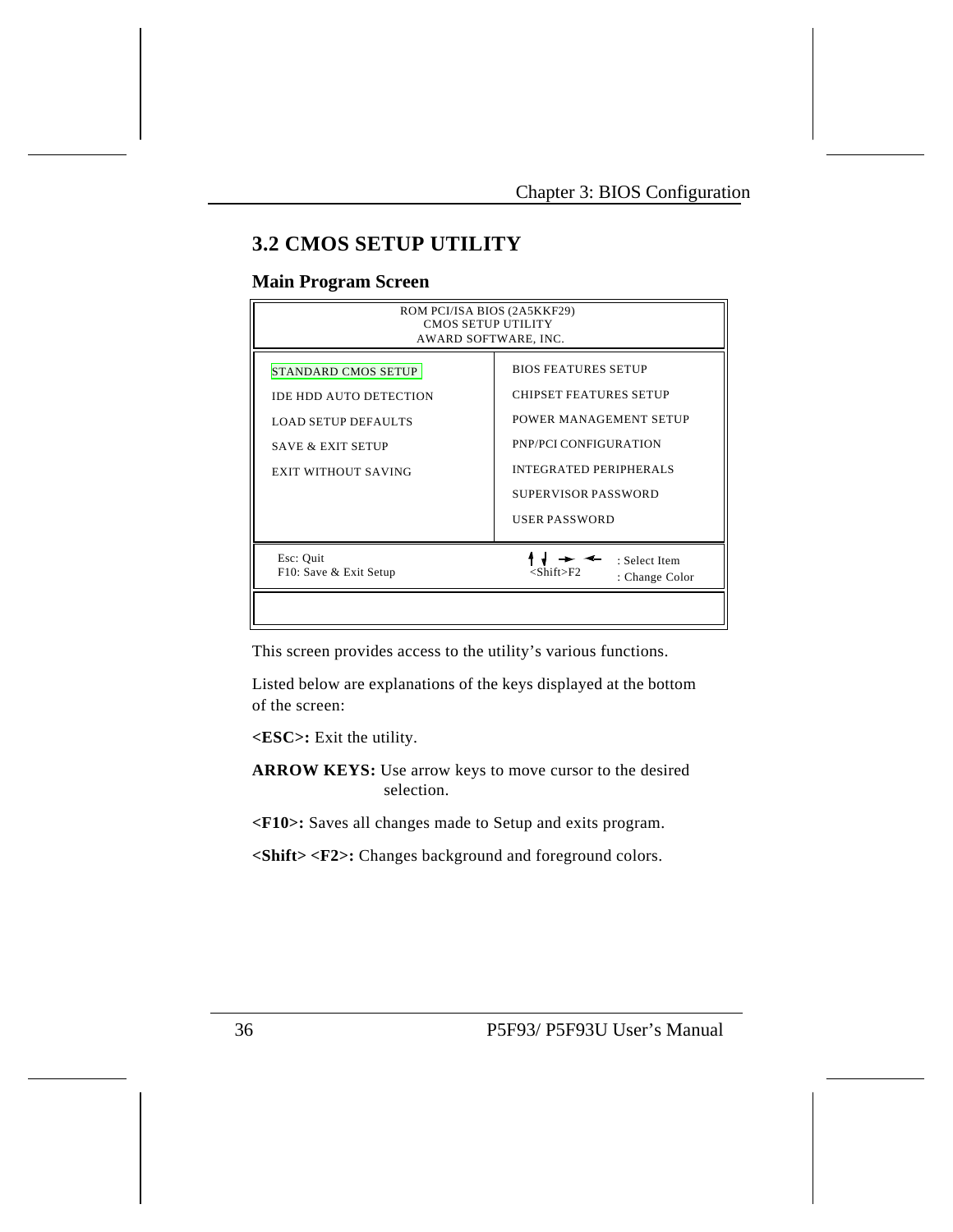# **3.3 STANDARD CMOS SETUP**

Selecting "STANDARD CMOS SETUP "on the main program screen displays this menu:

# **Standard CMOS Setup Screen**

|                                     |              |          |                                 | ROM PCI/ISA BIOS (2A5KKF29)<br>STANDARD CMOS SETUP<br>AWARD SOFTWARE, INC. |               |                         |             |
|-------------------------------------|--------------|----------|---------------------------------|----------------------------------------------------------------------------|---------------|-------------------------|-------------|
| Date (mm:dd:yy): Mon, Mar $23$ 1998 |              |          |                                 |                                                                            |               |                         |             |
| Time (hh:mm:ss): 10:10:10           |              |          |                                 |                                                                            |               |                         |             |
| <b>HARD DISKS</b><br><b>TYPE</b>    | <b>SIZE</b>  |          | CYLS HEAD                       | <b>PRECOMP</b>                                                             | LANDZ.        | <b>SECTOR</b>           | <b>MODE</b> |
| Primary Master<br>: Auto            | $\Omega$     | $\Omega$ | $\Omega$                        | $\Omega$                                                                   | $\Omega$      | $\Omega$                | Auto        |
| Primary Slave<br>: Auto             | $\Omega$     | $\Omega$ | $\Omega$                        | $\Omega$                                                                   | $\Omega$      | $\Omega$                | Auto        |
| Secondary Master: Auto              | $\mathbf{0}$ | $\Omega$ | $\Omega$                        | $\Omega$                                                                   | $\Omega$      | $\Omega$                | Auto        |
| Secondary Slave : Auto              | $\Omega$     | $\Omega$ | $\Omega$                        | $\Omega$                                                                   | $\Omega$      | $\Omega$                | $A$ uto     |
| Drive A: 1.44M, 3.5 in.             |              |          |                                 |                                                                            |               |                         |             |
| Drive $\mathbb{R}^+$ None           |              |          |                                 |                                                                            |               |                         |             |
| Floppy 3 Mode Support: Disabled     |              |          |                                 |                                                                            | Base Memory:  |                         | 640K        |
|                                     |              |          |                                 |                                                                            |               | Extended Memory: 15360K |             |
| Video: EGA/VGA                      |              |          |                                 |                                                                            | Other Memory: |                         | 384K        |
| Halt On: All Errors But Keyboard    |              |          |                                 |                                                                            |               | Total Memory: 16384K    |             |
| ESC: Quit<br>F1: Help               | (Shift) F2   |          | : Select Item<br>: Change Color |                                                                            |               | $PU/PD/+/-: Modify$     |             |

The Standard CMOS Setup utility is used to configure the following features:

**Set Date:** Month, Day, Year.

**Set Time:** Hour, Minute, and Second. Use 24 Hour clock format (for PM numbers, add 12 to the hour, you would enter 4:30 p.m. As 16:30).

### **Hard Disks:**

There are four hard disks listed: "Primary Master", "Primary Slave", "Secondary Master" and "Secondary Slave". For Each IDE channel, the first device is the "Master" and the second device is "Slave".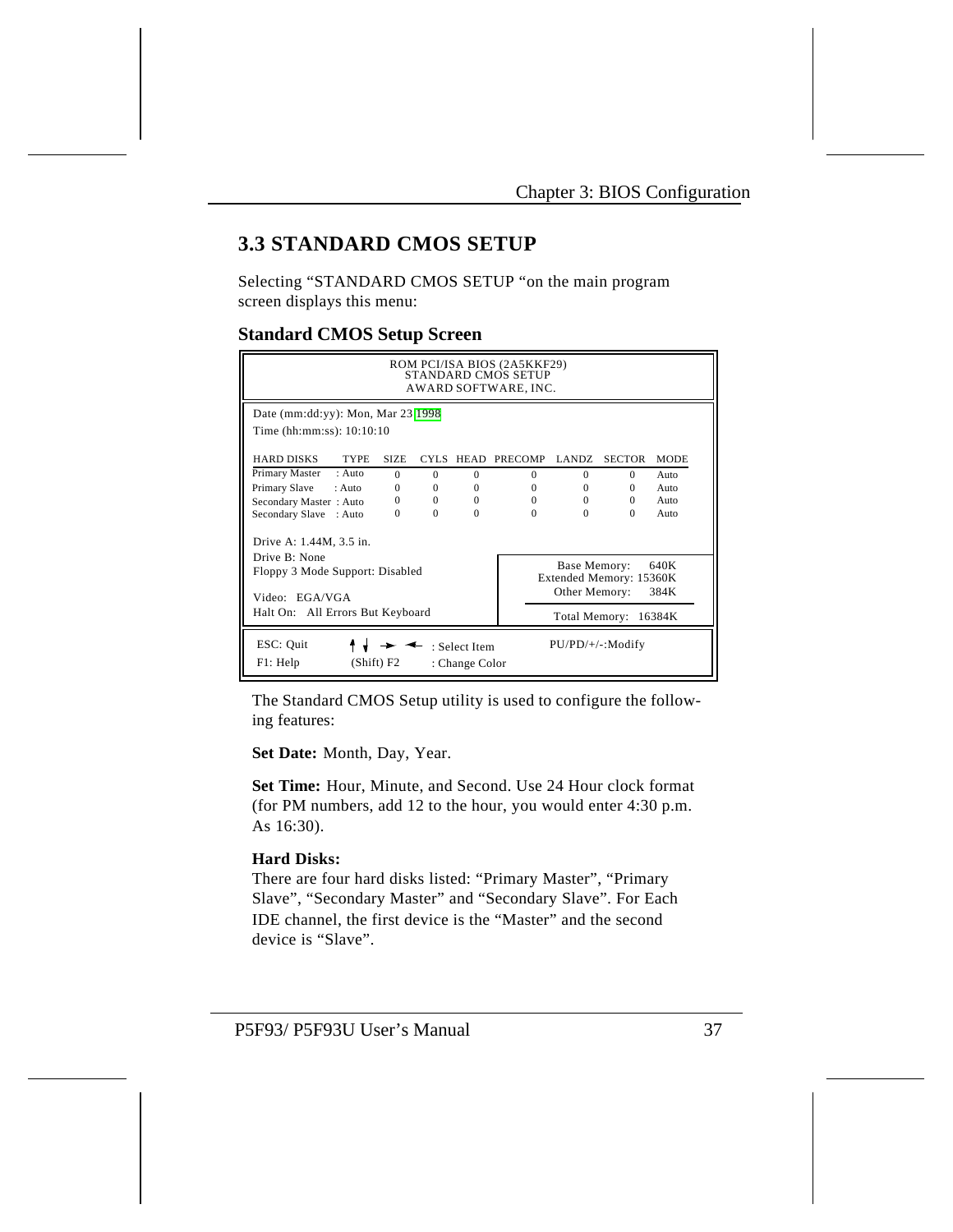Hard disk Types from 1 to 45 are standard ones; Type "Auto" is IDE HDD auto detection; Type "User" is user definable, and Type "None" is not installed (e.g. SCSI).

There are six categories of information you must enter for a HDD: "CYLS" (number of cylinders), "HEAD" (number of heads), "PRECOMP" (write pre-compensation), "LANDZ" (landing zone), "SECTOR" (number of sectors) and "MODE" (Normal, LBA, LARGE and AUTO). The hard disk vendor's or system manufacturer's documentation should provide you with the information needed. The "MODE" option is for IDE hard disk drives only. The "MODE" has four options: NORMAL, LBA, LARGE and AUTO. Set MODE to NORMAL for IDE hard disk drives smaller than 528MB. Set MODE to LBA for IDE hard disk drives over 528MB which support Logical Block Addressing mode. Set MODE to LARGE for IDE hard disk drives over 528MB which do not support LBA mode. The LARGE type of drive is very uncommon and can only be used under MS-DOS. Currently most IDE hard disk drives over 528MB support LBA mode. Set MODE to AUTO to enable auto detection of your IDE hard disk drive during bootup.

**Floppy Drive A and Floppy Drive B:** The options are: "360K, 5.25 in.", "1.2M, 5.25in.", "720K, 3.5in.", "1.44M, 3.5in.", "2.88M, 3.5in." and "None (Not Installed)". Not Installed could be used as an option for diskless workstations.

**Floppy 3 Mode Support:** The options are "Disabled" (default), "Drive A", "Drive B" and "Both". This is the Japanese standard floppy drive which stores 1.2MB in a 3.5" diskette.

**Video:** Set it to the type of graphics card installed in your system. If you are using a VGA or higher resolution card, choose the "EGA/ VGA" option. The options are "EGA/VGA" (default), "MONO", "CGA 40" and "CGA 80".

**Halt On:** The options are "All Errors" (default), "No Errors", "All, But Keyboard", "All, But Diskette" and "All, But Disk/Key". This setting determines which type of errors will cause the system to halt during bootup.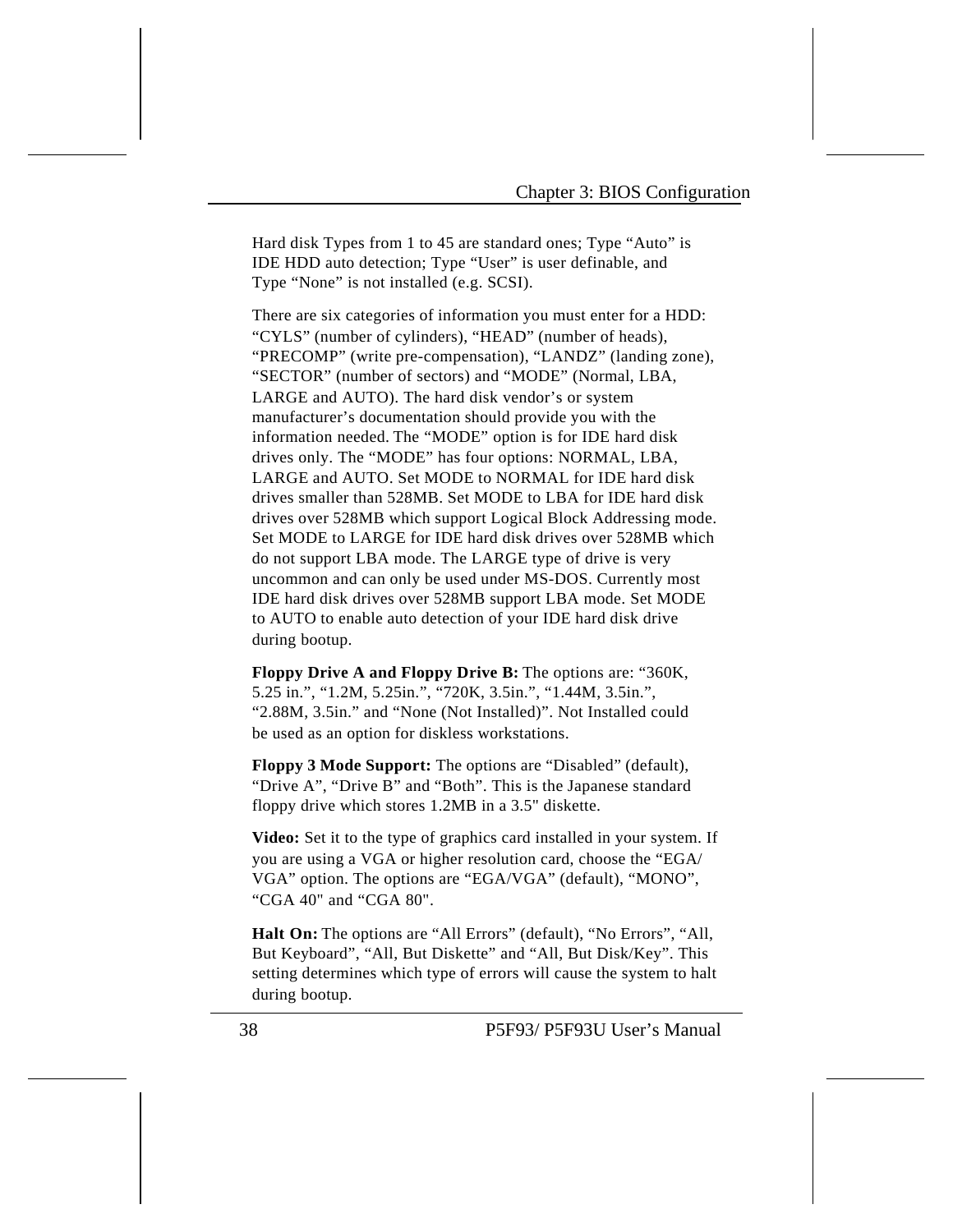## **3.4 IDE HDD AUTO DETECTION**

If your system has an IDE hard drive, you can use this utility to detect its parameters and enter them into the Standard CMOS Setup automatically.

If the auto-detected parameters displayed do not match the ones that should be used for your hard drive, do not accept them. Press the <N> key to reject the values and enter the correct ones manually on the Standard CMOS Setup screen.

Note: If you are setting up a new hard disk drive (nothing on it) that supports LBA mode, more than one line will appear in the parameter box, choose the line that lists LBA for an LBA drive.

Do not choose Large or Normal if the hard disk drive is already fully formatted when you install it, choose the mode which is used to format it.

# **3.5 LOAD SETUP DEFAULTS**

"LOAD SETUP DEFAULTS" loads optimal settings which are stored in the BIOS ROM.

The defaults loaded only affect the BIOS Features Setup, Chipset Features Setup, Power Management Setup, PnP/PCI configuration setup and Integrated Peripherals Setup.There is no effect on the Standard CMOS Setup. To use this feature, highlight on the main screen and press <Enter>. A line will appear on the screen asking if you want to load the Setup default values. Press the <Y> key and then press the <Enter> key if you want to load the Setup defaults. Press <N> if you don't want to proceed.

# **3.6 SAVE & EXIT SETUP**

Selecting this option and pressing the <Enter> key will save the new setting information in the CMOS memory and continue with the booting process.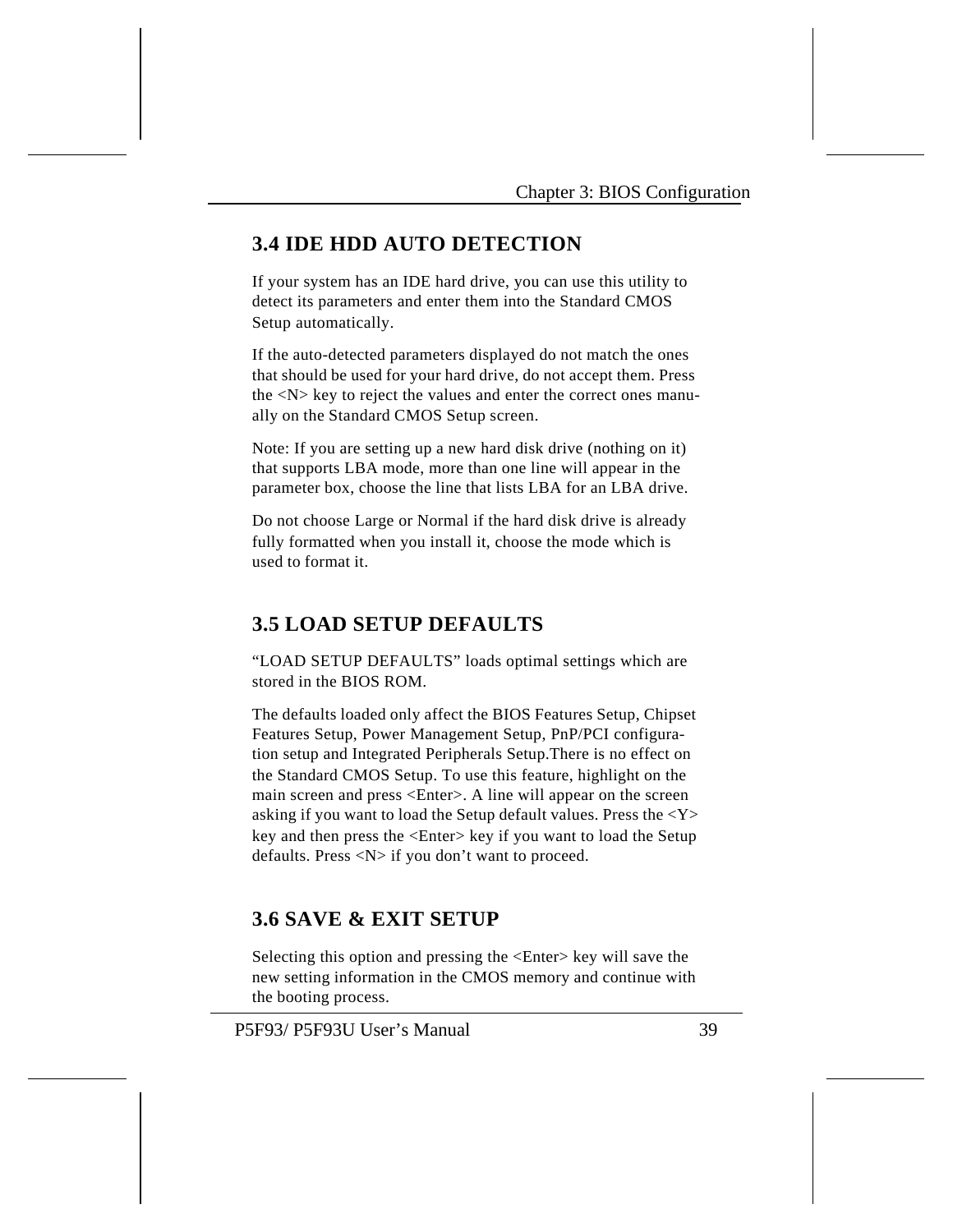# **3.7 EXIT WITHOUT SAVING**

Selecting this option and pressing the <Enter> key will exit the Setup Utility without recording any new values or changing old ones.

# **3.8 BIOS FEATURES SETUP**

Selecting "BIOS FEATURES SETUP" on the main program screen displays this menu:

### **BIOS Features Setup Screen**

|                                                                           | ROM PCI/ISA BIOS (2A5KKF29)<br><b>BIOS FEATURES SETUP</b><br>AWARD SOFTWARE, INC. |                                                                                                                |
|---------------------------------------------------------------------------|-----------------------------------------------------------------------------------|----------------------------------------------------------------------------------------------------------------|
| Virus Warning                                                             | : Enabled                                                                         | Video BIOS Shadow<br>: Enabled<br>C8000 - CBFFF Shadow<br>· Disabled                                           |
| <b>CPU</b> Internal Cache<br>External Cache                               | : Enabled<br>: Enabled                                                            | CC000 - CFFFF Shadow<br>: Disabled<br>D0000 - D3FFF Shadow<br>: Disabled<br>D4000 - D7FFF Shadow<br>: Disabled |
| <b>Ouick Power On Self Test</b><br><b>Boot Sequence</b>                   | : Enabled<br>C, A, SCSI                                                           | D8000 - DBFFF Shadow<br>: Disabled<br>DC000 - DFFFF Shadow<br>: Disabled                                       |
| Swap Floppy Drive<br>Boot Up Floppy Seek<br><b>Boot Up NumLock Status</b> | : Disabled<br>: Disabled<br>$\cdot$ On                                            | $OS$ Select For DRAM $> 64MB$<br>: $Non-OS2$                                                                   |
| Gate A20 Option                                                           | : Fast                                                                            | Report No FDD For Win 95<br>Yes                                                                                |
| <b>Typematic Rate Setting</b>                                             | : Disabled<br>:6                                                                  | : Enabled<br>Assign IRQ For VGA                                                                                |
| Typematic Rate (Chars/Sec)<br>Typematic Delay (Msec)                      | : 250                                                                             | $\rightarrow \rightarrow$ :Select Item<br>ESC: Quit                                                            |
| Security Option                                                           | : Setup                                                                           | F1: Help<br>PU/PD/+/-:Modify<br>F5: Old Values<br>(Shift) F2: Color                                            |
| PCI/VGA Palette Snoop                                                     | : Disabled                                                                        | F7: Load Setup Defaults                                                                                        |

The following explains the options for each feature:

**Virus Warning:** The Virus Warning's default setting is "Disabled". When enabled, any attempt to write to the boot sector or partition table will halt the system and cause a warning message to appear. If this happens, you can use an anti-virus utility on a virus free, bootable floppy diskette to reboot and clean your system.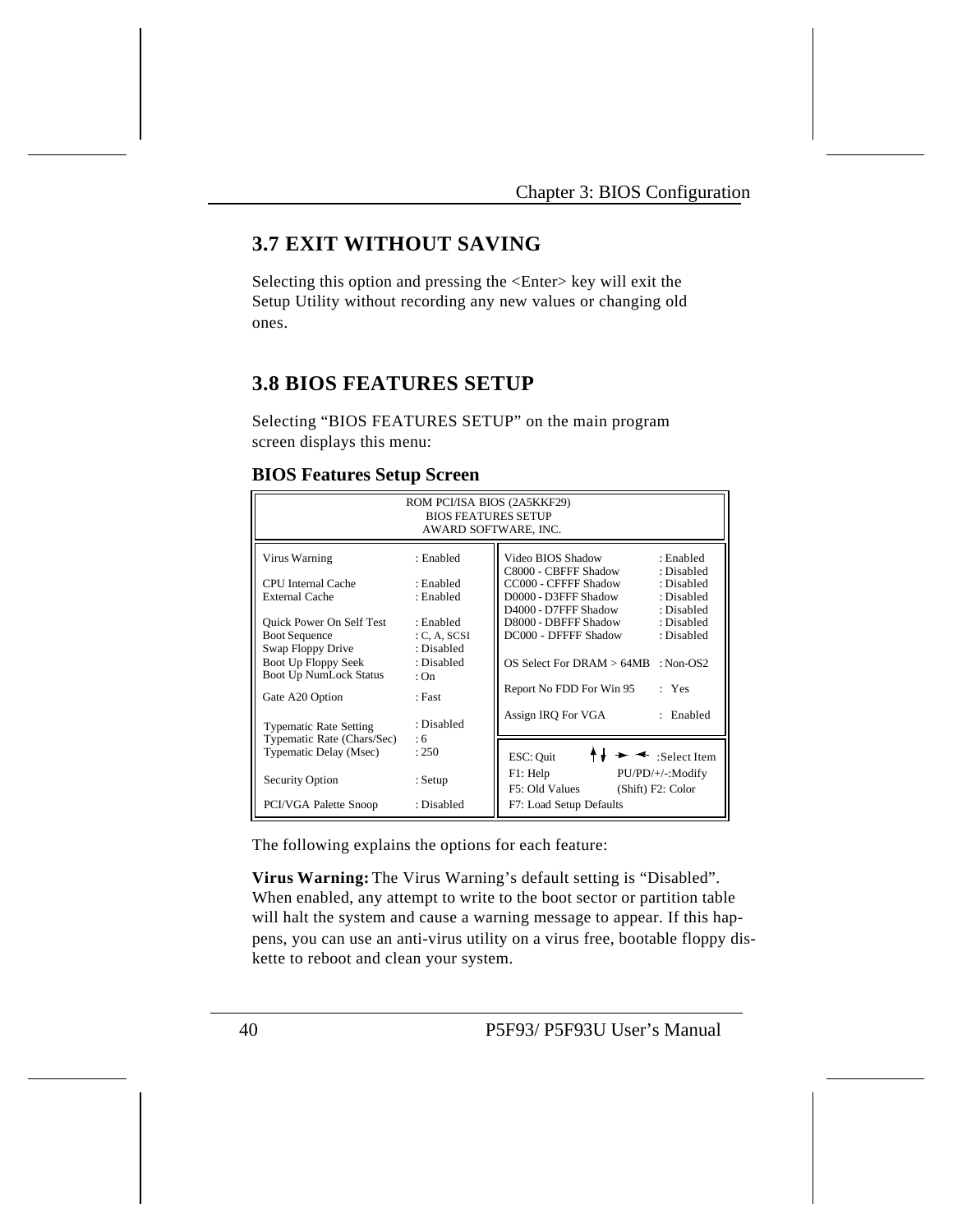**CPU Internal Cache:** The default setting is "Enabled". This Setting enables the CPU internal cache.

**External Cache:** The default setting is "Enabled". This setting enables the Level 2 cache.

**Quick Power On Self Test:** The default setting is "Enabled". This will skip some diagnostic checks during the Power On Self Test (POST) to speed up the booting process.

**Boot Sequence:** The default setting is "C, A, SCSI"; the other options are "CDROM, C, A", "C, CDROM, A", "A, C, SCSI", "D, A, SCSI", "E, A, SCSI", "F, A, SCSI", "SCSI, A, C", "SCSI, C, A", "LS/ZIP, C" and "C only". The BIOS will load the operating system from the disk drives in the sequence selected here. You can bootup system from an LS-120 or ATAPI ZIP driver, if you set the boot sequence to "LS/ZIP, C".

**Swap Floppy Drive:** The default setting is "Disabled". This setting gives you an option to swap A and B floppy disks. Normally the floppy drive A is the one at the end of the cable, if you set this option to "Enabled", the drive at the end of the cable will be swapped to B.

**Boot Up Floppy Seek:** The default setting is "Disabled". If set to "Enabled", during bootup the BIOS will check for installed bootup disk in the floppy disk drives.

**Boot Up Numlock Status:** The default setting is "On". If set to "Off", the cursor controls will function on the numeric keypad.

**Gate A20 Option:** the defaults setting is "Fast". This is the optimal setting for the Mainboard. The other option is "Normal".

**Typematic Rate Setting:** The default setting is "Disabled". If set to "Enabled", you can set the typematic Rate and typematic Delay.

**Typematic Rate (Chars/Sec):** This setting controls the speed at which the system registers repeated keystrokes. The choices range from 6 to 30 Chars/Sec. The default setting is "6" Chars/Sec.

**Typematic Delay (Msec):** This setting controls the time between the display of the first and second characters. There are four delay choices: 250ms, 500ms, 750ms and 1000ms. The default setting is "250" ms.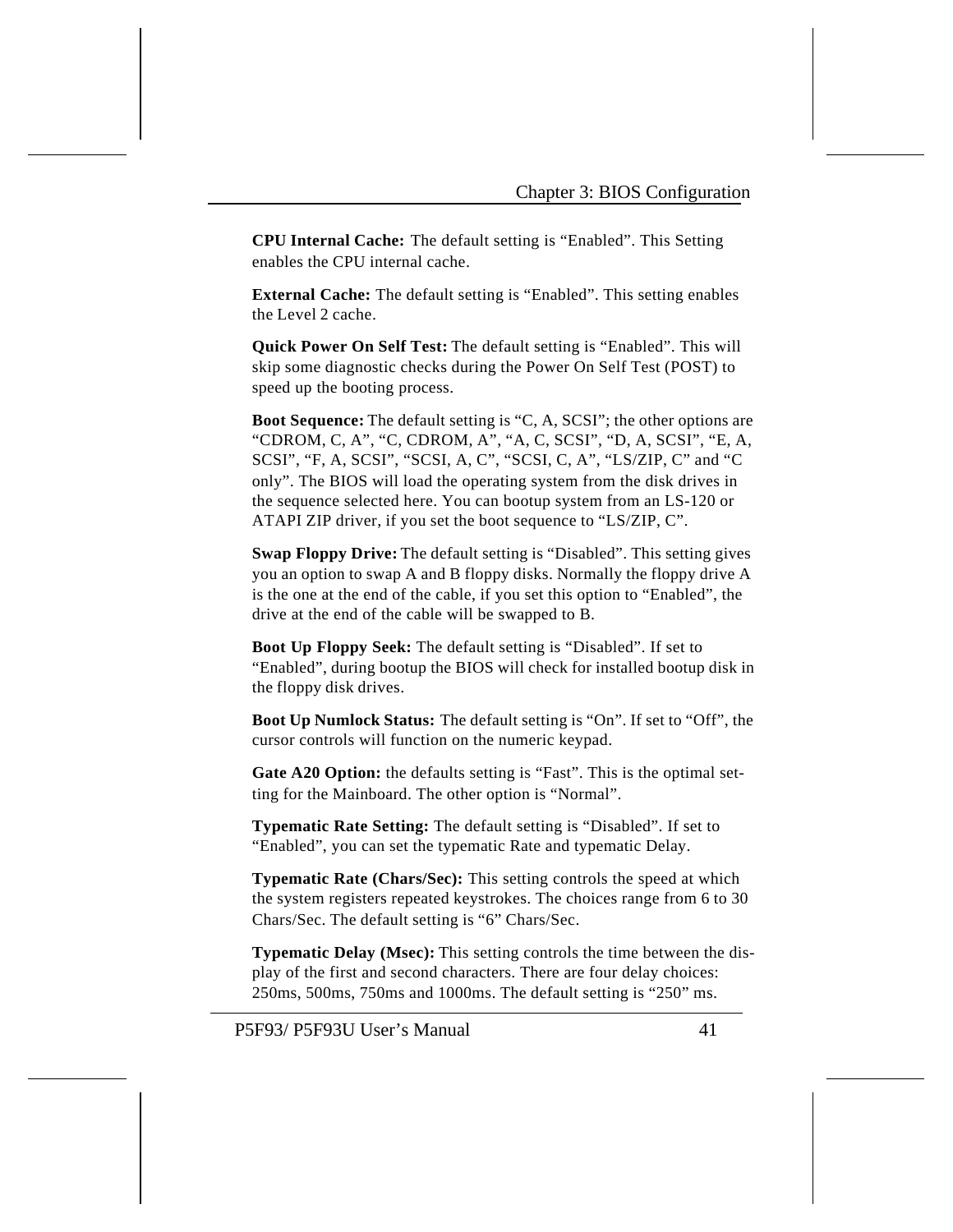**Security Option:** This setting controls the password feature. The options are "Setup" and "System". Selecting "Setup" will protect the configuration settings from being tampered with. Select "System" if you want to use the password feature every time the system boots up. The default setting is "Setup". You can create your password by using the "SUPERVISOR/USER PASSWORD" utility on the main program screen.

**PCI/VGA Palette Snoop:** If there are two VGA cards in your system (one PCI and one ISA) and this option is set to "Disabled", data read and written by CPU is only directed to the PCI VGA card's palette registers. If set to "Enabled", data read and written by CPU will be directed to both the palette registers of the PCI VGA and ISA VGA cards. This option must be set to "Enabled" if any ISA VGA card installed in your system requires VGA palette snooping to fix improper color problem.

**Video BIOS Shadow:** The default setting is "Enabled" which will copy the VGA BIOS into system DRAM.

**C8000-CBFFF Shadow to DC000-DFFFF Shadow:** The default setting for the shadow feature is "Disabled". When set to enable, the ROM with the specific address is copied into system DRAM. It will also reduce the size of memory available to the system.

**OS Select For DRAM > 64MB:**The default setting is "Non-OS2". Set to "OS2" if the system memory size is greater than 64MB and the operating system is OS/2.

**Report No FDD For Win95:** The default setting is "Yes". Set this option to "Yes" to request BIOS to report the FDD status to Windows 95.

Assign IRQ For VGA: The default setting is "Enabled". When set to "Disabled" BIOS will not assign any IRQ (Interrupt request line) for PCI VGA card. If your VGA card requires IRQ then set this option to "Enabled".

After you have made your selection(s) in the BIOS FEATURES SETUP, press the <ESC> key to go back to the main program screen.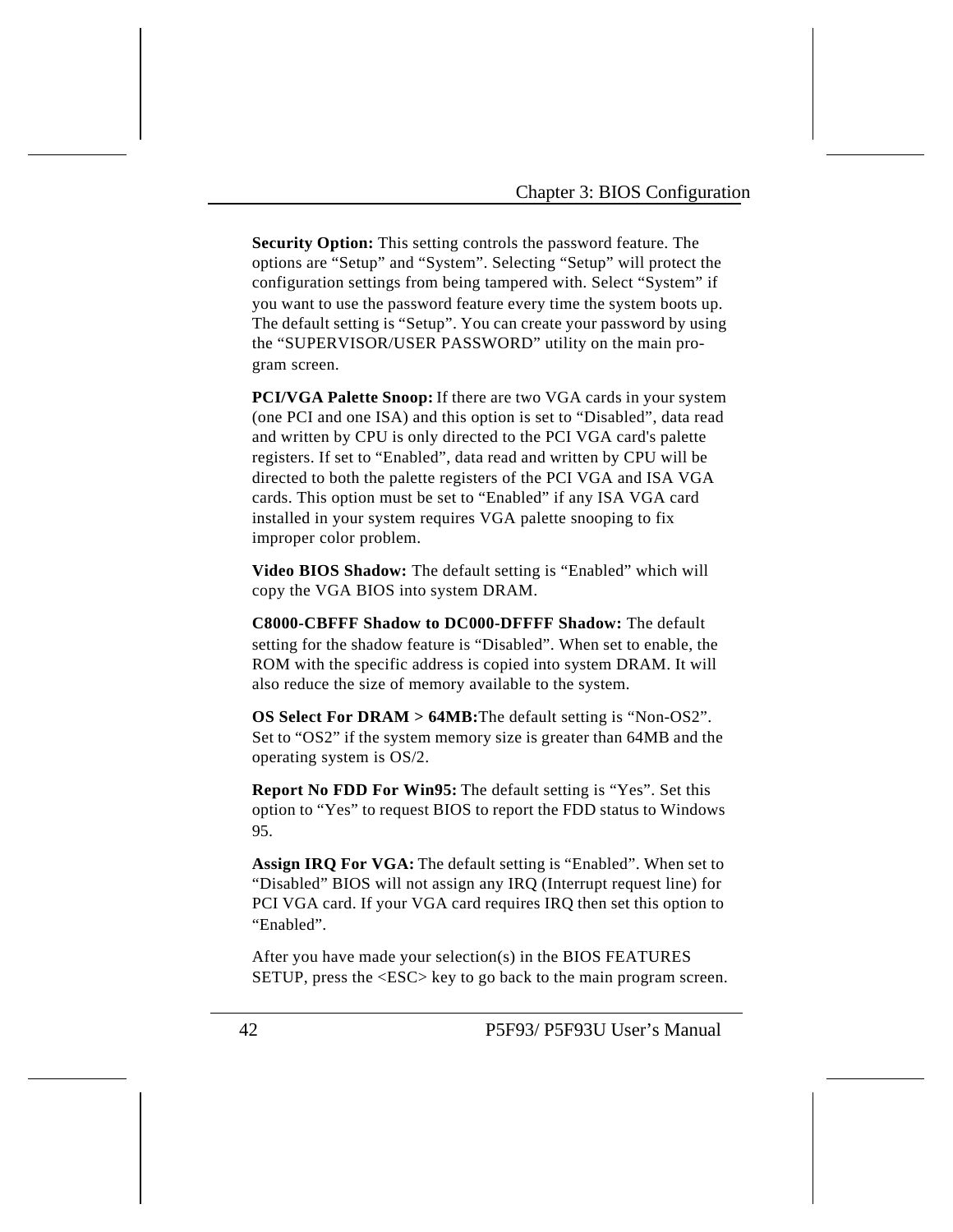# **3.9 CHIPSET FEATURES SETUP**

Selecting "CHIPSET FEATURES SETUP" on the main program screen displays this menu:

### **Chipset Features Setup Screen**

|                                                                                                                                                                                                                                                                                                    | AWARD SOFTWARE, INC.                                                                                                                            | ROM PCI/ISA BIOS (2A5KKF29)<br><b>CHIPSET FEATURES SETUP</b>                                                                                                                                                                                                                                                                         |
|----------------------------------------------------------------------------------------------------------------------------------------------------------------------------------------------------------------------------------------------------------------------------------------------------|-------------------------------------------------------------------------------------------------------------------------------------------------|--------------------------------------------------------------------------------------------------------------------------------------------------------------------------------------------------------------------------------------------------------------------------------------------------------------------------------------|
| <b>Auto Configuration</b><br><b>DRAM</b> Timing<br>DRAM Data Integrity Mode<br>Host Read DRAM Command Mode:<br>SDRAM Burst X-1-1-1-1-1-1-1<br><b>Pipeline Function</b><br>Memory Hole At 15M-16M<br><b>IO Recovery Period</b><br>Graphics Apeture Size<br>Primary Frame Buffer<br>VGA Frame Buffer | : Enabled<br>: Normal<br>Disabled<br><b>Bypass</b><br>Disabled<br>$\bullet$<br>: Enabled<br>: Disabled<br>$: 1$ us<br>64MB<br>: ALI.<br>Enabled | AUTO Detect DIMM/PCI clk : Enabled<br>Spread Spectrum<br>: Disabled<br>CPU Warning Temperature : $66^{\circ}$ C/151 <sup>°</sup> F<br>Current System Temp. : 48 <sup>0</sup> C/120 <sup>0</sup> F<br>Current FAN Speed<br>: 4353<br>$Vcc3$ : +3.32 Vccp : +2.80<br>$+ 12V : +12.01 +5V : +5.01$<br>$-5V$ : $-4.98$ $-12V$ : $-11.96$ |
| Data Merge<br>Passive Release<br><b>ISA Line Buffer</b><br>Delay Transaction<br><b>AT Bus Clock</b>                                                                                                                                                                                                | Disabled<br>Enabled<br>Enabled<br>Disabled<br>CLK2/3                                                                                            | ESC: Quit<br>:Select Item<br>F1: Help<br>PU/PD/+/-:Modify<br>F5: Old Values<br>(Shift) F2: Color<br>F7: Load Setup Defaults                                                                                                                                                                                                          |

This screen controls the settings for the board's chipset. All entries related to the DRAM timing on the screen are automatically configured. Do not make any change unless you are familiar with the chipset.

**Auto Configuration:** This feature will set pre-determined optimal timing for DRAM, cache according to CPU type and system clock. The option are "Enabled" or "Disabled", default is "Enabled".

**DRAM Timing:** The DRAM timing depends on performance parameters of installed memory chips (DRAM). The options are "Normal", "Fast" and "Slow". Do not change the value from the factory setting unless you installed new memory that has a different performance rating than the original DRAMs.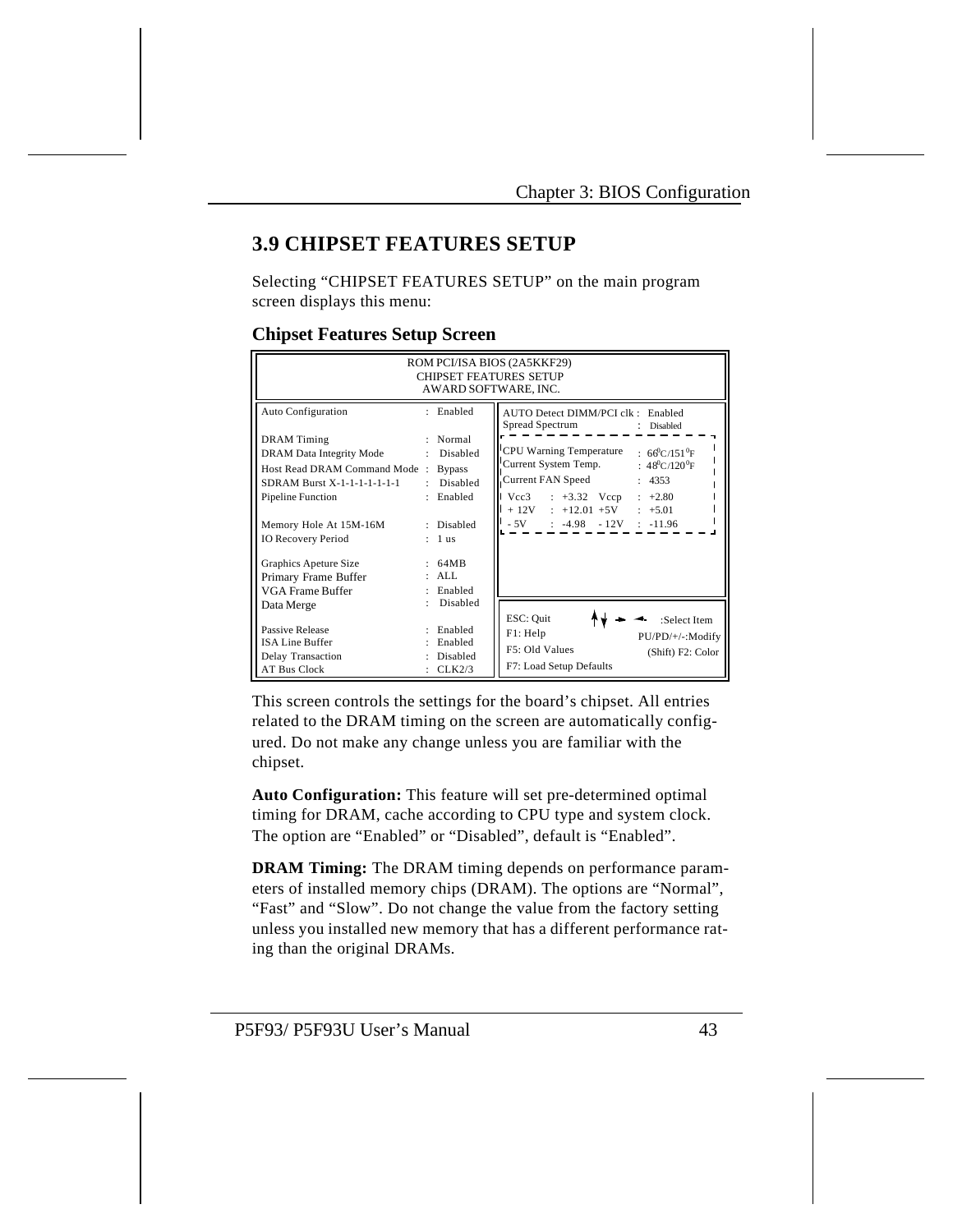**DRAM Data Integrity Mode:** The options are "ECC" and "Parity" and "Disabled". Set to "ECC" or "Parity" only when DIMM modules with parity bits are used. "ECC" will enable the Error Checking and Correction function to ensure the DRAM data integrity.

**Host Read DRAM Command Mode:** The options are "Son." or "Bypass". This option sets type of Host Read DRAM Command Mode.

**SDRAM Burst X-1-1-1-1-1-1-1:** The options are "Disabled" and "Enabled". This feature set the DRAM Back-to-back burst read/ write timing. This timing depends on performance parameters of installed memory chips (DRAM). The default setting is "Disabled".

**Pipelined Function:** When set to "Enabled", the controller signals of the CPU will latch a new memory address before all data transfers for the current cycles are complete, resulting in a faster performance.

**Memory Hole At 15M-16M:** The default setting is "Disabled". Set to "Enabled" means that when the system memory size is equal to or greater than 16M bytes, the physical memory address from 15M to 16M will be passed to PCI or ISA and there will be 1MBytes hole in your system memory. This option is designed for some OS with special add-in cards which need 15M-16M memory space.

**I/O Recovery Period:** This option sets the delay between back-toback 8-bit and 16-bit I/O instructions. The options are "0us" and "1us". The default setting is "1us".

**Graphics Aperture Size:** This option determines the effective size of the AGP Graphic Aperture, which memory-mapped graphic data structures can reside in. The options are "16M", "32M", "64M", 128M" and "256M". The default is "64M".

**Primary Frame Buffer:** This option selects the size of PCI frame buffer. The size of the buffer should not impinge on local memory. The options are "All", "1M", "2M", "4M", "8M", "16M" and "Disabled".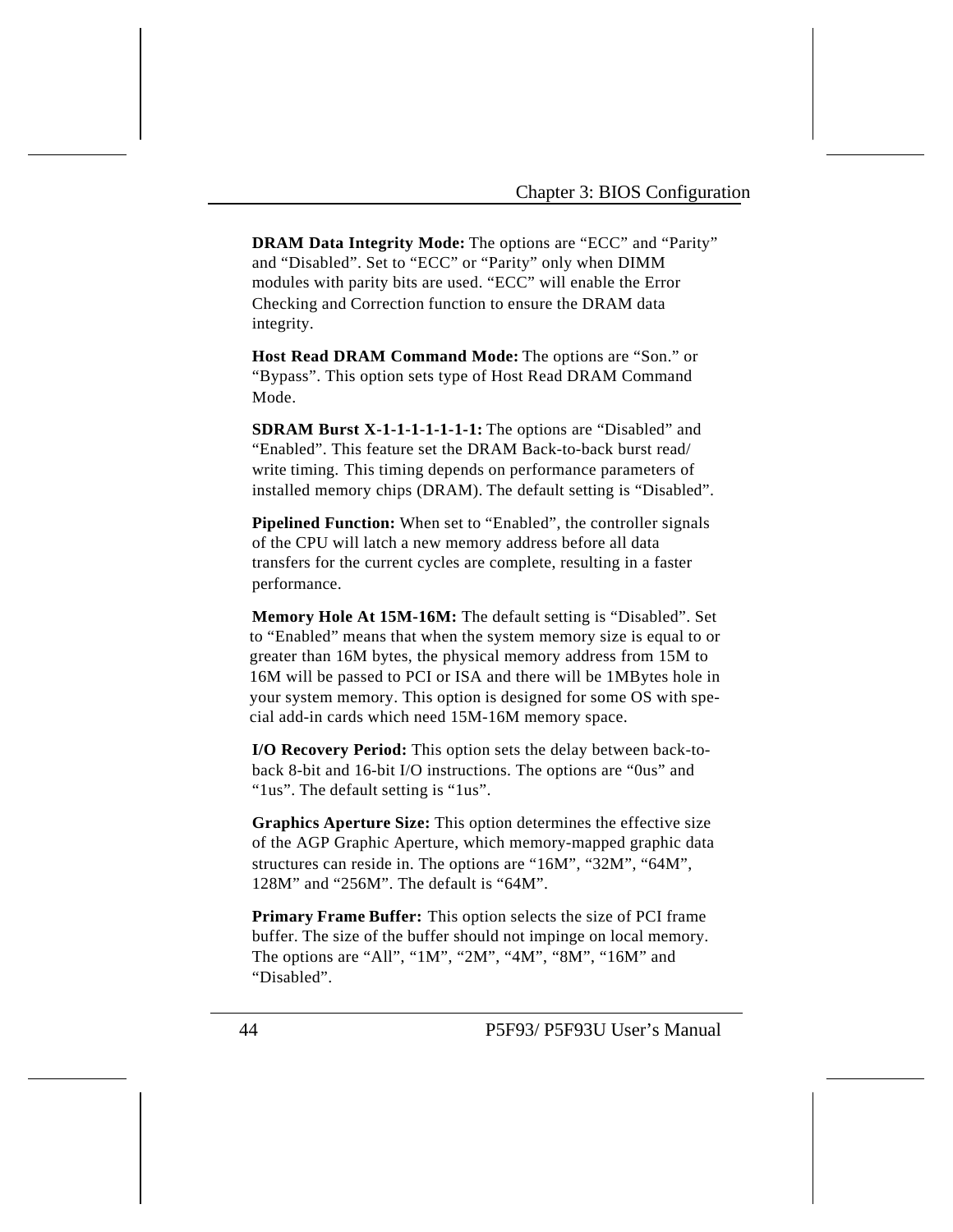**VGA Frame Buffer:** When set to "Enabled", a fixed VGA frame buffer from A000h to BFFFh and a CPU-to-PCI write buffer are implemented. the options are "Enabled" (default) and "Disabled".

**Data Merge:** This option set the word-merge feature for the frame buffer cycles. When "Enabled", this controller checks the eight CPU Byte Enabled signals to determine if data words read from the PCI bus by the CPU can be merged. The default setting is "Disabled".

**Passive Release:** When set to "Enabled", CPU-to PCI bus accesses are allowed during passive release. When set to "Disabled", only PCI bus-master access to local DRAM is allowed during passive release.

**ISA Line Buffer:** The PCI to ISA Bridge has an 8-byte bidirectional line buffer for ISA or DMA bus master memory reads from or writes to PCI bus. When "Enabled", an ISA or DMA bus master can prefetch two doublewords to the line buffer for a read cycle. The default is "Enabled". The other option is "Disabled".

**Delayed Transaction:** This termination is used by targets that can't complete the initial data phase within the requirement of this specification. One advantage of a Delay Transaction is that the bus is not held in wait states while completing an access to a slow device. While the originating master rearbitrates for the bus, other bus masters are allowed to use the bus bandwidth that would normally be wasted holding the master in wait states. Another advantage is that all posted memory write data is not required to be flushed before the request is accepted. Chipset has an embedded 32 bit post write buffer to support delay transactions cycles. Select "Enabled" to support compliance with PCI specification version 2.1.

**AT Bus Clock:** You can set the speed of the AT bus in the terms of a fraction of the CPU clock speed (CLK2). The options are "CLK2/2", "CLK2/3", "CLK2/4", "CLK2/5", "CLK2/6" and "7.16MHz". The default setting is "CLK2/4".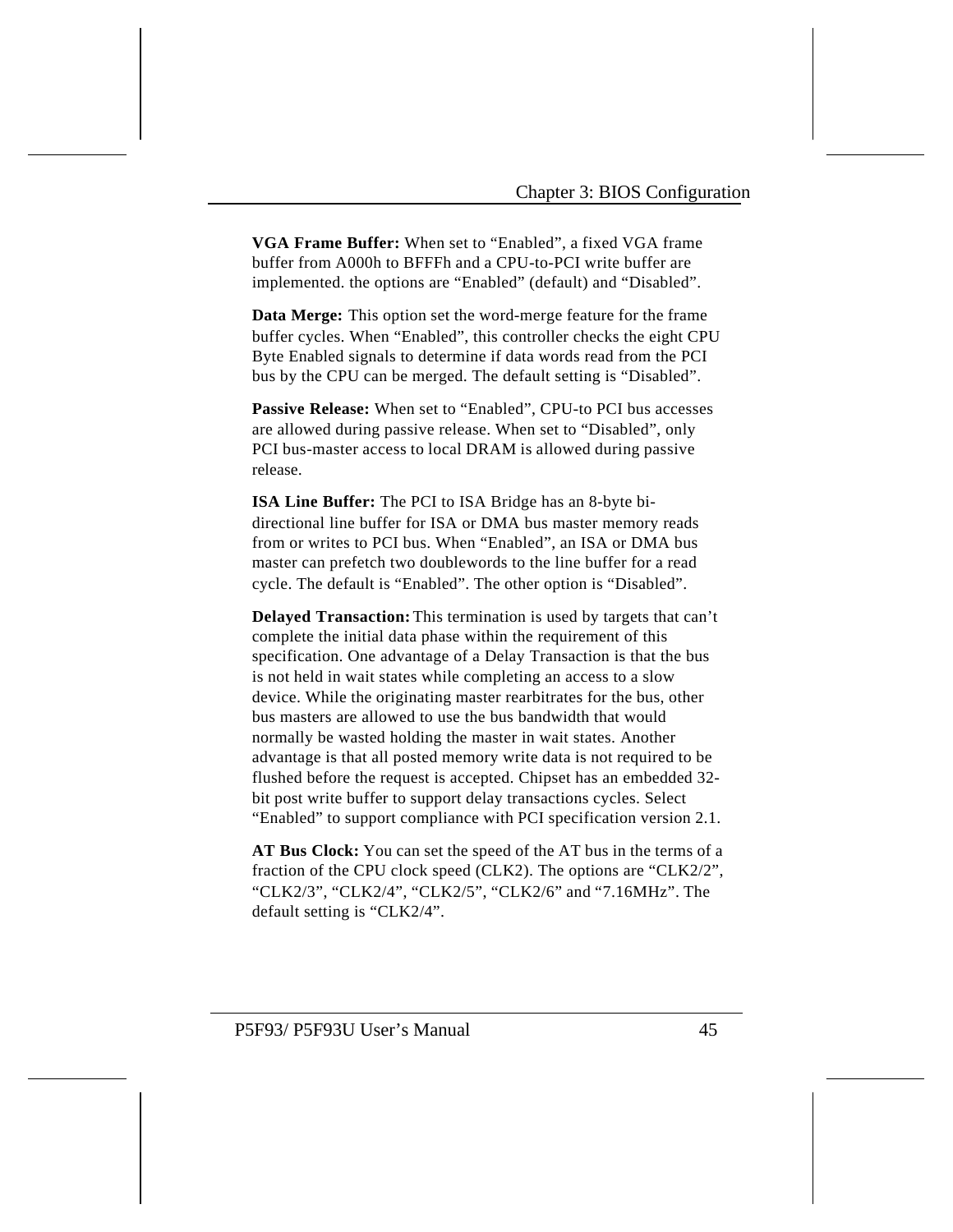**Auto Detect DIMM/PCI Clk:** When set to "Enabled", system will automatically turn off PCI and DIMM clock which is not use and reduce electromagnetic interference.

**Spread Spectrum:** Options are "1.5% CNTR","0.6% CNTR", "1.5% DOWN", "0.6% DOWN", "Disabled". System clock frequency will automatically be modulated which helps reducing electromagnetic interference. Default is "Disabled".

**CPU Warning Temperature:** This feature gives you the ability to set warning temperature for CPU. When the CPU temperature exceeds the set temperature, the PC speaker will beep. The beep sound will not off unless you turn off computer and change your CPU cooling condition. This feature gives you CPU overheat protection. This feature required W83781D chip install.

**Current System Temp.:** This is the current system temperature reading. This feature gives you the ability to monitor your system's temperature without opening the chassis. This feature required W83781D chip install.

**Current CPU FAN SPEED:** This is CPU FAN RPM (Revolution Per Minute) reading. This feature gives you the ability to monitor conditions of CPU FAN. This feature required W83781D chip install.

**Vcc3, Vccp, +5V, -5V, +12V, -12V:** This is Vcc3(onboard 3.3 volt), Vccp (CPU Core voltage), +5V(power supply's +5 volt), - 5V(power supply's -5 volt), +12V(power supply's +12 volt) and - 12V(power supply's -12 volt) reading. This feature gives you the ability to monitor condition of system's power. This feature required W83781D chip install.

After you have made your selections in the CHIPSET FEATURES SETUP, press the <ESC> key to go back to the main program screen.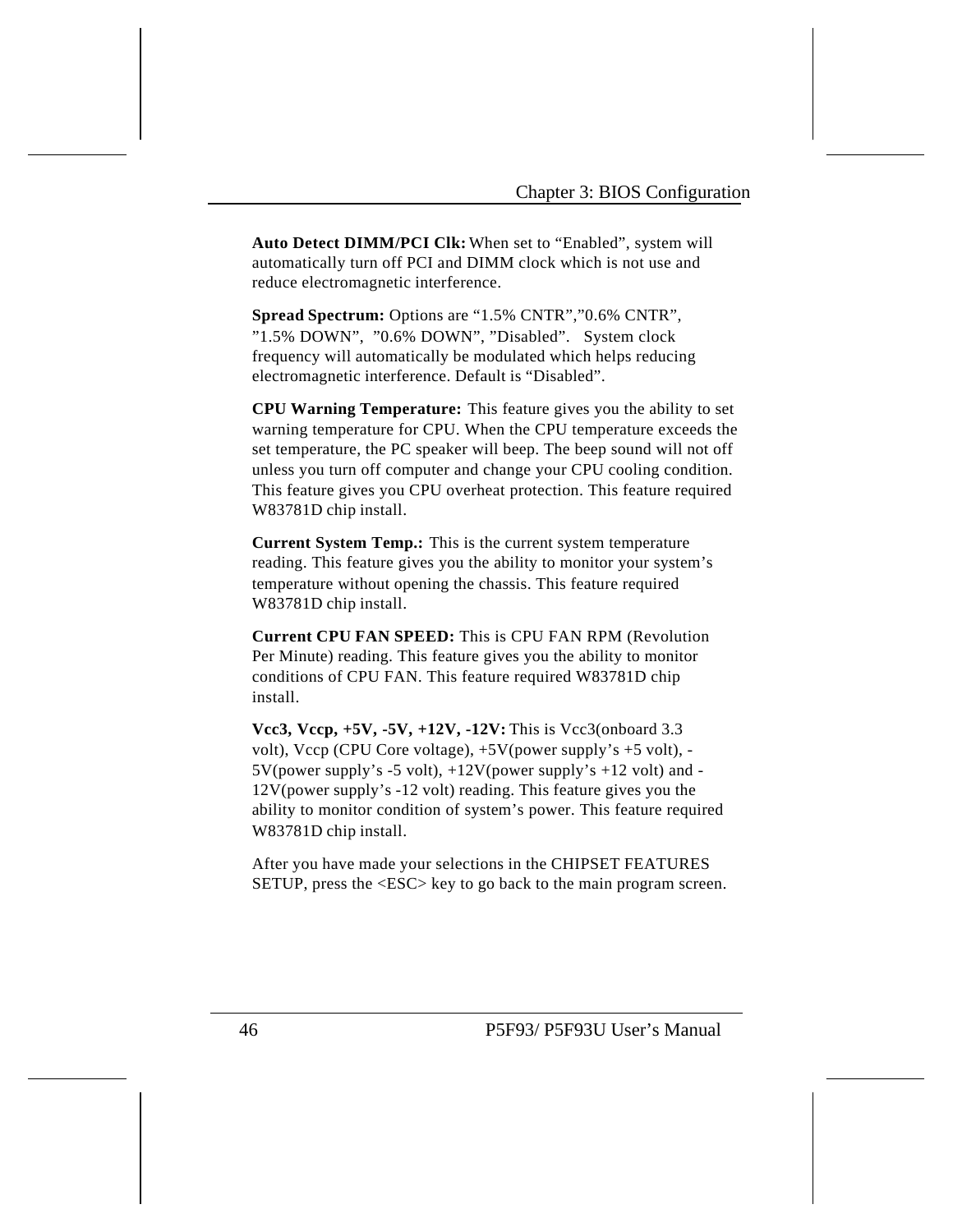# **3.10 POWER MANAGEMENT SETUP**

The "Power Management Setup" controls the mainboard's "Green" features. Selecting "POWER MANAGEMENT SETUP" on the main program screen displays this menu:

### **Power Management Setup Screen**

| ROM PCI/ISA BIOS (2A5KKF29)<br>POWER MANAGEMENT SETUP<br>AWARD SOFTWARE, INC.                                                                                                                                                                                                      |                                                                                                                             |
|------------------------------------------------------------------------------------------------------------------------------------------------------------------------------------------------------------------------------------------------------------------------------------|-----------------------------------------------------------------------------------------------------------------------------|
| : User Define<br>Power Management<br>PM Control by APM<br>: Yes<br>Video Off Option<br>Susp, $Stby$ -> Off<br>÷.<br>Video Off Method<br>: $V/H$ SYNC+Blank                                                                                                                         | $: Power - Off$<br>PWR-BTTN                                                                                                 |
| **<br>**<br><b>PM</b> Monitor<br>Doze Mode<br>: Disabled<br>Standby Mode<br>: Disabled<br>Suspend Mode<br>: Disabled<br><b>HDD Power Down</b><br>: Disabled<br>Throttle Duty Cycle<br>$: 75.0\%$<br>**<br>**<br><b>PM</b> Monitor<br>Primary HDD<br>Disabled<br>Disabled<br>Floppy | : Disabled<br>Resume by LAN<br>Modem Use IRO<br>: 3                                                                         |
| <b>COM Ports</b><br>Disabled<br>: Enabled<br>Keyboard<br><b>LPT</b> Ports<br>Disabled                                                                                                                                                                                              | ESC: Quit<br>:Select Item<br>F1: Help<br>PU/PD/+/-:Modify<br>F5: Old Values<br>(Shift) F2: Color<br>F7: Load Setup Defaults |

**Power Management:** This setting controls the System Doze Mode, Standby Mode and Suspend Mode Timer features. There are four options:

**User Define:** Allows you to customize all power saving timer features.

**Optimize:** This is the recommended setting for general use.

**Test/Demo:** This is for test/demonstration purposes.

**Disabled:** Disables the power management features.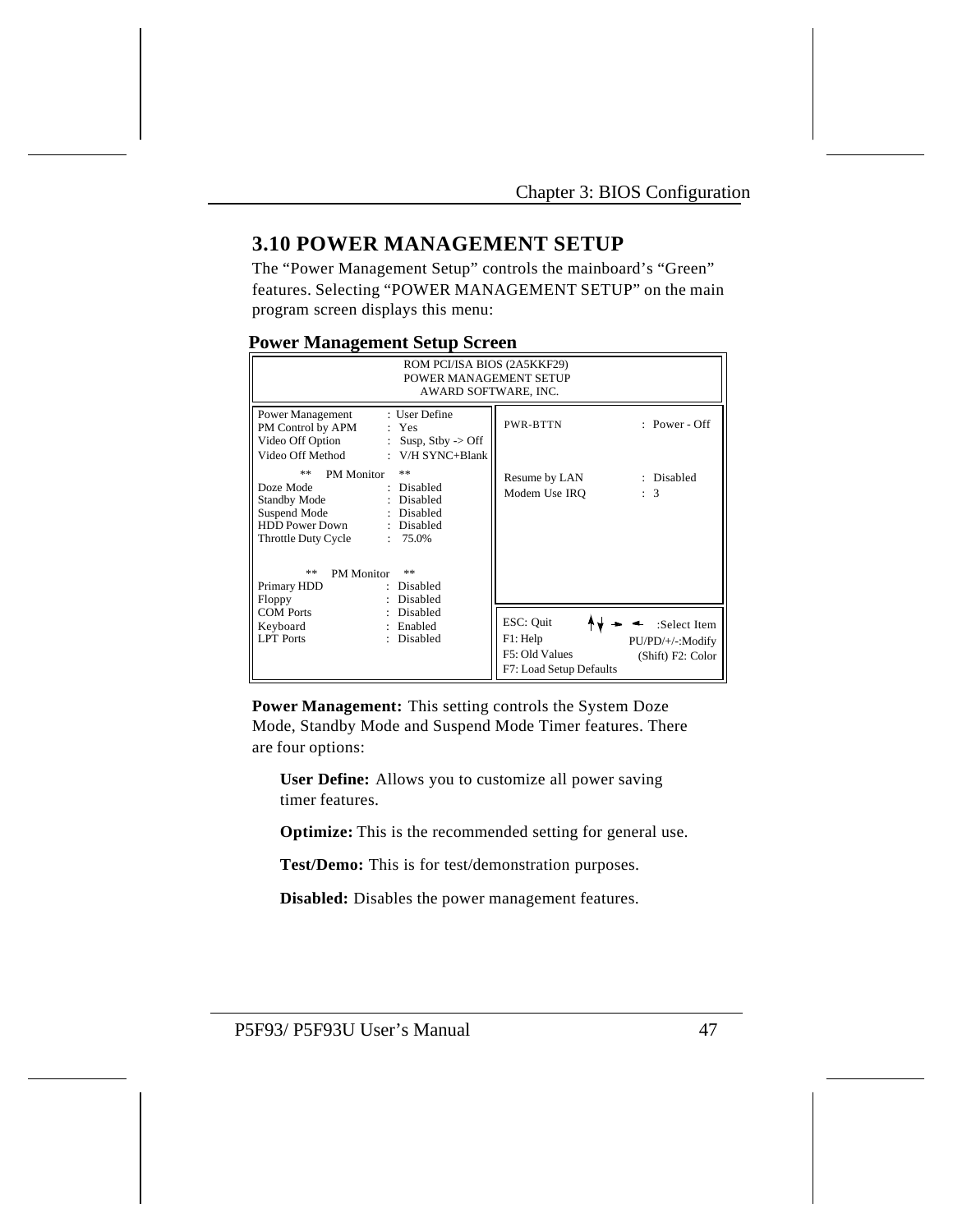**PM Control by APM:** The default setting is "Yes". When set to "Yes", system BIOS will wait for APM's prompt before it enters any PM mode. If your system power management is controlled by APM and there is a task running, the APM will not prompt the BIOS to enter any power saving mode after time out. Note: If APM is not installed, this option has no effect.

APM (Advanced Power Management) should be installed to keep the system's time updated when the computer enters suspend mode activated by the BIOS Power Management. For DOS environments, you need to add DEVICE=C:\DOS\POWER.EXE in your CONFIG.SYS. For Windows 3.1x and Windows 95, you need to install Windows with the APM feature. Double-click a battery and power cord icon labeled "Power" in the "Control Panel" and choose "Advanced" in the Power Management field.

**Video Off Option:** When enabled, this feature allows the VGA adapter to operate in a power saving mode. When this option set to "Always on" system monitor will remain on during power saving modes. When set to "Suspend -> off", system monitor will blanked out when system enters the suspend mode. When set to "Susp, Stby - >off" system monitor blanked out when enter either suspend mode or standby mode.

**Video Off Method:** This setting controls the video off method in power saving mode. The default setting is "V/H SYNC+Blank" which will disable V/H SYNC signals and blanks the screen. Other options are "DPMS" and "Blank Screen". The "DPMS" option allows the BIOS to control the video card if it has the DPMS (Display Power Management System) feature. The "Blank Screen" option is used when you do not have a "Green" monitor.

**Doze Mode:** Options are from "1 Min" to "1 Hour" and "Disabled". The system speed will change from turbo to slow if no Power Management events occur for a specified length of time. Full power function will return when a Power Management event is detected. When system entering DOZE Mode the STB LED will start blinking once a second, indicates your system at DOZE Mode.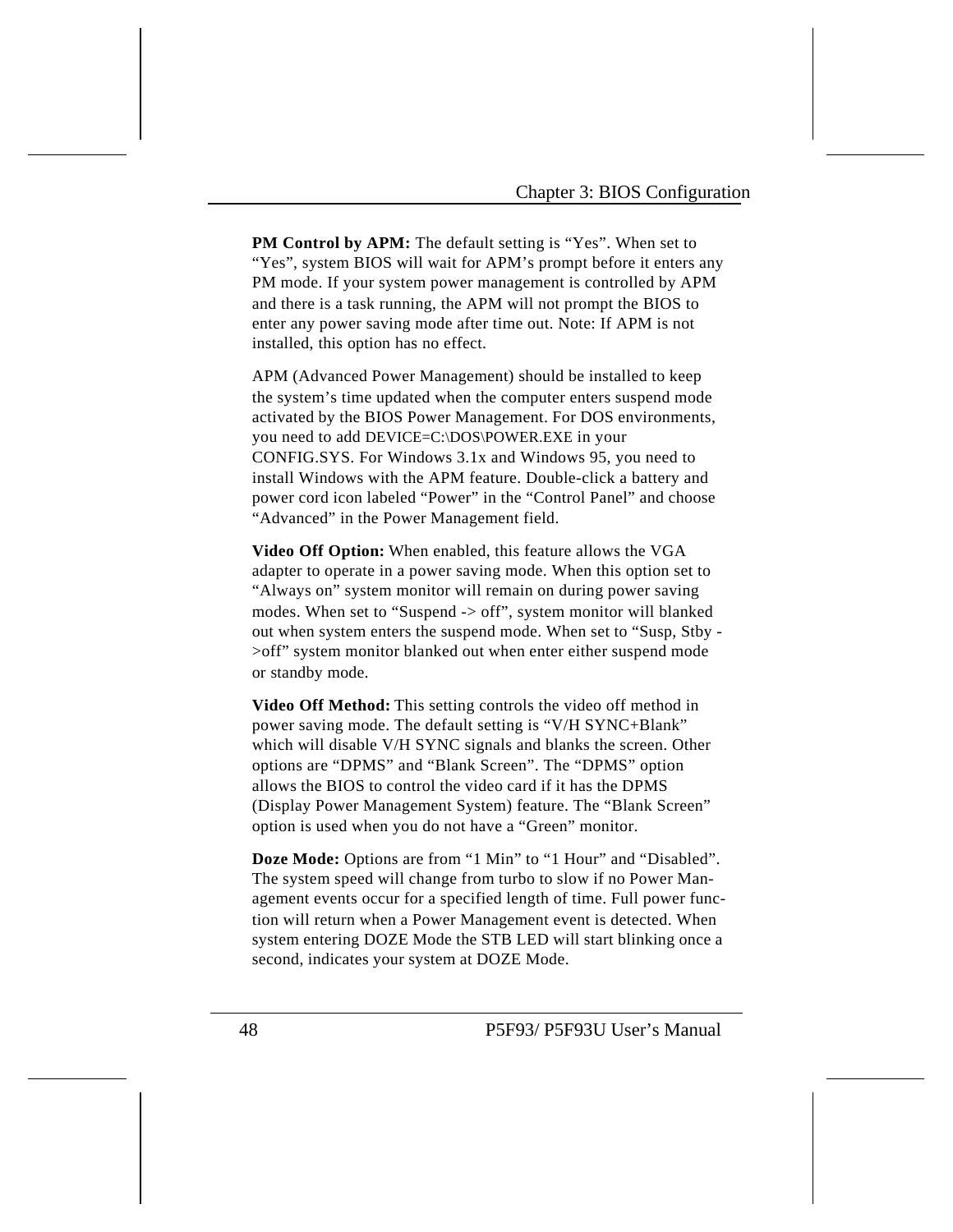**Standby Mode:** Options are from "1 Min" to "1 Hour" and "Disabled". The system speed will change from turbo to slow and the video signals will be suspended if no Power Management events occur for a specified length of time. Full power function will return when a Power Management event is detected. When system entering Standby Mode the STB LED will start blinking twice a second, indicates your system at Standby Mode.

**Suspend Mode:** Options are from "1 Min" to "1 Hour" and "Disabled". The CPU clock will be stopped and the video signal will be suspended if no Power Management events occur for a specified length of time. Full power function will return when a Power Management event is detected. When system entering Suspend Mode the STB LED will stop blinking and stay on, indicates your system at Suspend Mode.

**HDD Power Down:** Options are from "1 Min" to "15 Min" and "Disabled". The IDE hard drive will spin down if it is not accessed within a specified length of time.

**Throttle Duty Cycle:** Options are "12.5%", "25%", "37.5%", "50%", "62.5%" and "75%".

**PM Events (Primary HDD/Floppy/COM Ports/Keyboard/LPT Ports):** When a PM event (Primary HDD/Floppy/COM port/ Keyboard/LPT ports) is enabled, the occurrence of a corresponding event will reload global timer to prevent the system from entering any Power Management mode.

**PWR-BTTN:** The options are "Disabled", "Green Mode" and "Power-off.". When set to "Power-off", pressing the power button will turn off the system power. When set to "Disabled.", you have to press the power button and hold it for more than 4 seconds to turn off the system power. When set to "Green Mode", pressing the power button will force your system entering suspend mode which will turn off CPU FAN and HDD spin if there are no PM Events active. *Note: During the booting process, the power button is ignored. The default setting is "Disabled".*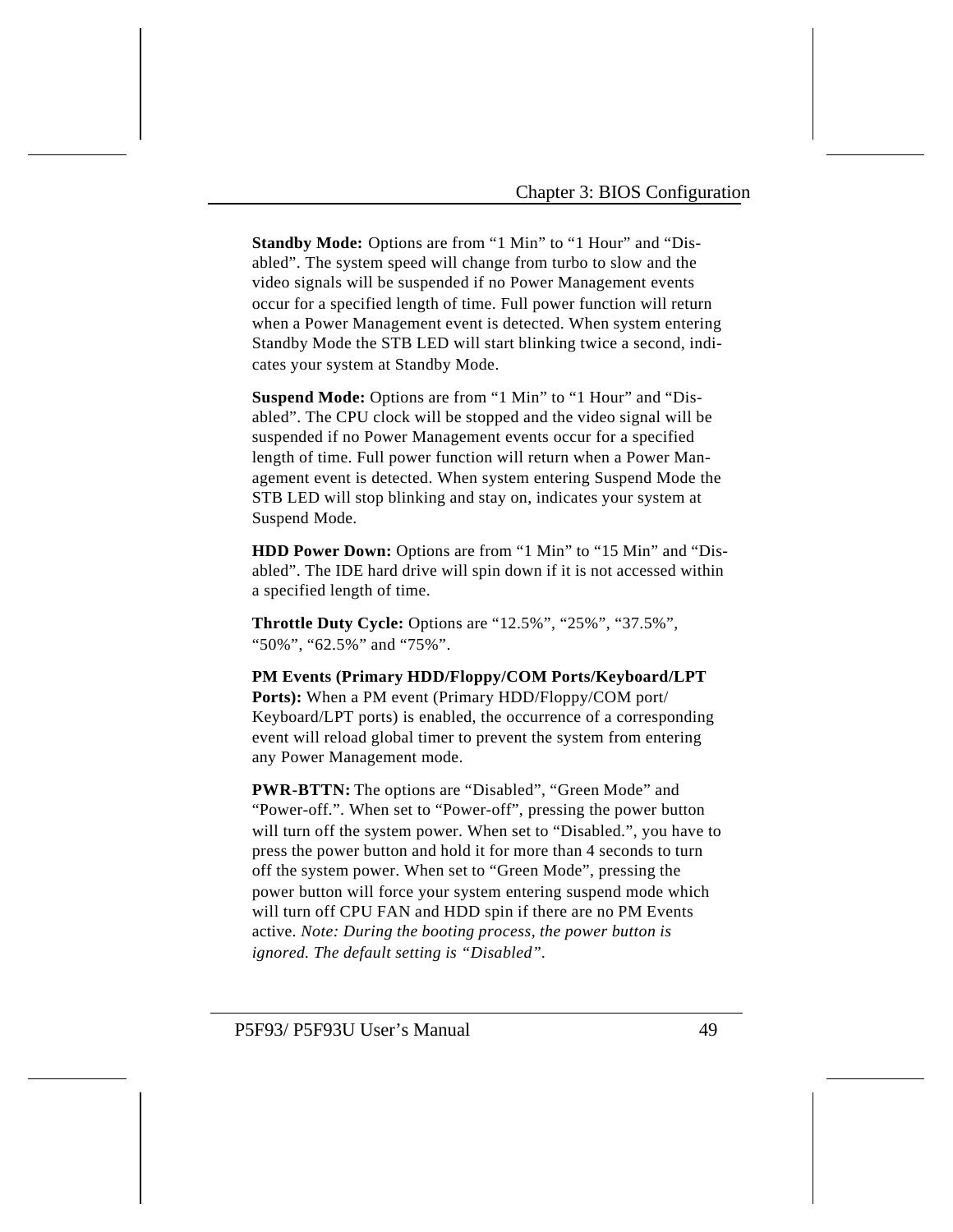**Resume by LAN:** If "Enabled", the system power will be turned on if the network card receives an incoming Wake On LAN (WOL)'s Magic Packet signal. This feature required an ATX power supply installed.

**Modem Use IRQ:** To enable the internal PnP modem ring to wake up your system from suspend mode, the IRQ assigned to the modem has to be the same as the setting in this option.

Press the <ESC> key to go back to the main program screen, after you have made your selections in the POWER MANAGEMENT SETUP.

# **3.11 PnP / PCI CONFIGURATION**

Both the ISA and PCI buses on the Mainboard use system IRQs & DMAs. You must set up the IRQ and DMA assignments correctly thru the PnP/PCI Configuration Setup utility, otherwise the Mainboard will not work properly.

Selecting "PnP / PCI CONFIGURATION" on the main program screen displays this menu:

|                                                                                                | ROM PCI/ISA BIOS (2A5KKF29)<br>PNP / PCI CONFIGURATION<br>AWARD SOFTWARE, INC. |                                                                                                          |
|------------------------------------------------------------------------------------------------|--------------------------------------------------------------------------------|----------------------------------------------------------------------------------------------------------|
| <b>PNP OS Installed</b><br>Resources Controlled By : Manual<br><b>Reset Configuration Data</b> | $\therefore$ No.<br>: Disabled                                                 | PCI IDE 2nd Channel<br>: Disabled<br>PCI IRQ Actived By<br>$:$ Level<br>PCI IDE IRQ Map To<br>: PCI-AUTO |
| IRQ-3 assigned to                                                                              | $\therefore$ Legacy ISA                                                        | Primary IDE INT#<br>: A                                                                                  |
| IRQ-4 assigned to                                                                              | : Legacy ISA                                                                   | : B<br>Secondary IDE INT#                                                                                |
| IRO-5 assigned to                                                                              | $\therefore$ PCI / ISA PnP                                                     |                                                                                                          |
| IRQ-7 assigned to<br>IRQ-9 assigned to                                                         | $\therefore$ Legacy ISA<br>$:$ PCI / ISA PnP                                   |                                                                                                          |
| IRQ-10 assigned to                                                                             | $\therefore$ PCI / ISA PnP                                                     |                                                                                                          |
| IRO-11 assigned to                                                                             | $\therefore$ PCI / ISA PnP                                                     |                                                                                                          |
| IRQ-12 assigned to                                                                             | $\therefore$ PCI / ISA PnP                                                     |                                                                                                          |
| IRO-14 assigned to                                                                             | $\therefore$ Legacy ISA                                                        |                                                                                                          |
| IRQ-15 assigned to                                                                             | $\therefore$ Legacy ISA                                                        |                                                                                                          |
| DMA-0 assigned to                                                                              | $:$ PCI / ISA PnP                                                              |                                                                                                          |
| DMA-1 assigned to                                                                              | $\therefore$ PCI / ISA PnP                                                     |                                                                                                          |
| DMA-3 assigned to                                                                              | $\therefore$ PCI / ISA PnP                                                     | ESC: Quit<br>$\leq$ :Select Item                                                                         |
| DMA-5 assigned to                                                                              | $\therefore$ PCI / ISA PnP                                                     | F1: Help<br>PU/PD/+/-:Modify                                                                             |
| DMA-6 assigned to                                                                              | $\therefore$ PCI / ISA PnP                                                     | F5: Old Values<br>(Shift) F2: Color                                                                      |
| DMA-7 assigned to                                                                              | $:$ PCI / ISA PnP                                                              | F7: Load Setup Defaults                                                                                  |

**PnP / PCI Configuration**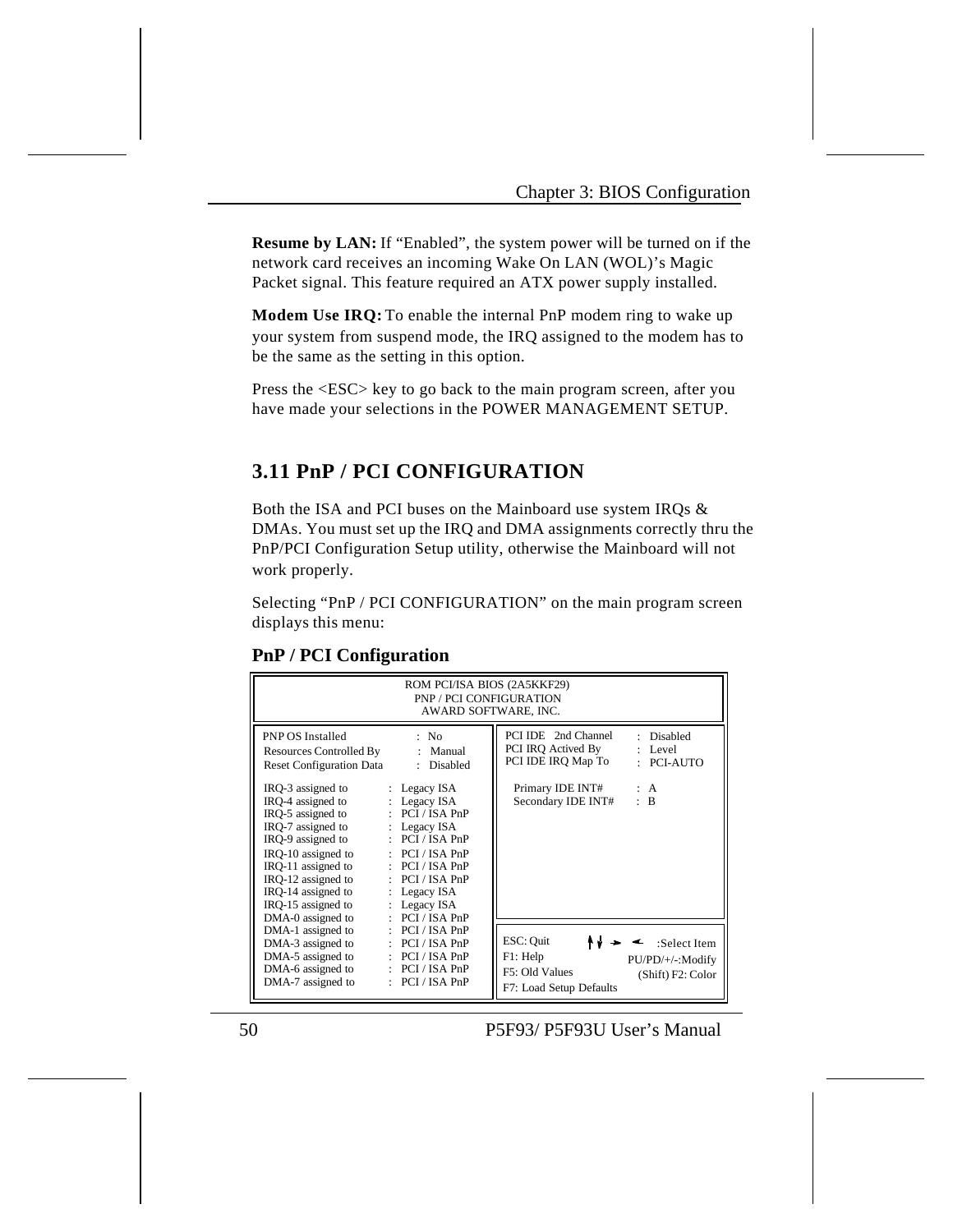**PnP OS Installed:** Setting this option to "Yes" allows the PnP OS, instead of BIOS to assign the system resources such as IRQ and I/O address to the ISA PnP device. The default setting is "No"

**Resources Controlled By:** The default setting is "Manual" which allows you to control IRQs and DMAs individually. The other option is "Auto" which will detect the system resources and automatically assign the relative IRQs and DMAs for each peripheral.

**Reset Configuration Data:** The system BIOS supports the Plug and Play feature so the resources assigned to each peripheral have to be recorded to prevent them from conflicting. The location to store the assigned resources is called ESCD which is located in the system flash EEPROM. If this option is set to "Disabled" the ESCD will update automatically when the new configuration varies from the last one. If set to "Enabled", the ESCD will be cleared and forced to update and then automatically set this option to "Disabled".

**IRQ and DMA Assigned to.:** If there is a legacy ISA device which uses an IRQ or a DMA, set the corresponding IRQ or DMA to "Legacy ISA", otherwise you should set to PCI/ISA PnP.

**PCI IDE IRQ Map To, Primary IDE INT#, Secondary IDE INT#:**  If you disable onboard PCI IDE controller and install a PCI IDE card on the Mainboard, you need to set this option. If a PCI IDE Card uses ISA IRQ directly thru a paddle card installed on an ISA slot, select "ISA" for the option "PCI IDE IRQ Map To". If a PCI IDE Card uses PCI "INT" and is compliant to PCI Plug and Play specification, select "PCI-AUTO" for the option "PCI IDE IRQ Map To". Otherwise select "PCI-SLOT n" (PCI-SLOT 1, PCI-SLOT 2, PCI-SLOT 3 or PCI-SLOT4) depending on which slot the PCI IDE Card is installed.

Only INT A and INT B are available for a PCI IDE Card, therefore you must set the PCI IDE Card's primary interrupt to INT A and secondary interrupt to INT B. The INT A is routed to IRQ 14 and the INT B is routed to IRQ 15 thru a hardware router in the chipset.

After you have made your selections in the PnP / PCI Configuration SETUP, press the <ESC> key to go back to the main program screen.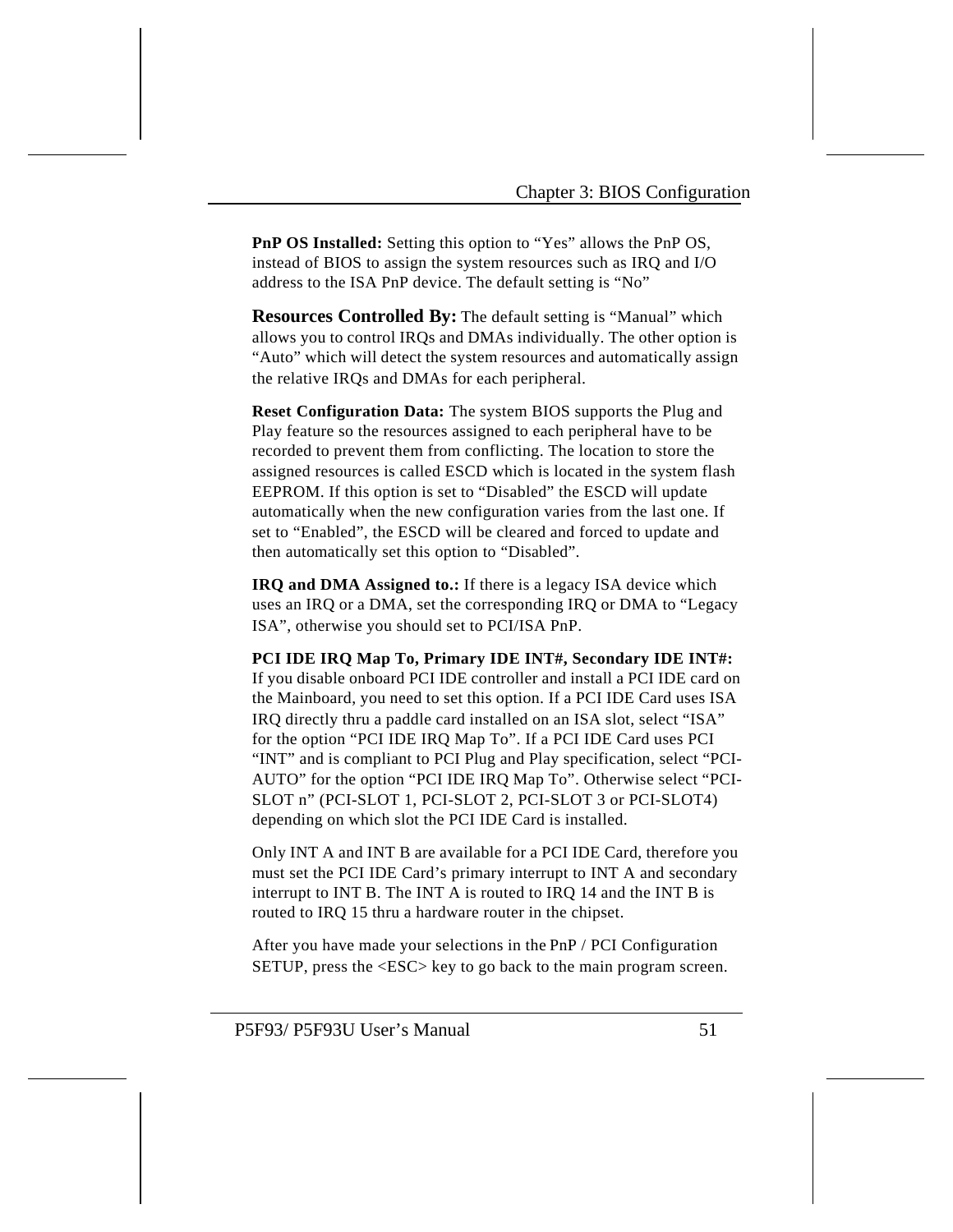### **3.12 INTEGRATED PERIPHERALS**

Selecting "INTEGRATED PERIPHERALS" on the main program screen displays this menu:

### **Integrated Peripherals Screen**

|                                                                                                                      | ROM PCI/ISA BIOS (2A5KKF29)<br><b>INTEGRATED PERIPHERALS</b><br>AWARD SOFTWARE, INC. |                                                                                                  |                                                       |
|----------------------------------------------------------------------------------------------------------------------|--------------------------------------------------------------------------------------|--------------------------------------------------------------------------------------------------|-------------------------------------------------------|
| On-Chip Primary IDE<br>Master PIO<br>Slave PIO<br>Master Ultra DMA<br>Slave Ultra DMA                                | : Enabled<br>Auto<br>$:$ Auto<br>$:$ Auto<br>$:$ Auto                                | <b>Onboard Parallel Port</b><br>Parallel Port Mode<br>ECP Mode Use DMA<br>On-Chip USB Controller | : Normal<br>$:$ SPP<br>$\mathcal{R}$<br>Enabled<br>÷  |
| On-Chip Secondary IDE<br>Master PIO<br>Slave PIO<br>Master Ultra DMA<br>Slave Ultra DMA<br><b>IDE HDD Block Mode</b> | · Enabled<br>Auto<br>Auto<br>Auto<br>Auto<br>: Enabled                               | USB Keyboard Support<br><b>Init Display First</b><br>Resume by Ring<br>Resume by Alarm           | Disabled<br>AGP<br>Disabled<br>٠<br>Disabled          |
| Onboard FDD Controller                                                                                               | : Enabled                                                                            |                                                                                                  |                                                       |
| <b>Onboard Serial Port 1</b><br><b>Onboard Serial Port 2</b><br>UR <sub>2</sub> Mode                                 | : 3F8 / IRQ4<br>: 2F8 / IRO3                                                         | ESC: Quit<br>F1: Help<br>F5: Old Values                                                          | :Select Item<br>PU/PD/+/-:Modify<br>(Shift) F2: Color |
| Half Duplex time-out                                                                                                 | : Enabled                                                                            | F7: Load Setup Defaults                                                                          |                                                       |

**On-Chip Primary/Secondary PCI IDE:** The default setting is "Enabled". This option enables the onboard Primary / Secondary PCI IDE controller.

**Master PIO, Slave PIO, Master Ultra DMA, Slave Ultra DMA:** There are six options "Auto", "Mode 0", "Mode 1", "Mode 2", "Mode 3" and "Mode 4" for PIO Mode HDD. There are two options "Enabled" or "Disabled" for the Ultra DMA Hard Disk. The default setting is "Auto". When set to "Auto" the BIOS will automatically set the PIO or Ultra DMA mode to match the transfer rate of hard disk. If the system won't boot up when set to "Auto", set it manually to the lower mode, e.g, from Mode 3 to Mode 2. All IDE drives should work with PIO mode 0.

**IDE HDD Block Mode:** The Default setting is "Enabled". This feature enhances hard disk performance by making multi-sector transfers instead of one sector per transfer. Most IDE drives, except very early design, have the Block Mode transfer feature.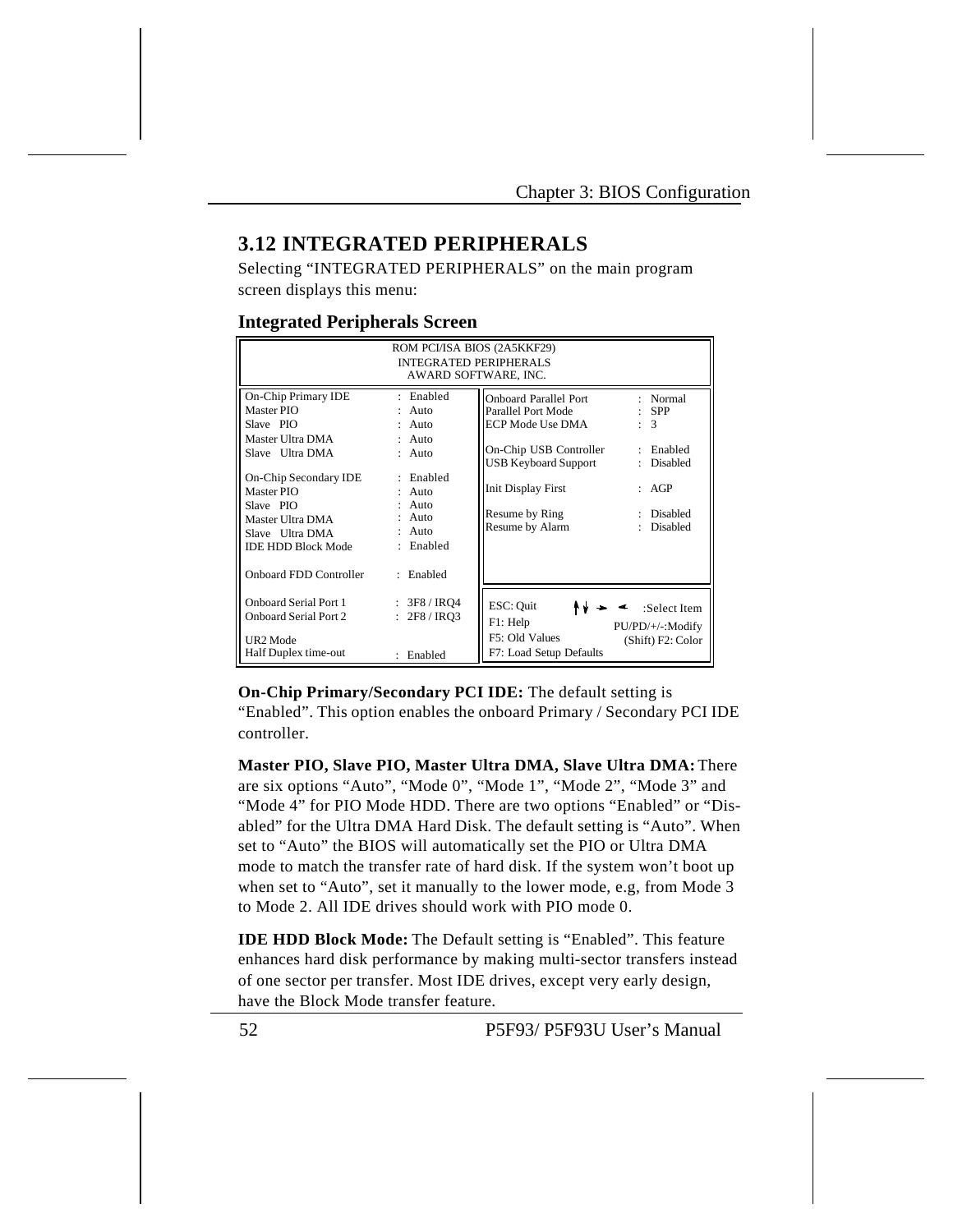**Onboard FDC Controller:** The default setting is "Enabled". This option enables the onboard floppy disk drive controller.

**Onboard Serial Port 1 and Onboard Serial Port 2:** These options are used to assign the I/O addresses for two onboard serial ports. They can be assigned as follows:

> 3F8/ IRQ4 (Serial Port 1 default) 2F8/ IRQ3 (Serial Port 2 default) 3E8/ IRQ4 2E8/ IRQ3 Auto Disabled (Disable the onboard serial port)

**UR2 Mode:** The options are "Normal" (default), "IrDA" and "ASKIR". The IrDA is Hewlett Packard infrared communication protocol with maximum baud rate up to 115.2K bps, and the ASKIR is Sharp infrared communication protocol with maximum baud rate up to 57.6K bps. The UART mode setting depends on which type of infrared module is used in the system. When set to "ASKIR" or "IrDA", the UART 2 is used to support the infrared module connected on the mainboard. If this option is not set to "Normal", a device connected to the COM2 port, will no longer work.

**Onboard Parallel Port:** This option is used to assign the I/O address for the onboard parallel port. The options are "378/IRQ7" (defaults), "278/IRQ5", "3BC/IRQ7" and "Disabled" (disable the onboard parallel port).

Parallel Port Mode: There are four options "Normal" (default), "EPP", "ECP", "ECP+EPP". Change the mode from "Normal" to the enhanced mode only if your peripheral device can support it.

**ECP Mode Use DMA:** When set on-board parallel port to ECP mode, the parallel port has option to use DMA "3"(default) or "1".

**On-chip USB Controller:** Set this option to "Enabled" to activate the on-chip USB function. The default setting is "Enabled".

**USB Keyboard Support:** Set this option to "Enabled" if an Universal Serial Bus (USB) keyboard is used in your system. The default setting is "Disabled".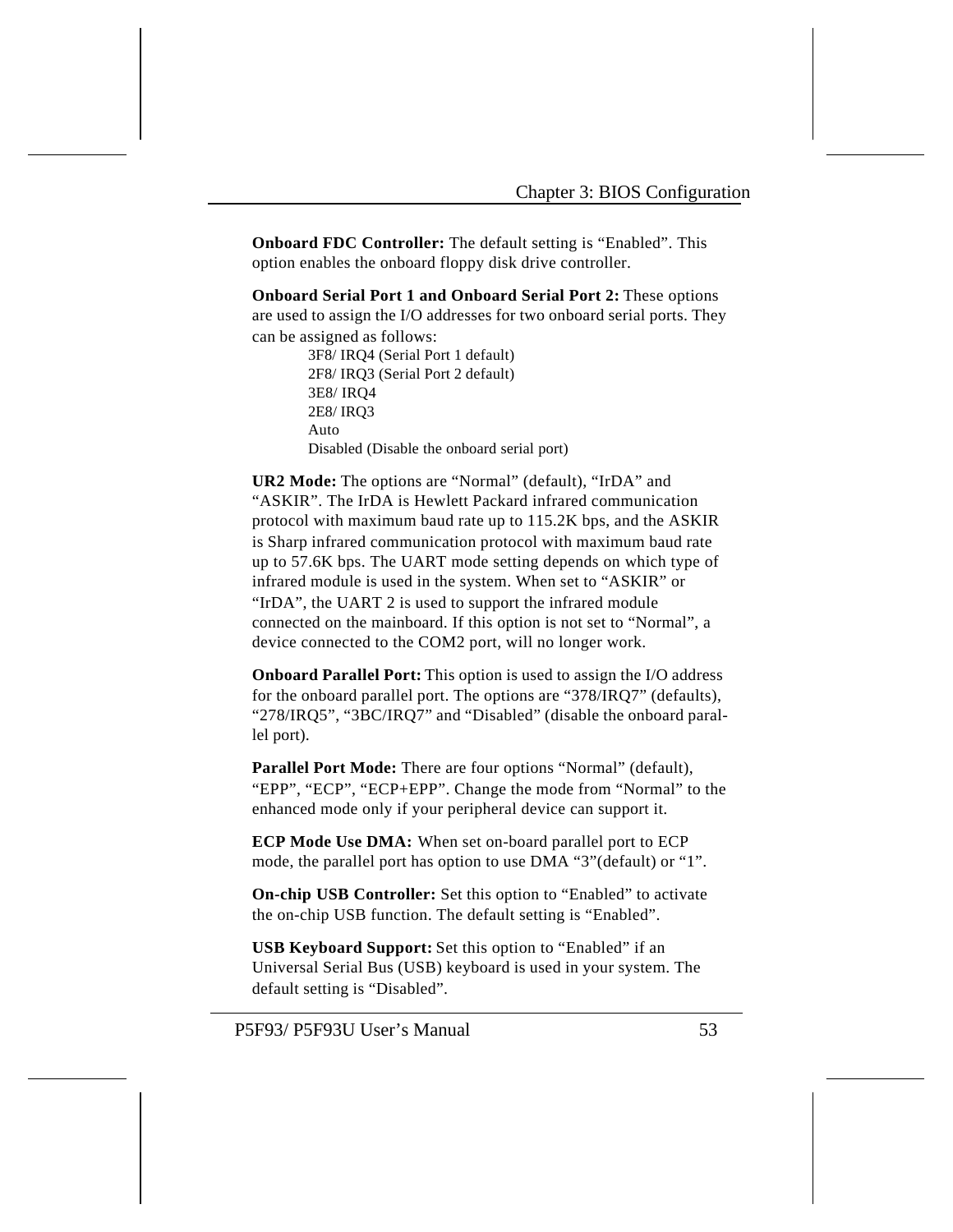**Init Display First:** The options are "AGP" and "PCI-Slot". When set to "AGP", system BIOS will initial VGA from AGP to PCI-slot. When set to "PCI-slot" system BIOS will initial VGA from PCI-slot to "AGP".

**Resume by Ring:** If "Enabled", the system power will be turned on if the external FAX/Modem receives an incoming telephone call. This feature required an ATX power supply install.

**Resume by Alarm:** If "Enabled", you may set the date (day of the month), hour, minute and second to turn on your system. When you set "0" (zero) for the day of the month, the alarm will power on your system every day at the specified time. This feature required an ATX power supply install.

# **3.13 SUPERVISOR / USER PASSWORD**

The "SUPERVISOR/USER PASSWORD" utility sets the password. The Mainboard is shipped with the password disabled. If you want to change the password, you must first enter the current password, then at the prompt enter your new password. The password is case sensitive and you can use up to 8 alphanumeric characters, press <Enter> after entering the password. At the next prompt, confirm the new password by typing it and pressing <Enter> again.

To disable the password, press the <Enter> key instead of entering a new password when the "Enter Password" dialog box appears. A message will appear confirming that the password is disabled.

If you have set both supervisor and user password, only the supervisor password allows you to enter the BIOS SETUP PROGRAM.

#### **Note:**

If you forget your password, the only way to solve this problem is to discharge the CMOS memory by turning power off and placing a shunt on the JP7 to short pin 2 and pin 3 for 5 seconds, then putting the shunt back to pin1 and pin2 of JP7.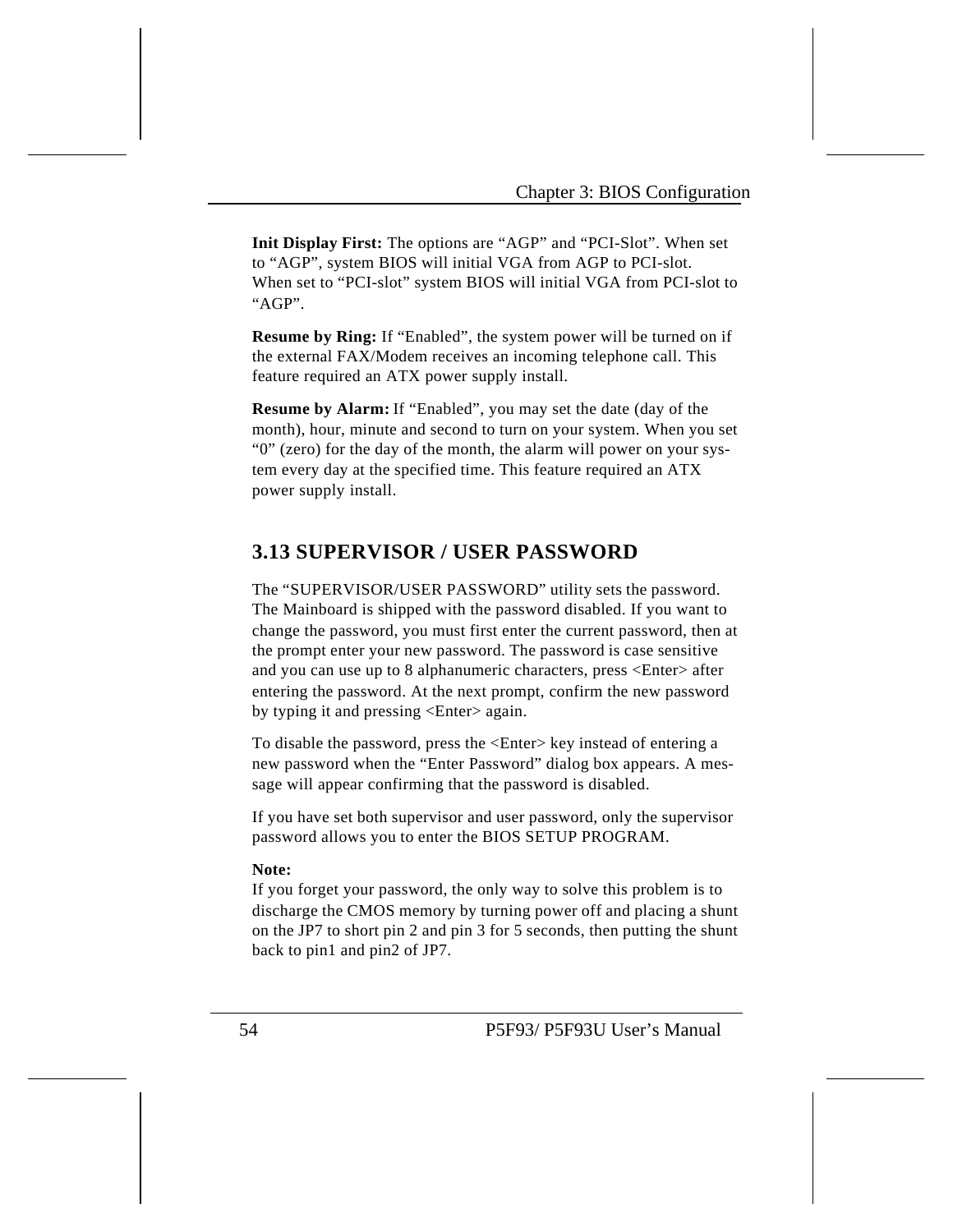# **4 Driver and Utility**

# **4.1 Flash Utility**

The BIOS of the P5F93/ P5F93U mainboard can be upgraded by using a Flash utility. A new version of the BIOS can be downloaded from the factory's BBS and Web site. There are two files in the FLASH directory.

| FLASH.EXE  | The Flash utility for AWARD BIOS |
|------------|----------------------------------|
|            | upgrade                          |
| README.TXT | A text file of instructions      |

The Flash utility will not work with any memory manager software running in the system. In order to make sure no memory manager software is running, boot your system from a bootable floppy diskette which does not contain CONFIG.SYS and AUTOEXEC.BAT files. If you are using MS-DOS 6.x, you can press <F5> function key while the "Starting MS-DOS..." message appearing on the screen to bypass the CONFIG.SYS and AUTOEXEC.BAT.

# **4.2 EIDE Bus Master Driver**

The Bus Master EIDE logic designed in the ALi Aladdin V chipset is intended to reduce the workload of the CPU and make the CPU running more efficiently. It will take care the data transfer between IDE drives and system memory and let CPU handle other tasks.

There are several self-extracting archive file in the BMIDE directory. Make copy of those file into your hard disk and run it.

| DOSWIN   | For DOS and Windows3.1x        |
|----------|--------------------------------|
| Novell   | For Novell 3.x and 4.x         |
| OS/2     | For IBM OS/2 Warp4.0           |
| Win95    | For early version of windows95 |
| WinNT3.5 | For Windows NT 3.5x            |
| WinNT4.0 | For Windows NT 4.0             |
|          |                                |

*Note:*

*You don't need to install the Bus-Mastering driver for Windows95 (OSR2.1 or later version) and Windows98 which will install busmastering driver during the Windows installation.*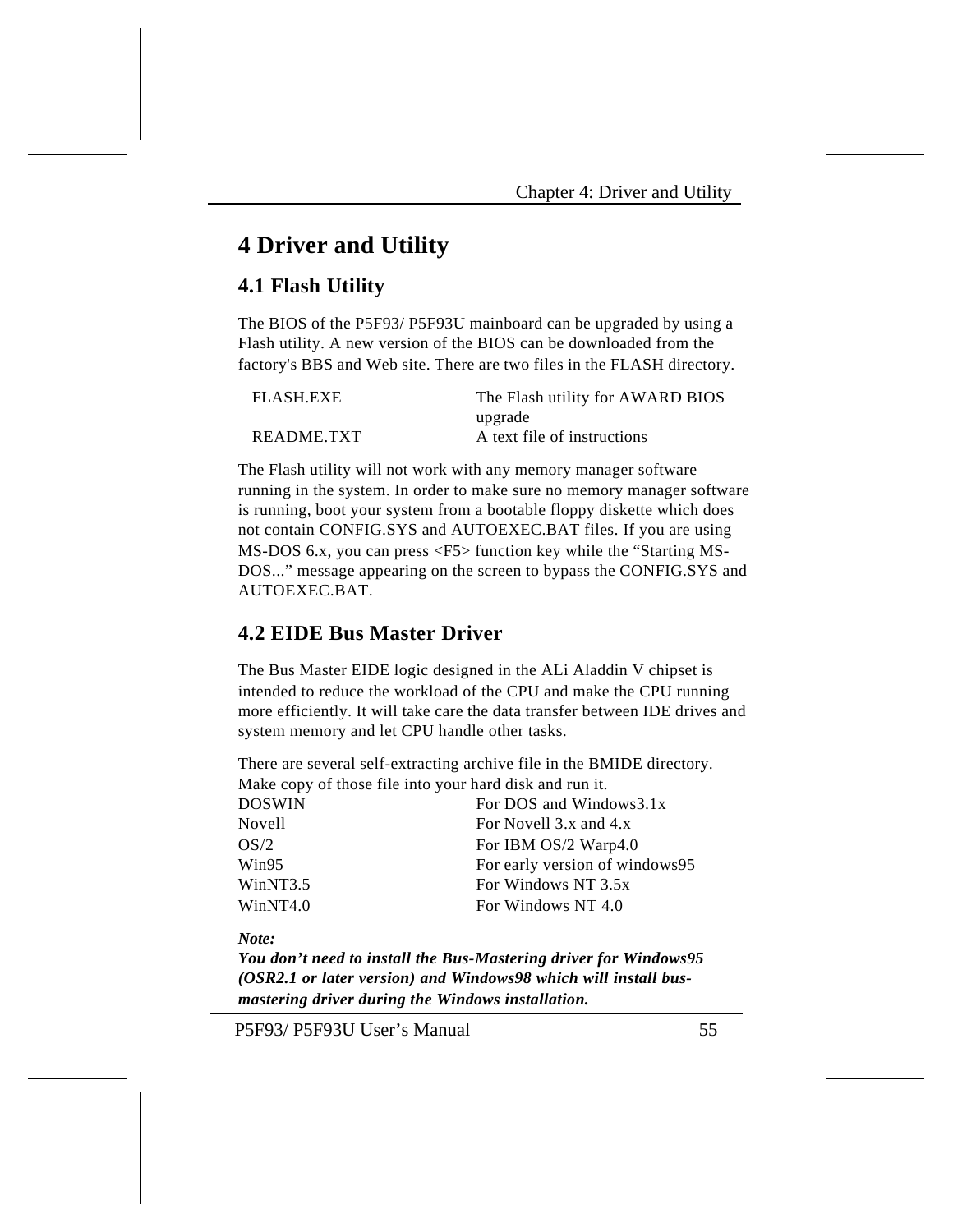# **4.3 USB Driver**

#### **Q: How to configure the USB controller of P5F93/ P5F93U motherboard?**

**A:** USB controller requires the USB supplement install, so please make sure your system install the USB supplement first. You can click at "Control panel" and "Add/ Remove Program" icon to check the USB supplement install or not?

For Windows 95 (OSR2.1 or later) users, The USB supplement can be located at the Windows95 OSR2.1 CD's **\others\usb\usbsupp.exe** directory. For Windows95 (OSR2.0 or before) users, you need to update your system to OSR2.1 or contact Microsoft for update information.

After USB supplement installed, system will reboot and find the **"Standard OpenHCD USB Host Controller"** and ask for file **"openhci.sys"**. The "openhci.sys" file is locate at **C:\windows\system** directory. Click on "Browser" icon and give the path for "openhci.sys". After the file loaded, then you are complete the configure of USB controller and ready to install the USB device driver.

*Note: You do not need to install USB supplement or configure the USB controller for Windows98, windows will automatically configure it during the installation.*

# **4.4 AGP Driver**

#### **Q: How to install the AGP VGA card (i740) on P5F93/ P5F93U motherboard?**

**A:** There is a self-extracting file in the motherboard manufacture diskette at the AGP directory "**agpxx.exe**". This file can help Windows95/98 to configure the AGP VGA chip correctly. *It is recommend you to install the ALi AGP driver before install the VGA driver.* The following procedure will help you to install the ALi AGP driver.

Most of the AGP VGA card requires the USB supplement install, so please make sure you install the USB supplement first. For USB supplement installation, please refer to Chapter **4.3 USB Driver**

Copy "agpxx.exe" into your hard disk and double click it. The ALi AGP installation screen will pop out, please follows the instruction shows on the screen to finished the installation. system will restart.

After system back on then you are complete the installation of ALi AGP driver and ready to install the driver for AGP VGA card.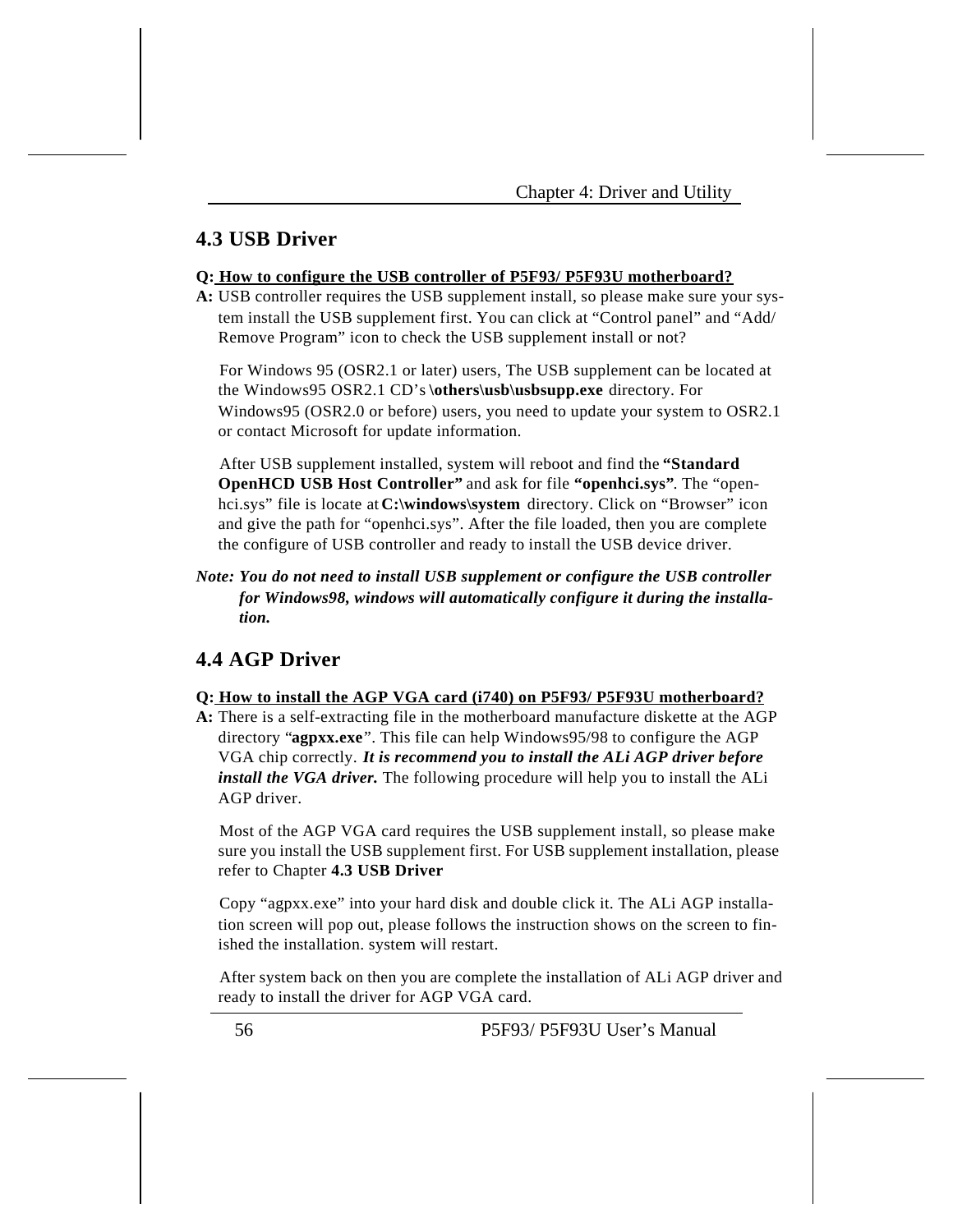# **System Environment Monitor (optional)**

The System Environment Monitoring utility with the onboard Winbond 83781D system monitor chip allow you to monitor your system's temperature, Fan speed and CPU voltage. Using this utility, you can setup the upper and lower limits of these monitored parameters. A pre-warning message will pop up on the screen when the monitored parameters is out of the preset range. This software have to be installed under Windows95, the feature version may run on different OS.(like windows NT)

### **1.0.1 Hardware Doctor Setup**

There are two diskettes for the Hardware Doctor software.

- 1) Insert the diskette label with DISK1 into the 1.44M floppy drive and run setup.exe under Windows95.
- 2) The following screen will appear

|             | Hardware Doctor Setup |                                                                                                                                                                                                                 |  |
|-------------|-----------------------|-----------------------------------------------------------------------------------------------------------------------------------------------------------------------------------------------------------------|--|
| be running. |                       | Welcome to the Hardware Doctor installation program.<br>Setup cannot install system files or update shared files if they are in use.<br>Before proceeding, we recommend that you close any applications you may |  |
|             |                       |                                                                                                                                                                                                                 |  |

Click "OK" and continue setup procedure.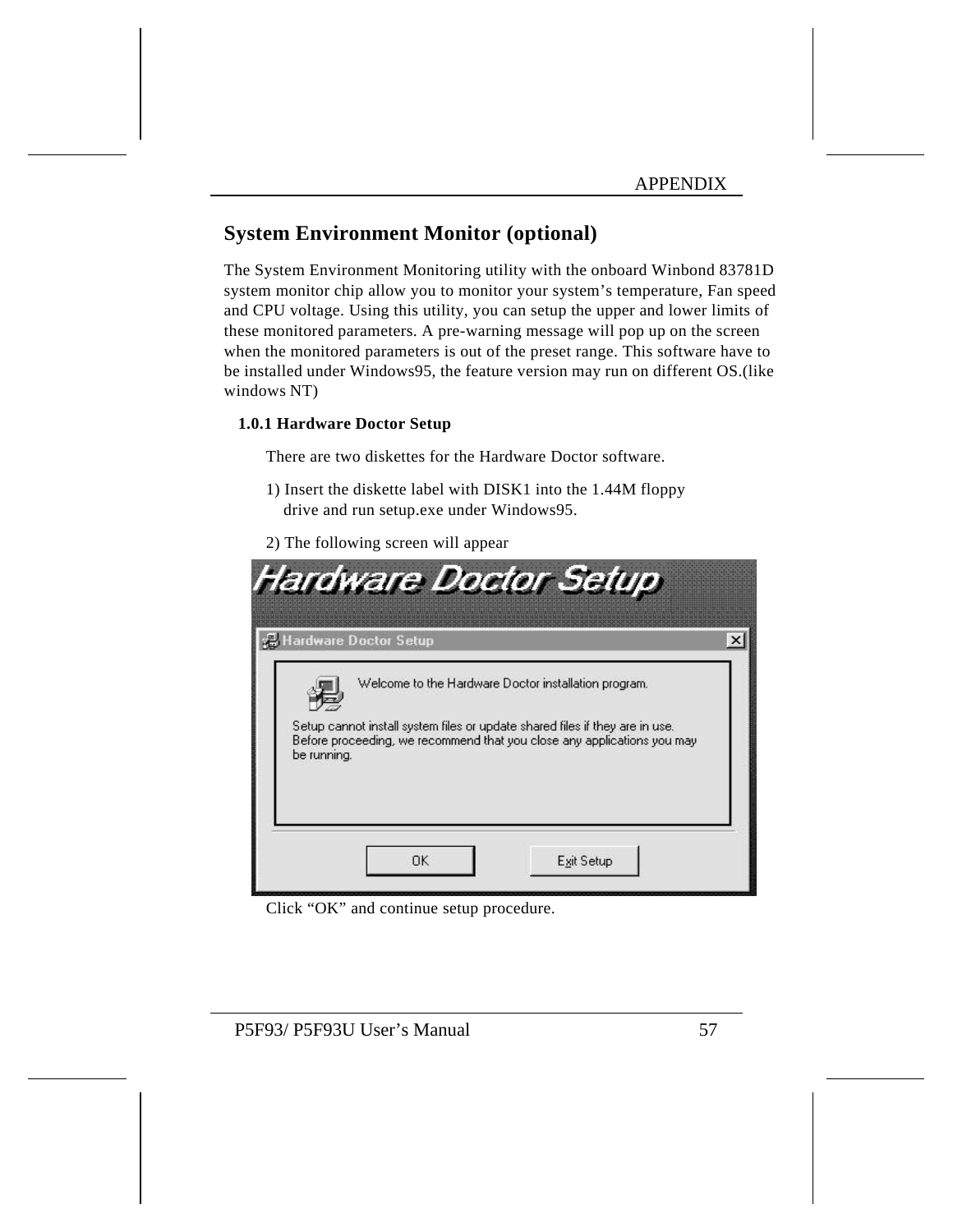3) Select the directory to install Hardware Doctor program. The default directory is **":\Program Files\ Hardware Doctor\"**

| Begin the installation by clicking the button below.<br>Click this button to install Hardware Doctor software to the specified<br>destination directory.<br> |                  |
|--------------------------------------------------------------------------------------------------------------------------------------------------------------|------------------|
|                                                                                                                                                              |                  |
| Directory:                                                                                                                                                   |                  |
| C:\Program Files\Hardware Doctor\                                                                                                                            | Change Directory |

Follow the instructions on the screen to complete the installation. After setup is completed, you need to restart the computer before you can activate the program.

4) The "Hardware Doctor" option will be added to the "program" directory. Click on the "Hardware Doctor" icon to access the program.

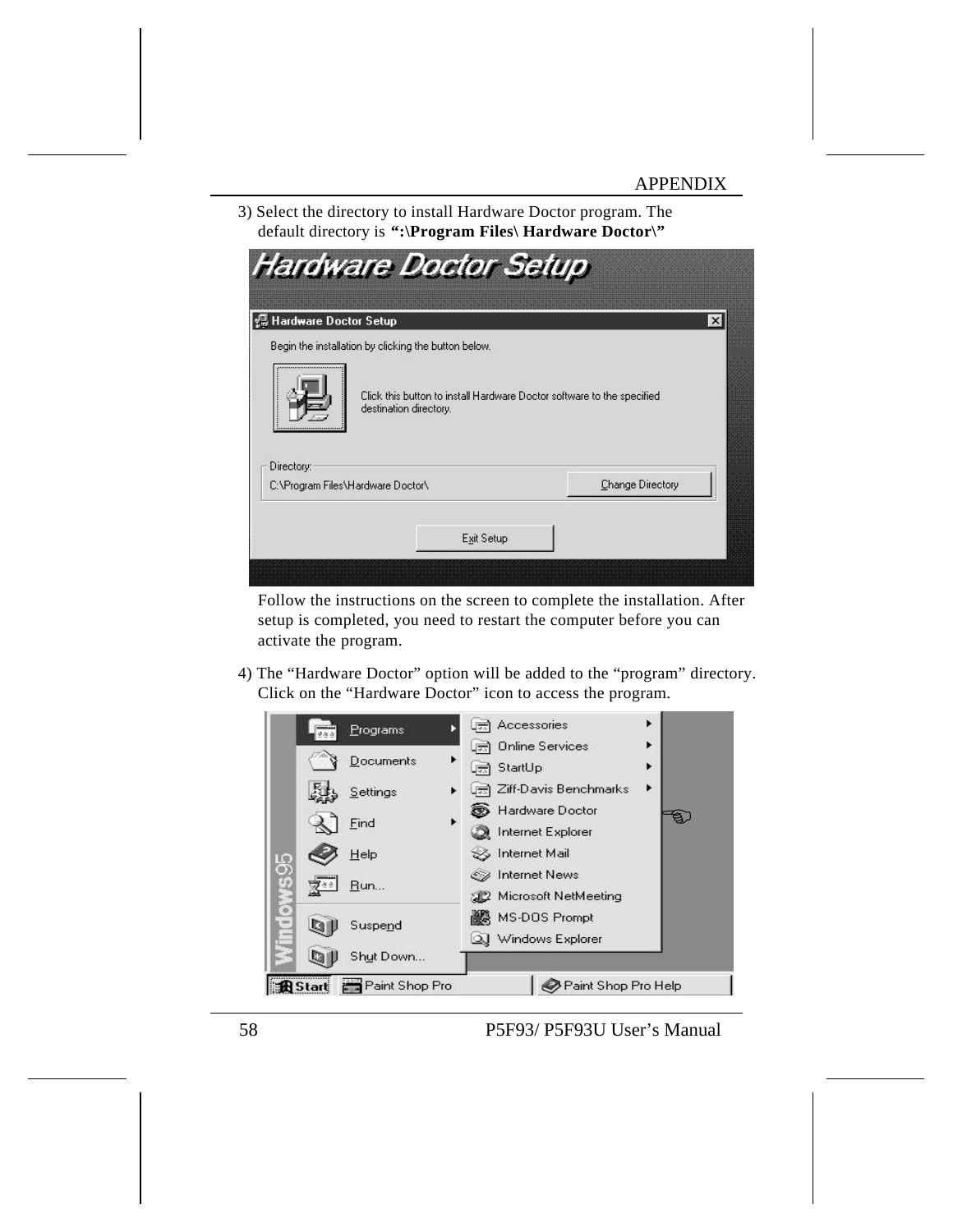#### **1.0.2 Setting the Threshold:**

Set the threshold you want for system temperature, voltages and FAN speeds, by moving the slide bars or by clicking the increase/decrease buttons